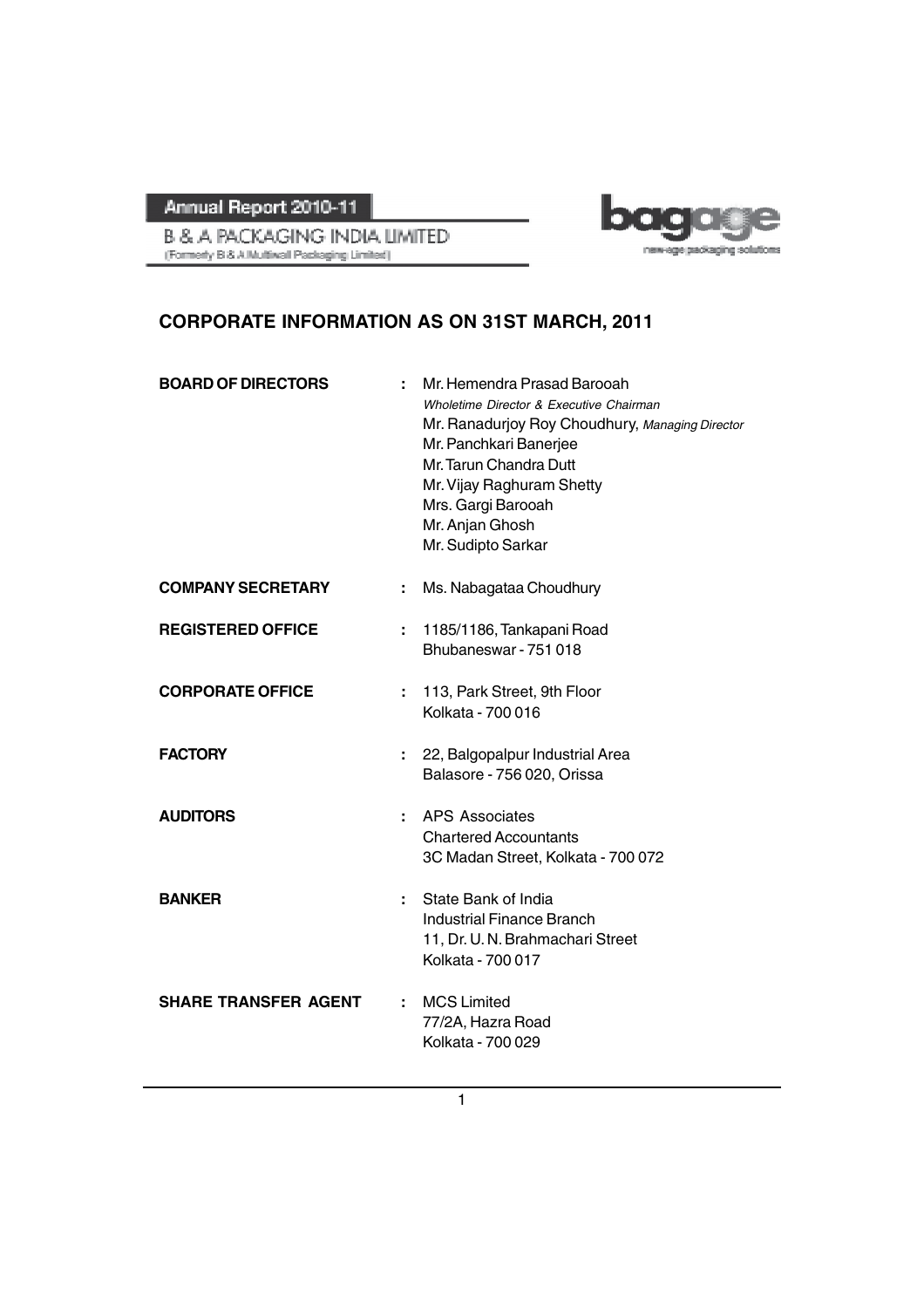**B & A PACKAGING INDIA LIMITED** (Formerly B & A.Mutliwall Packaging Limited)



# **NOTICE**

NOTICE is hereby given that the Twenty Fifth Annual General Meeting of the members of B & A Packaging India Limited will be held on Friday, 8th July, 2011 at the Registered Office of the Company at 1185/1186, Tankapani Road, Bhubaneswar – 751 018 at 12:00 P.M. to transact the following business:

### **ORDINARY BUSINESS**

- 1. To receive and consider the Profit & Loss Account for the fifteen months period ended 31st March 2011, the Balance Sheet as at that date and the Reports of the Directors and Auditors thereon.
- 2. To appoint a Director in place of Mrs. Gargi Barooah, who retires by rotation and being eligible offers herself for re -appointment.
- 3. To appoint a Director in place of Mr. Tarun Chandra Dutt, who retires by rotation and being eligible offers himself for re-appointment.
- 4. To appoint M/s. APS Associates, Chartered Accountants, the retiring Auditors as the Statutory Auditors of the Company to hold office from the conclusion of this Annual General Meeting until the conclusion of the next Annual General Meeting to conduct the audit of the accounts of the Company for the year ended 31st March, 2012 and to fix their remuneration.

### **SPECIAL BUSINESS**

To consider and, if thought fit, to pass, with or without modifications, the following resolutions as Ordinary Resolution:

5. "RESOLVED THAT pursuant to Sections 198, 269, 309 and other applicable provisions, if any, of the Companies Act, 1956, read with Schedule XIII of the Act, and subject to the approval of the Shareholders in the forthcoming Annual General Meeting, the Company hereby approves the re -appointment and payment of remuneration of Mr. Ranadurjoy Roy Choudhury (hereinafter Mr. Roy Choudhury) as Managing Director of the Company for a period of three years with effect from 1st September 2010 upon terms and conditions set out in the Agreement entered on 12th November, 2010 between the Company and Mr. Roy Choudhury, a copy whereof initialed by the Chairman for the purpose of identification has been placed before the meeting, which Agreement be and is hereby specifically approved.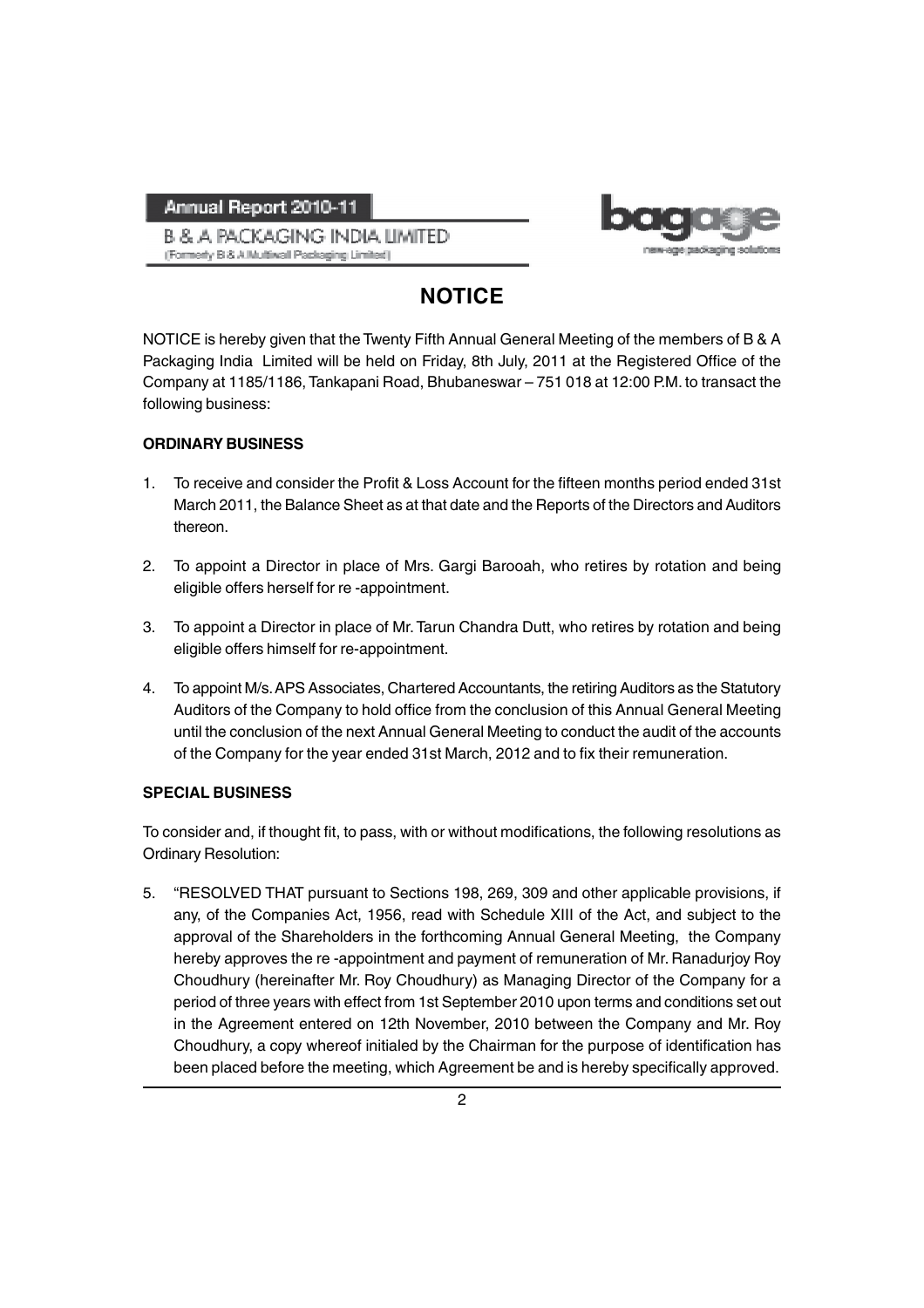**B & A PACKAGING INDIA LIMITED** (Formerly B & A Multiwall Packaging Limited)



RESOLVED FURTHER THAT the Board/Remuneration Committee of the Company be and is hereby authorized to vary and increase remuneration and perquisites thereof as specified in the said Agreement to the extent the Board/Remuneration Committee may consider appropriate, as may be permitted or authorized in accordance with any provisions under the said Act for the time being in force provided, however, that the remuneration and perquisites to be provided to Mr. Roy Choudhury shall be within the limits set out in the said Act including the said Schedule XIII to the Act or any amendments thereto or any modification or statutory re-enactments thereof and/or any rules or regulations framed there under and for the time being in force and the terms of this aforesaid Agreement between the Company and Mr. Roy Choudhury shall suitably be modified to give effect to such variation or increase as the case may be, without further reference to Shareholders in the General Meeting".

6. "RESOLVED THAT Mr. Sudipto Sarkar, who had been appointed as an Additional Director of the Company with effect from 4th February 2011 and who, in terms of Section 260 of the Companies Act, 1956 and Article 89 of the Articles of Association of the Company, holds office of directorship up to the date of the 25th Annual General Meeting and in respect of whom the Company has received a Notice in writing from a member under Section 257 of the Companies Act, 1956 signifying his intention to propose Mr. Sudipto Sarkar as a candidate for the office of Director, be and is hereby appointed as a Director of the Company, liable to retire by rotation".

By Order of the Board of Directors

**Nabagataa Choudhury** Company Secretary & Manager (Finance)

Date : 21st May, 2011 Place : Kolkata

Regd. Office: 1185/1186, Tankapani Road Bhubaneswar – 751 018, Orissa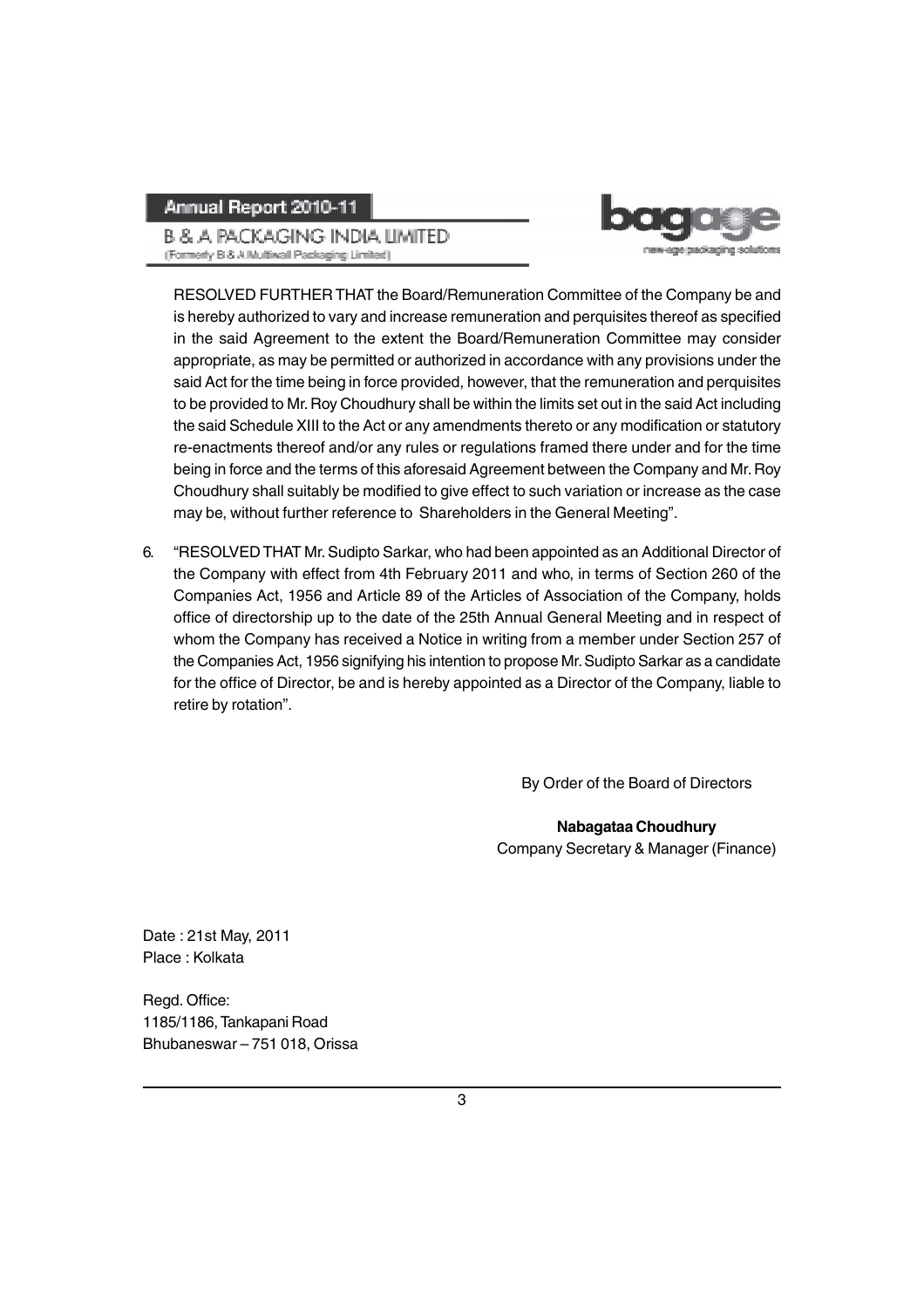**B & A PACKAGING INDIA LIMITED** (Formerly B & A Mutliwall Packaging Limited)



#### **NOTES:**

- 1. A MEMBER ENTITLED TO ATTEND AND VOTE AT THE MEETING IS ALSO ENTITLED TO APPOINT A PROXY TO ATTEND AND VOTE INSTEAD OF HIMSELF /HERSELF AND SUCH PROXY NEED NOT BE A MEMBER OF THE COMPANY. HOWEVER, PROXIES IN ORDER TO BE EFFECTIVE, MUST BE RECEIVED BY THE COMPANY AT ITS REGISTERED OFFICE AT LEAST FORTY-EIGHT HOURS BEFORE THE MEETING.
- 2. Corporate Members are requested to send to the Company's Share Department, a duly certified copy of the Board Resolution authorizing their representative to attend and vote at the Annual General Meeting.
- 3. Members are requested to inform changes, if any, in their mailing address immediately to the Company or to the Registrar and Share Transfer Agent M/s. MCS Limited, 77/2A, Hazra Road, Kolkata – 700 029.
- 4. The Register of Members and Share Transfer Books of the Company shall remain closed from Wednesday, 29th June, 2011 to Friday, 8th July, 2011 (both days inclusive).
- 5. The relative Explanatory Statement pursuant to Section 173(2) of the Companies Act, 1956, in respect of the Special Business to be transacted at the Annual General Meeting is annexed hereto.
- 6. As required by Clause 49 of the Listing Agreement entered into with the Stock Exchange the relevant details of Directors retiring by rotation and seeking re-appointment under Item No. 2 and Item No. 3 of the Notice respectively, are annexed herewith.
- 7. Members desirous of obtaining any information concerning the accounts of the Company are requested to send their queries to the Company at least seven days before the meeting so that the information required by the members may be made available at the meeting.
- 8. Members / Proxy-holders are requested to produce at the entrance, the attached Attendance Slip duly completed for admission to the meeting hall.
- 9. Members can avail the nomination facility by submitting Form No.2B of the Companies (Central Government's) General Rules and Forms, 1956 with the Company or its Registrar & Share Transfer Agent. Blank forms will be made available on request.
- 10. Members are requested to carry the copy of this Annual Report at the meeting.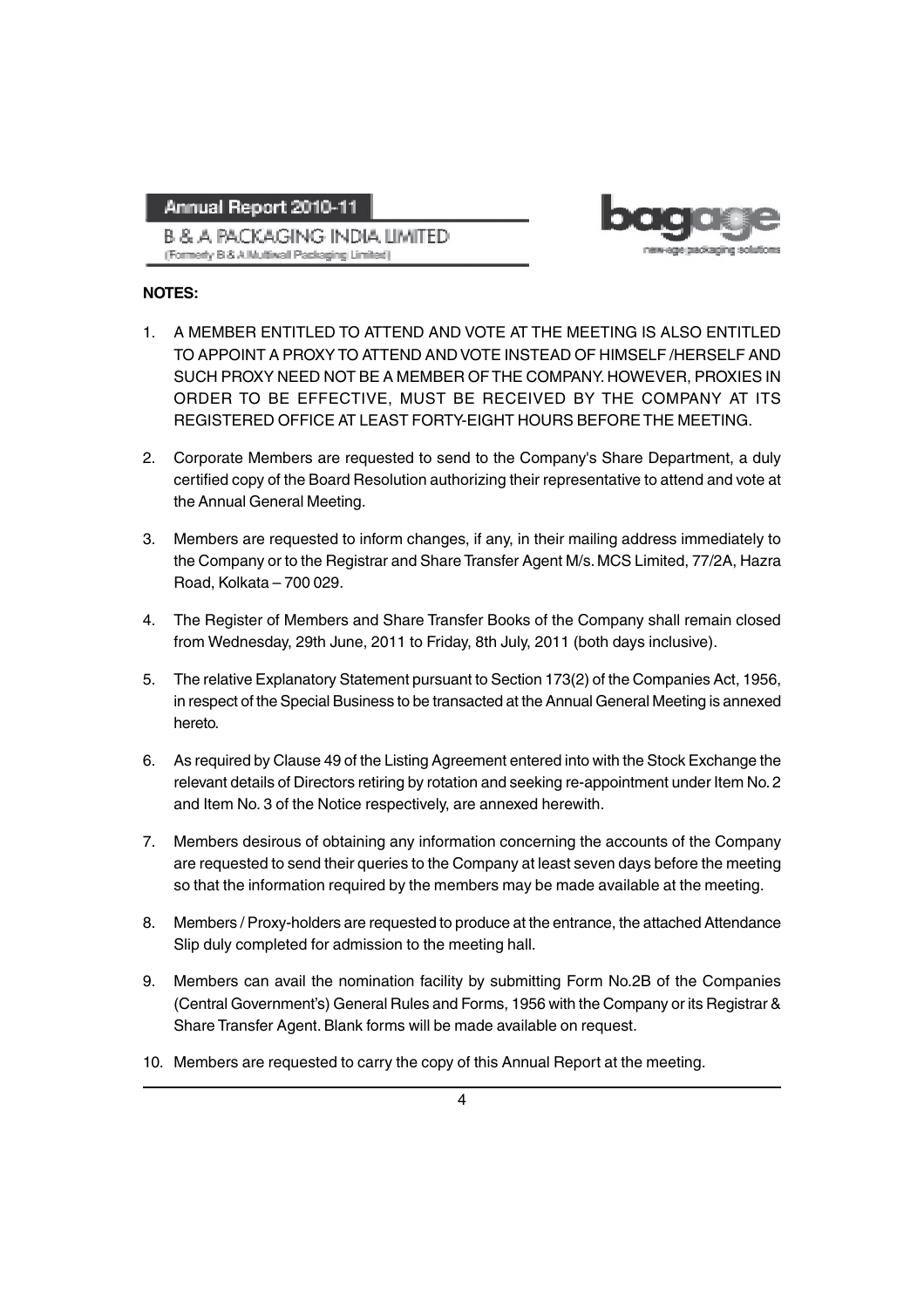

(Formerly B & A Multiwall Packaging Limited)

**B & A PACKAGING INDIA LIMITED** 

### **EXPLANATORY STATEMENT PURSUANT TO SECTION 173(2) OF THE COMPANIES ACT, 1956**

### **Item No. 5**

Mr. Ranadurjoy Roy Choudhury had been successfully representing the Board as Managing Director of the Company since 1st September, 2007 and his tenure of directorship had expired on 31st August 2010.

The Board of Directors of the Company at the meeting held on 12th November, 2010, has, subject to the approval of members, unanimously approved the re-appointment of Mr. Roy Choudhury as Managing Director of the Company w.e.f. 1st September, 2010 for a further period of three years including payment of remuneration. An abstract of the terms of appointment pursuant to Section 302 of the Companies Act, 1956 have already been circulated to the members of the Company.

Mr. Roy Choudhury has been associated with the Company since 2001 and has been instrumental in the formulation of long term vision and strategy of the Company.

Mr. Roy Choudhury aged 66 years, is a First Class Bachelor of Engineering (Mechanical) from Calcutta University. He served Guest Keen Williams Ltd., from 1965 to 1987 in various capacities from production controlling to product marketing. He also served Usha Martin Industries Ltd., from 1987 to 2001 in various responsible positions viz., domestic and global marketing, Chief Operating Officer in Integrated Steel Business, etc.

The principal terms and conditions of Mr. Roy Choudhury's re-appointment are as follows:

- A. Mr. Roy Choudhury's appointment as Managing Director will be effective from 1st September 2010 and remain in force for a period of 3 (Three) years i.e. from 1st September 2010 to 31st August 2013.
- B. Mr. Roy Choudhury will be entitled to the following remuneration and allowances in the capacity of Managing Director :
- i. Basic Salary: Salary at the rate of Rs. 62,500 (Sixty Two Thousand Five Hundred only) per month. The Annual increments will be effective from 1st April each year, and will be decided by the Remuneration Committee and/or Board of Directors and will be merit based.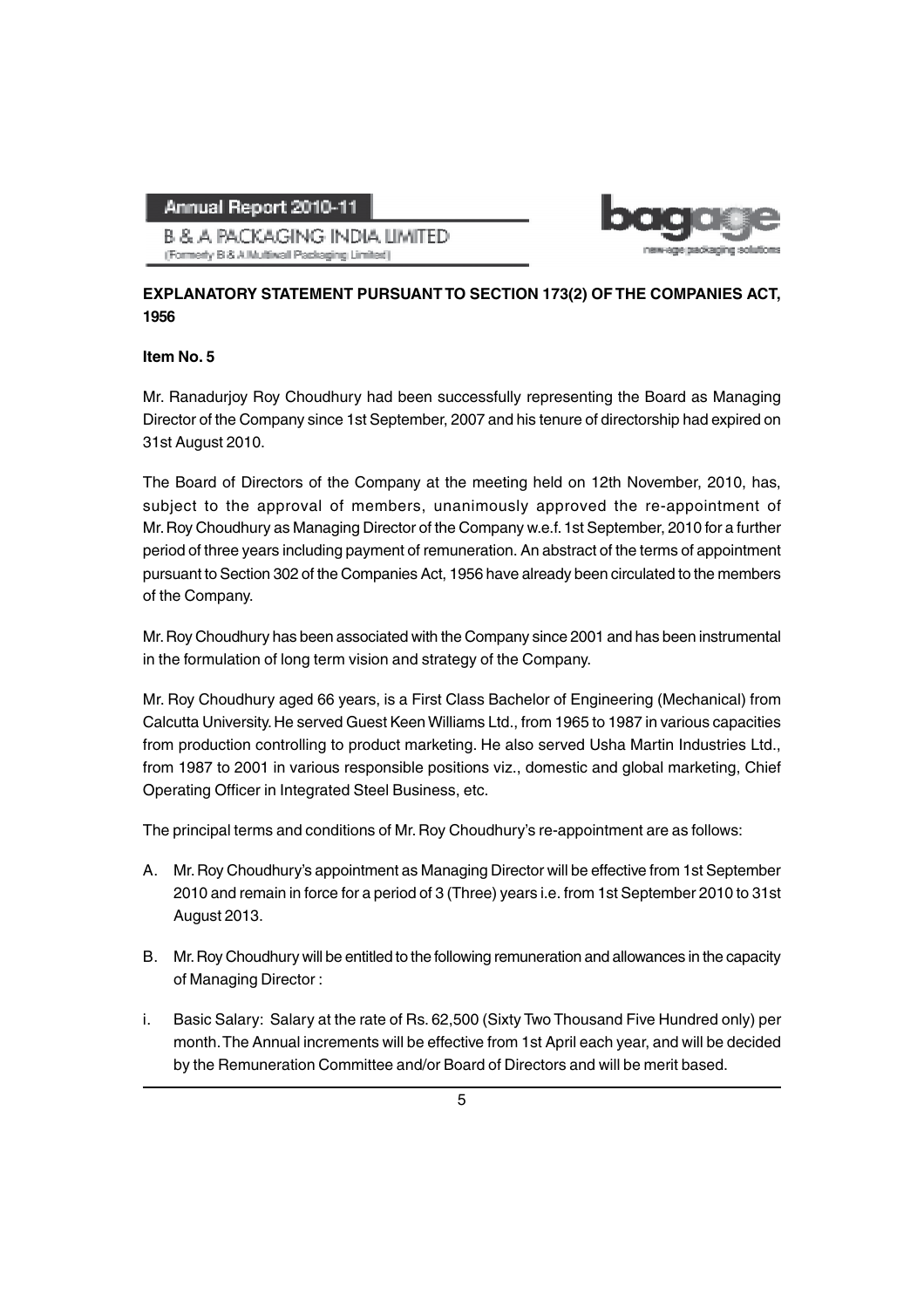**B & A PACKAGING INDIA LIMITED** (Formerly B & A Multiwall Packaging Limited)



- ii. House Rent Allowance: House Rent Allowance at actuals, subject to the maximum limit of Rs. 30,000 per month.
- iii. Leave Travel Assistance: Leave travel assistance for self and family at the rate of one and half month's salary for each completed year's of service.
- iv. Reimbursement of Medical Expenses: Reimbursement of Medical Expenses of self and family.
- v. Ex-gratia: At the rate of one month's basic salary for each completed year of service.
- vi. Provision for reimbursement of expenses incurred for maintaining one chauffer driven car for official duties attended, subject to limit of Rs. 21,000 per month, provision for use of telephone at office, residence and mobile phones, including long distance calls and subscription fees for two clubs subject to a limit of Rs. 12,000 per year, shall not be included in the computation of limits for the remuneration and shall not be grouped under perquisites or allowances given to Mr. Roy Choudhury.
- C. Minimum Remuneration: In any financial year during the currency of tenure of Directorship of Mr. Roy Choudhury, where the Company has no profits or its profits are inadequate, the Company will pay remuneration by way of salary and perquisites and allowances as specified above as minimum remuneration so far as such remuneration is within the applicable ceiling limits provided in Schedule- XIII of the Companies Act' 1956.
- D. Mr. Roy Choudhury will not retire by rotation till he continues to hold office as Managing Director; his office of Managing Directorship shall mature if he ceases to hold office of director for any reason. Mr Roy Choudhury shall cease to be Director of the Company if he ceases to be in employment of Company as Managing Director.
- E. Mr. Roy Choudhury is entrusted with substantial powers of management of the affairs of the Company except those powers exercisable exclusively by the Board in terms of Companies Act, 1956 or Articles of Association of the Company.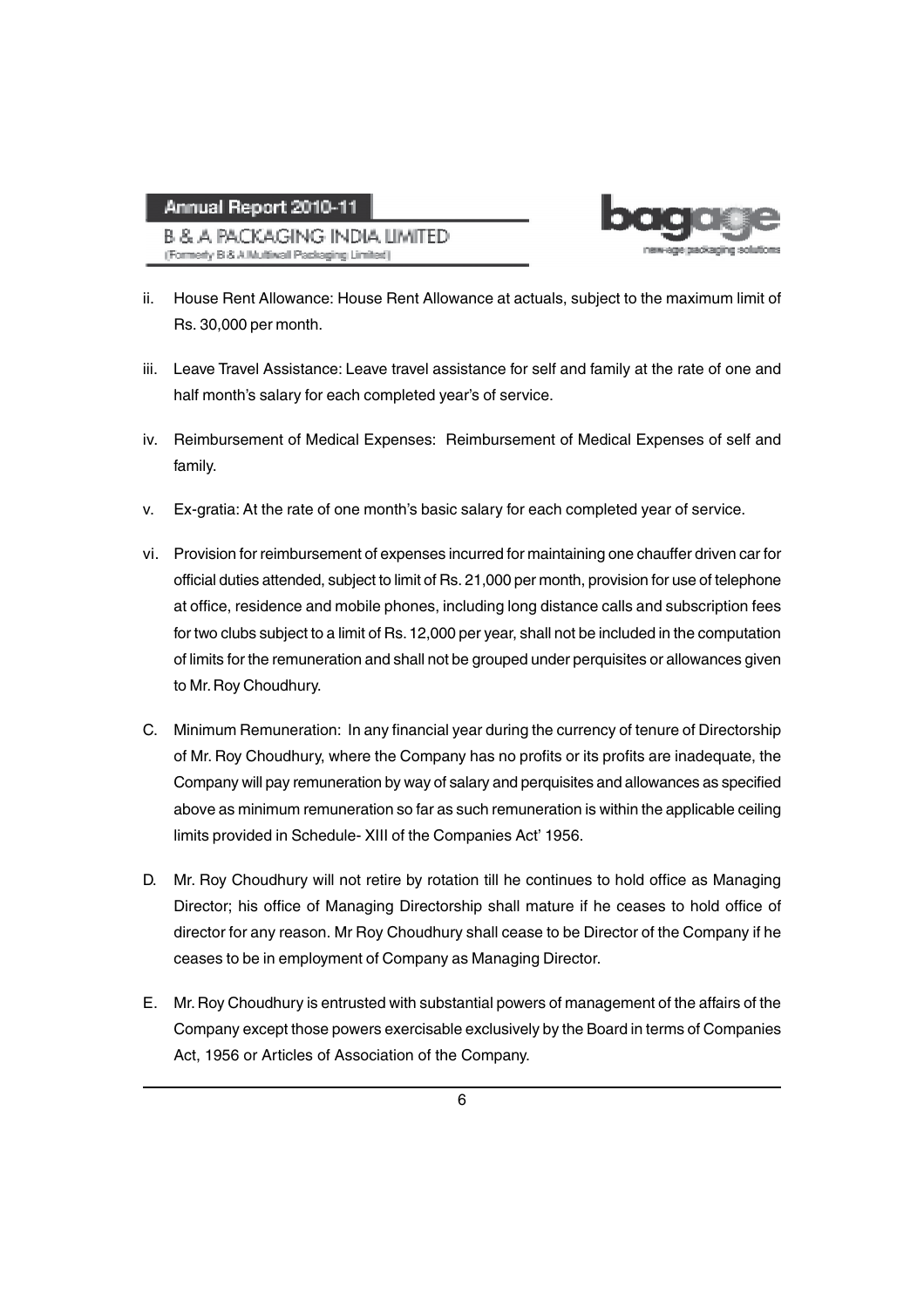**B & A PACKAGING INDIA LIMITED** (Formerly B & A Multiwall Packaging Limited)



The Board recommends the resolution set out at item no. 5 of the notice for your approval.

None of the Directors are interested or concerned in the resolution set out in Item No. 5 of the Notice.

#### **Item No. 6**

Mr. Sudipto Sarkar, aged 65 years is a Bachelor of Science (Maths Hons.) from Presidency College, Kolkata and holds a B.A. (Law Tripos), M.A. (Law), Masters Degree in Law (International Law), from Jesus College, Cambridge, U.K. He is a Barrister from Gray's Inn from London, U.K.

Presently, he is practicing as a Senior Advocate in the Kolkata High Court. Mr. Sarkar brings with him wide experience in Commercial Law particularly Company Law, Intellectual Property and Law of Civil Procedures. He also has several publications to his credit on Law of Evidence, Law of Civil Procedure Code and Law of Specific Relief Act. Mr. Sarkar is the collaborating editor of Ramaiya's Guide to the Companies Act, 1956 and contributor to several volumes of International Law Reports.

Mr. Sarkar holds directorships in the Board of JSW Steel Ltd, Vesuvius India Ltd, Descon Ltd, EIH Associated Hotels Ltd, Eveready Industries India Ltd, Island Hotel Maharaj Ltd, McNally Bharat Engineering Company Ltd and Bombay Stock Exchange Ltd.

Mr. Sarkar joined the Board of your Company on 4th February, 2011. He is not related to any of the Directors and does not hold any shares in the Company.

No other director other than Mr. Sudipto Sarkar is interested/concerned in this resolution.

The Board of Directors accordingly recommends the resolution mentioned under Item No. 6 of the Notice for the approval of the members.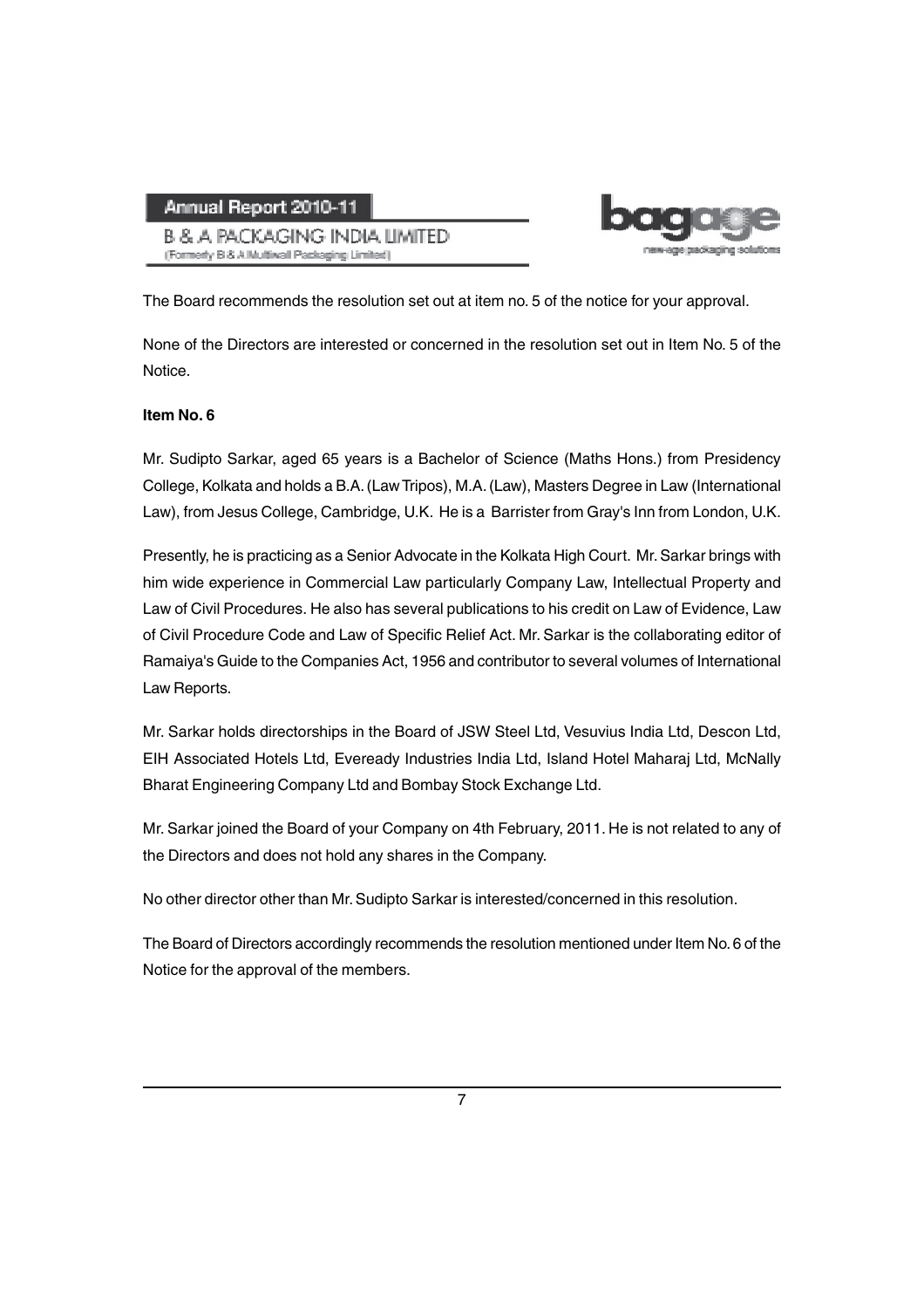

age packaging solutions

**B & A PACKAGING INDIA LIMITED** (Formerly B & A.Mutliwall Packaging Limited)

I**nformation pursuant to Clause 49 of the Listing Agreement with Stock Exchanges, relating to the Code of Corporate Governance, regarding Directors seeking appointment and reappointment (Item Nos. 2 and 3):**

#### **Mrs. Gargi Barooah**

Born on 26th January, 1965, Mrs. Gargi Barooah holds a Bachelor of Arts degree from the Jadavpur University, Kolkata.

Mrs. Barooah has been on the Board of your Company since 25th February, 2008.

Mrs. Barooah does not hold any other directorship and membership in any Committee of the Board of Directors. She holds 1800 shares in the Company.

None of the directors other than Mr. Hemendra Prasad Barooah, Chairman of the Company is related to her.

#### **Mr. Tarun Chandra Dutt**

Mr T C Dutt born in 1933, a retired I.A.S. Officer, was the Chief Secretary to the Govt. of West Bengal and remained the Election Commissioner of West Bengal. He also held the post of Chairman of Calcutta Port Trust, Food Corporation of India and West Bengal Industrial Development Corporation. Mr. Dutt, an Ex-Asst. Professor of Economics of Presidency College, Calcutta, is a fellow of Princeton University.

Mr. Dutt currently holds directorships in the board of Bengal Ambuja Metro Development Company Ltd., B & A Ltd and Bengal A K Infrastructure Ltd.

Mr. Dutt joined the Board of your Company on 17th February, 1999. He is also serving as the Chairman of the Audit Committee as well as Remuneration Committee. He is not related to any of the Directors and does not hold any shares in the Company.

By Order of the Board of Directors

**Nabagataa Choudhury** Company Secretary & Manager (Finance)

Date : 21st May, 2011 Place : Kolkata

Regd. Office: 1185/1186, Tankapani Road Bhubaneswar – 751 018, Orissa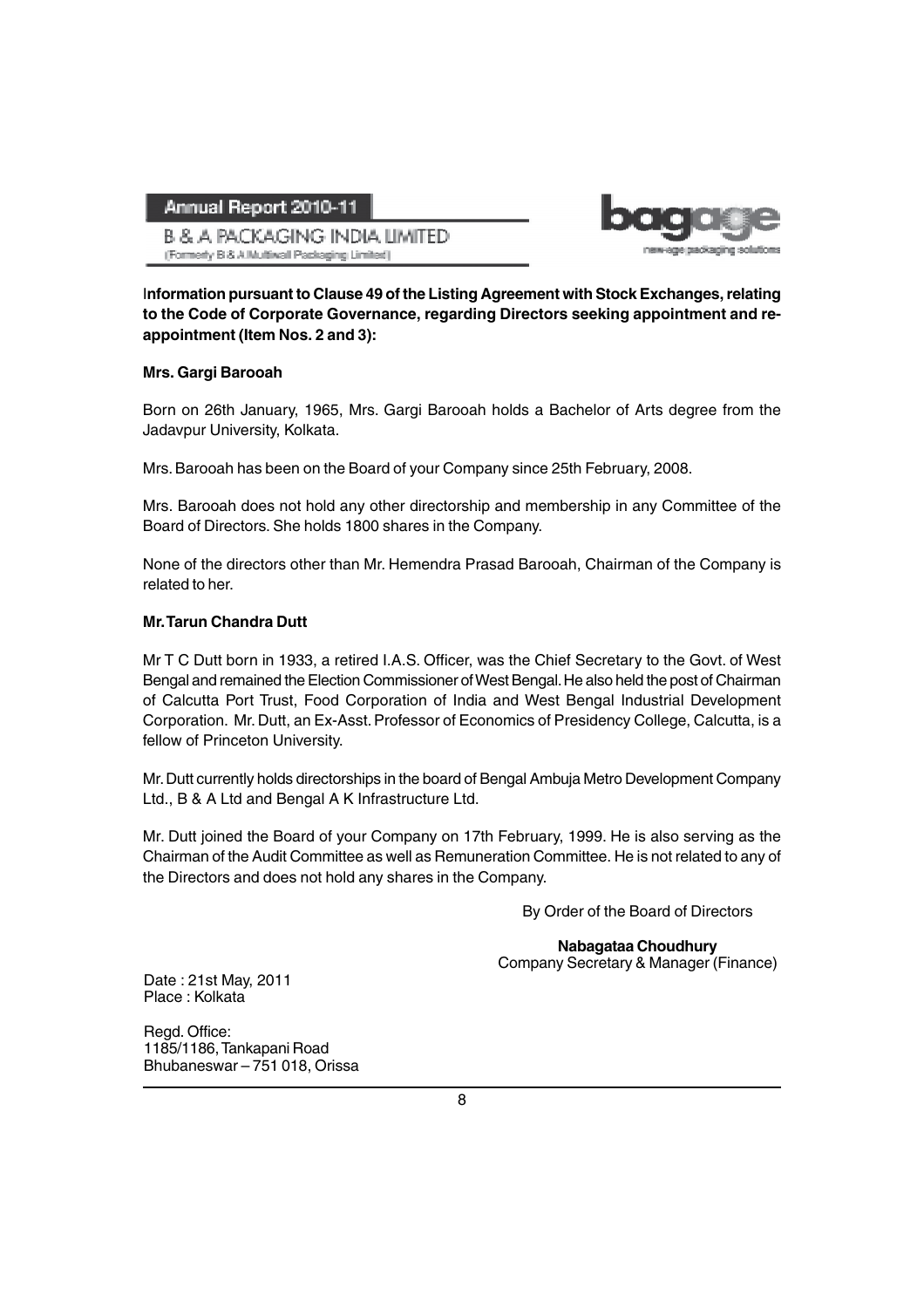**B & A PACKAGING INDIA LIMITED** (Formerly B & A Multiwall Packaging Limited)

### **DIRECTORS' REPORT**

Your Directors have pleasure in presenting the Twenty Fifth Annual Report of the Company together with the audited accounts for the fifteen months period ended 31st March, 2011.

#### **OPERATING RESULTS** (₹ In Lakh)

| <b>Particulars</b>                           | Period ended<br>31st March, 2011<br>consisting of 15<br>months (From<br>1.1.2010 to 31.3.2011) | Period ended<br>31st December, 2009<br>consisting of 12<br>months (From<br>1.1.2009 to 31.12.2009) |
|----------------------------------------------|------------------------------------------------------------------------------------------------|----------------------------------------------------------------------------------------------------|
| Net Sales and Other Income                   | 2745.34                                                                                        | 1,875.56                                                                                           |
| Less: Total Expenditure                      | 2397.32                                                                                        | 1,586.41                                                                                           |
| Profit before Interest, Depreciation and Tax | 348.02                                                                                         | 289.15                                                                                             |
| Less: Interest                               | 105.42                                                                                         | 122.43                                                                                             |
| Profit before Depreciation and Taxation      | 242.60                                                                                         | 166.72                                                                                             |
| Less: Depreciation                           | 19.47                                                                                          | 40.63                                                                                              |
| Profit before Tax                            | 223.13                                                                                         | 126.09                                                                                             |
| Less: Current Taxation including FBT         | 74.10                                                                                          | 43.59                                                                                              |
| <b>Deferred Taxation</b>                     | 3.60                                                                                           | 21.25                                                                                              |
| Profit after Tax (PAT)                       | 145.43                                                                                         | 61.25                                                                                              |
| Less: Income Tax for earlier years           | <b>NIL</b>                                                                                     | <b>NIL</b>                                                                                         |
| Prior period adjustment                      | <b>NIL</b>                                                                                     | <b>NIL</b>                                                                                         |
| Profit available for appropriation           | 145.43                                                                                         | 61.25                                                                                              |
| Add: Balance of loss brought forward         | (69.71)                                                                                        | (130.96)                                                                                           |
| Balance of loss carried to Balance Sheet     | 75.72                                                                                          | (69.71)                                                                                            |

#### **YEAR IN RETROSPECT**

The net sales and other income for the period under review were  $\bar{\tau}$  2745.34 lakhs as against ` 1,875.56 lakhs during the previous financial year ended 31st December, 2009 comprising of 12 months from 01.01.2009 to 31.12.2009, booking an increase of approximately 46% which is quite optimistic. Profit after tax for the fifteen months period ended 31.03.2011 registered an encouraging increase of approximately 137%.

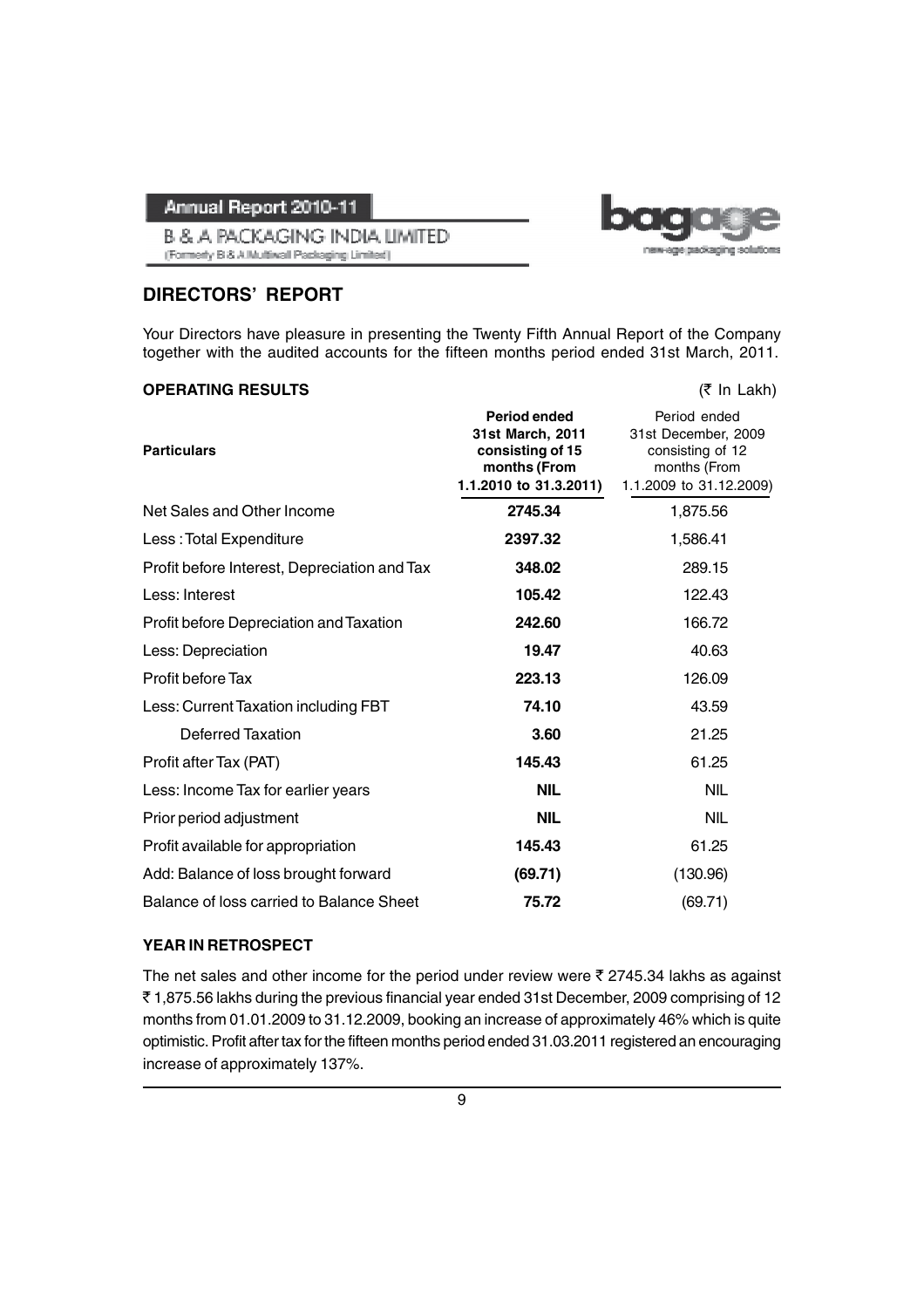

B & A PACKAGING INDIA LIMITED (Formerly B & A Multiwall Packaging Limited)



#### **CHANGE OF COMPANY'S NAME**

The name of your Company has been changed from "B & A Multiwall Packaging Limited" to "B & A Packaging India Limited" with effect from 8th July, 2010. A fresh Certificate of Incorporation has been issued by the Registrar of Companies, Orissa to this effect.

#### **DIRECTORS**

Mrs. Gargi Barooah and Mr. Tarun Chandra Dutt, Directors, retire by rotation at the forthcoming Annual General Meeting and being eligible offer themselves for re-appointment.

Mr. Sudipto Sarkar who was appointed by the Board of Directors of your Company in its meeting held on 4th February, 2011 as an Additional Director in terms of Article 89 of the Articles of Association of your Company hold office up to the date of ensuing Annual General Meeting. Your Company has received notice under Section 257 of the Companies Act, 1956 proposing Mr. Sudipto Sarkar for the Office of Director to be elected by the members in the ensuing Annual General Meeting.

Mr. Ranadurjoy Roy Choudhury has been re-appointed as the Managing Director of the Company, subject to your approval in the ensuing Annual General Meeting, for a period of three years w.e.f. 1st September, 2010.

The proposals regarding the appointment/re-appointment of the aforesaid Directors are placed for your approval.

#### **AUDITORS**

M/s. APS Associates, the Statutory Auditors of the Company will retire at the ensuing Annual General Meeting and are eligible for re-appointment. The Audit committee at its meeting dated 21st May, 2011 has recommended their re-appointment and they also confirm that their reappointment, if made, would be in conformity with the limits specified under section 224(1B) of the Companies Act, 1956.

#### **FIXED DEPOSITS**

No deposit has been accepted from the public during the period under review.

#### **CHANGE IN FINANCIAL YEAR**

The Directors of your Company has decided to change the financial year of your Company to commence from the month of April every year and end on March of the succeeding year.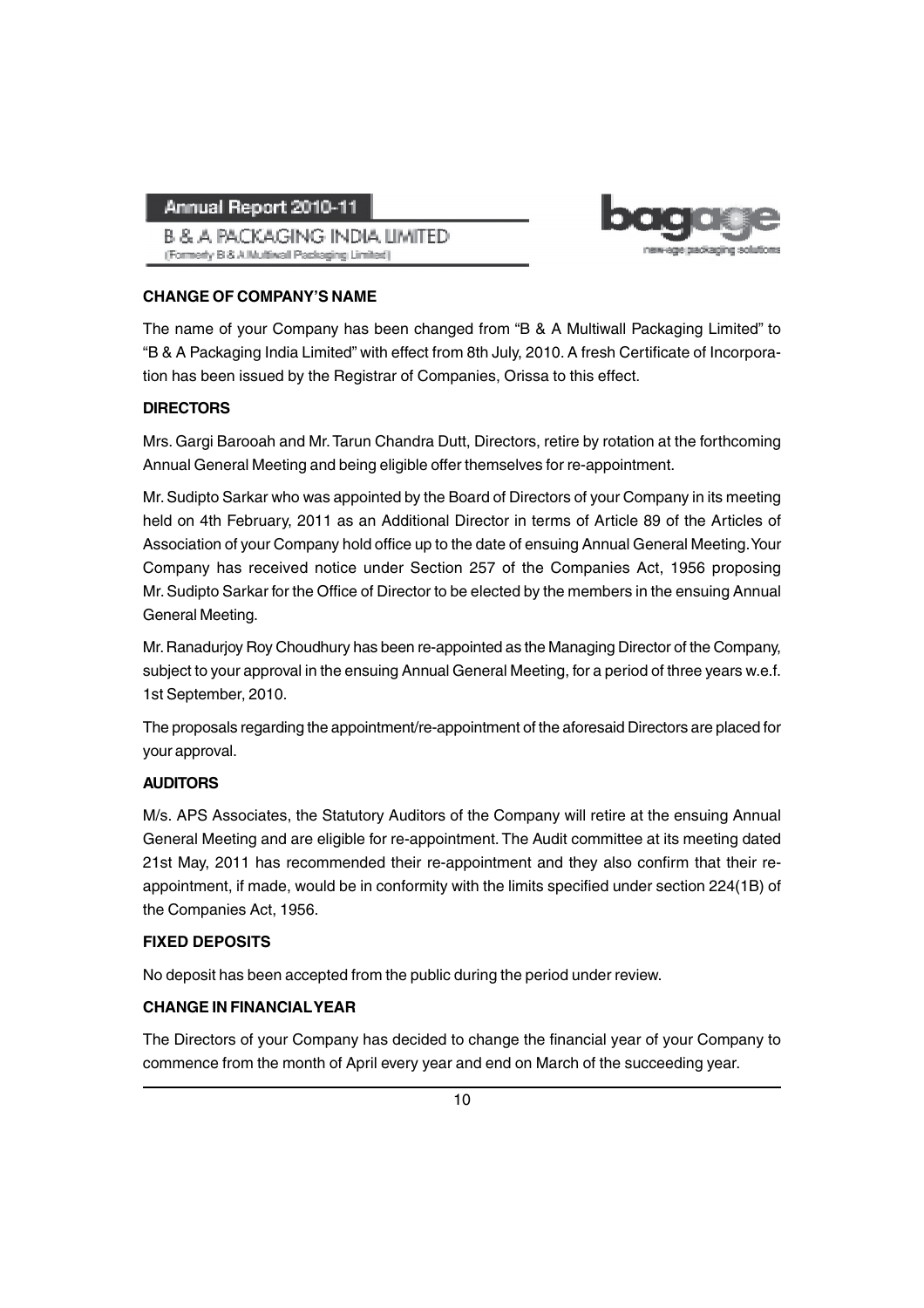**B & A PACKAGING INDIA LIMITED** (Formerly B & A Multiwall Packaging Limited)



Accordingly, in order to give effect to the change, the period under review is of 15 months commencing from 1st January 2010 and ending on 31st March 2011.

### **CORPORATE GOVERNANCE**

As required by Clause 49 of the Listing Agreement with the Stock Exchange, a separate report on Corporate Governance forms part of the Annual Report. A certificate from the Statutory Auditor of the Company regarding compliance of conditions of corporate governance is annexed to this report.

### **NEW PROJECT**

1800 MT Flexible Packaging project has been taken in hand and is well on its way towards completion. The plant is expected to be commissioned by October, 2011.

The plant is expected to reach 70% of its rated capacity by 2013 leading to an additional turnover of 36 Cr.

### **QUALITY SYSTEMS CERTIFICATION**

Your Company is recipient of ISO 9001:2008-Quality System Certification. Additionally the Company has also achieved certification to ISO 22000:2005, standard for Food Safety Management. Your Company's focus on sustainable development will continue to be reinforced by improving standards of safety and environmental protection. Various proactive measures have been adopted and implemented which inter alia include conservation of resources, adoption of cleaner technology, training of employees and others.

#### **DIRECTORS' RESPONSIBILITY STATEMENT**

As required by Section 217 (2AA) of the Companies Act, 1956, your Directors state that:

- In the preparation of annual accounts for the fifteen months period ended 31st March 2011, the applicable accounting standards have been followed and in case of material departures, proper explanations have been given in the accounts and notes thereon ;
- The accounting policies adopted in the preparation of the annual accounts have been applied consistently and reasonable and prudent judgments and estimates have been made so as to give a true and fair view of the state of affairs of the Company as on 31st March, 2011 and of the Profit or Loss on that date ;
- Proper and sufficient care has been taken for the maintenance of adequate accounting records in accordance with the provisions of the Companies Act, 1956, for safeguarding the assets of the Company and for preventing and detecting fraud and other irregularities ; and
- The accounts for the fifteen months period ended 31st March, 2011 have been prepared on a going concern basis.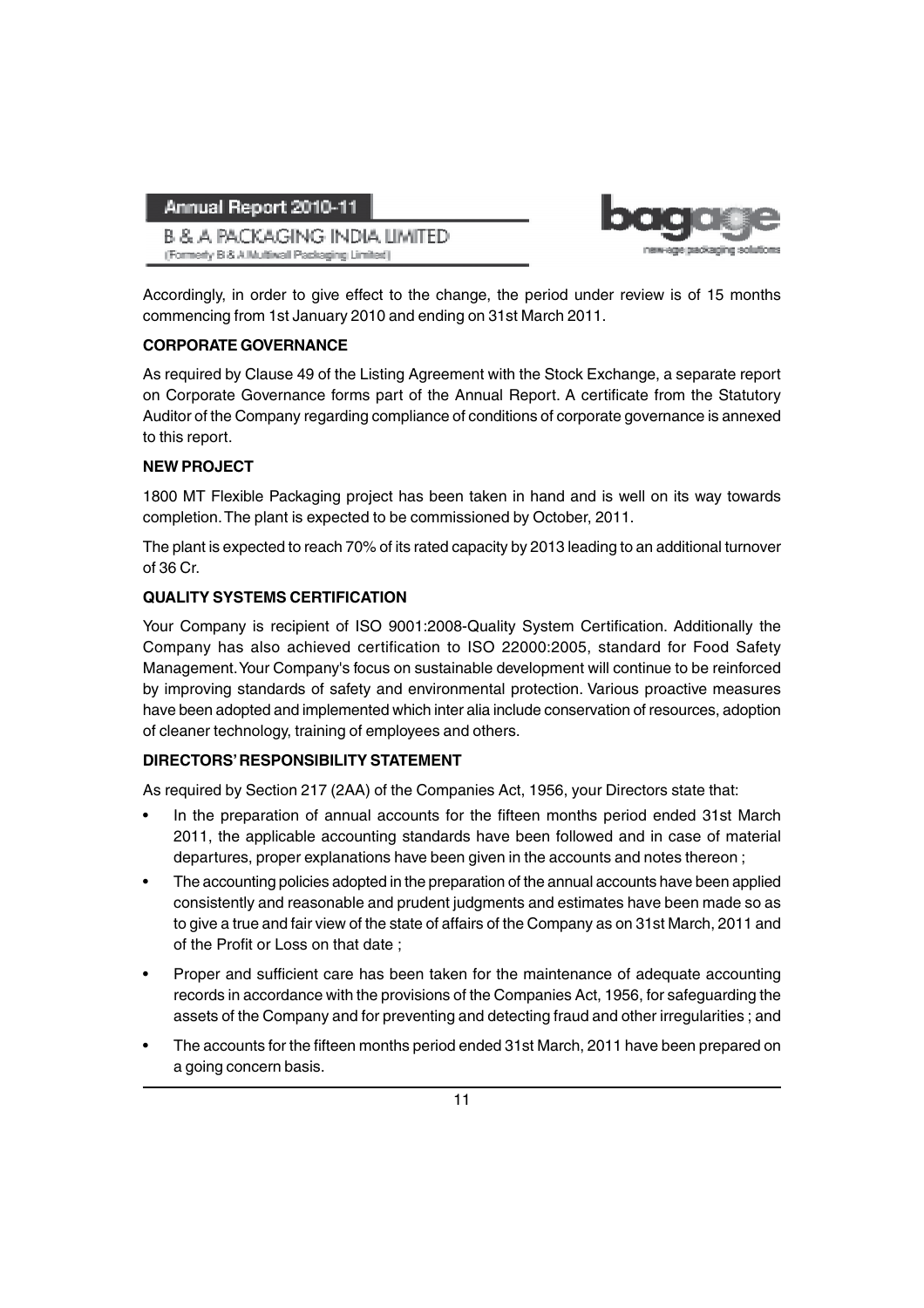**B & A PACKAGING INDIA LIMITED** (Formerly B & A Multiwall Packaging Limited)



### **CONSERVATION OF ENERGY, TECHNOLOGY ABSORPTION AND FOREIGN EXCHANGE EARNINGS AND OUTGO**

### **A) Conservation of Energy**

Electricity is the only form of energy being used in the existing production process which is also very minimal. As the whole manufacturing process is not power intensive, the details required under Companies (Disclosure of Particulars in the Report of Board of Directors) Rules, 1988 are not given. However, continuous efforts are being put to conserve energy at its maximum possible level.

### **B) Foreign Exchange Earnings and Outgo:**

|                                        |            | $($ ₹ In Lakh) |
|----------------------------------------|------------|----------------|
| <b>Particulars</b>                     | 31.03.2011 | 31.12.2009     |
| Earnings in Foreign Currency           | 7.82       | 48.64          |
| <b>Expenditure in Foreign Currency</b> | 1,033.69   | 553.81         |

### **SAFETY, HEALTH AND ENVIRONMENT PROTECTION**

Paper sacks and its manufacturing process are both echo friendly and do not generate pollution. Your Company accords highest priority towards environment, occupational health and safety. Recipient of ISO 22000:2005 food grade certification, your Company is committed towards highest degree of safety, health and environment protection.

To maintain our safety leadership so as to help our customers for export to european countries the Company is also in the process of implementing OHSAS 18001 – Occupational Health & Safety Standard and ISO 14001 – Environment Management System Certification.

### **PARTICULARS OF EMPLOYEES**

During the period under review none of the employees was in receipt of remuneration the aggregate of which exceeds the limits as prescribed under Section 217(2A) of the Companies Act, 1956 read with Companies (Particulars of Employees) Rules, 1975 as amended, for disclosure in the report of the Board of Directors.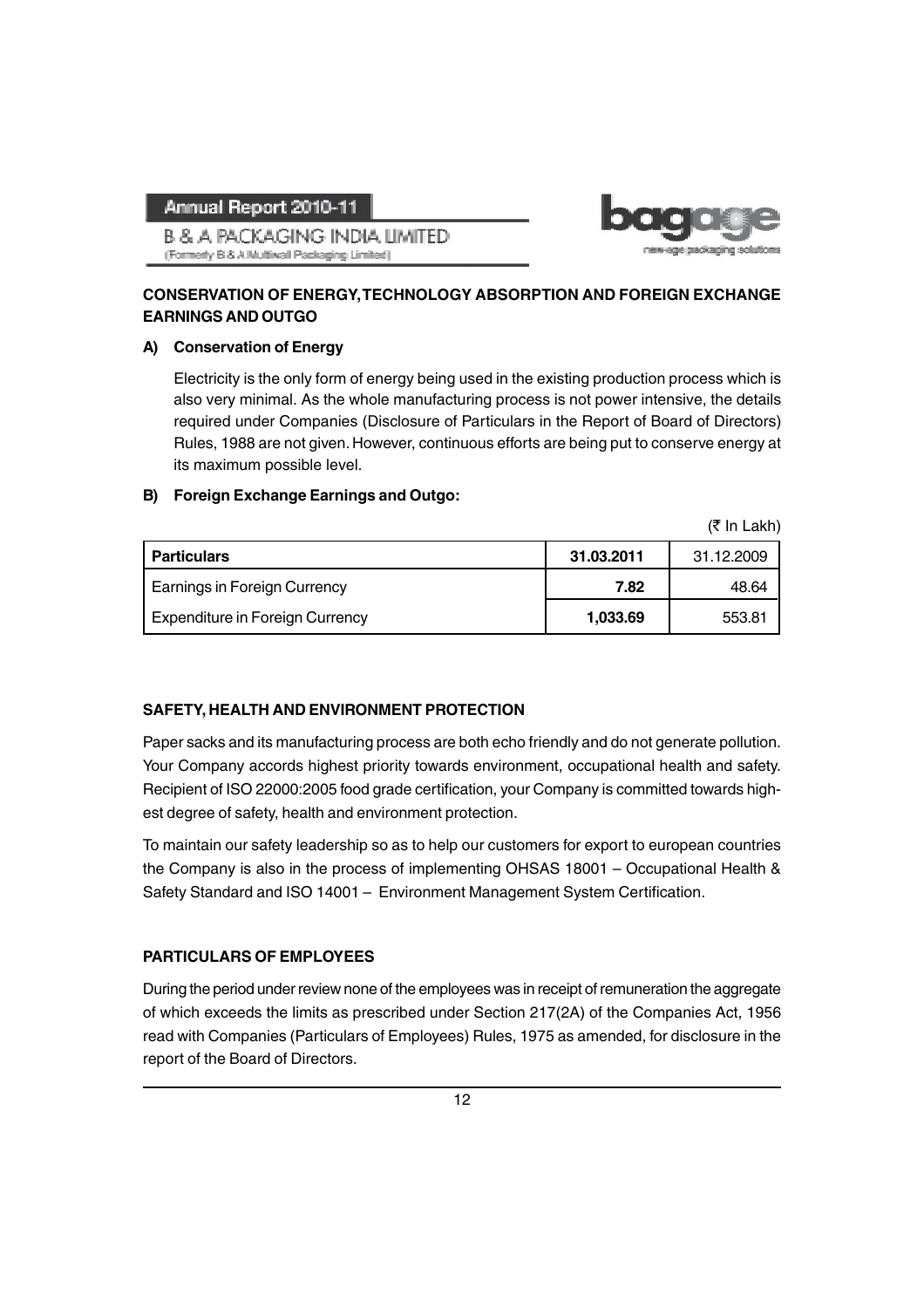



#### **ACKNOWLEDGEMENT**

Your Directors would like to express their appreciation for the continuous assistance and cooperation received from Bank, Government Authorities, customers, shareholders, vendors and other business associates during the period under review.

Your Directors place on record their deep appreciation for the dedicated efforts and contribution of the employees at all levels and look forward to their continued support in the future as well.

Your Directors look forward to the future with confidence.

For and on behalf of the Board of Directors

**P. Banerjee R. Roy Choudhury** Director Managing Director

Place: Kolkata Date : 21st May, 2011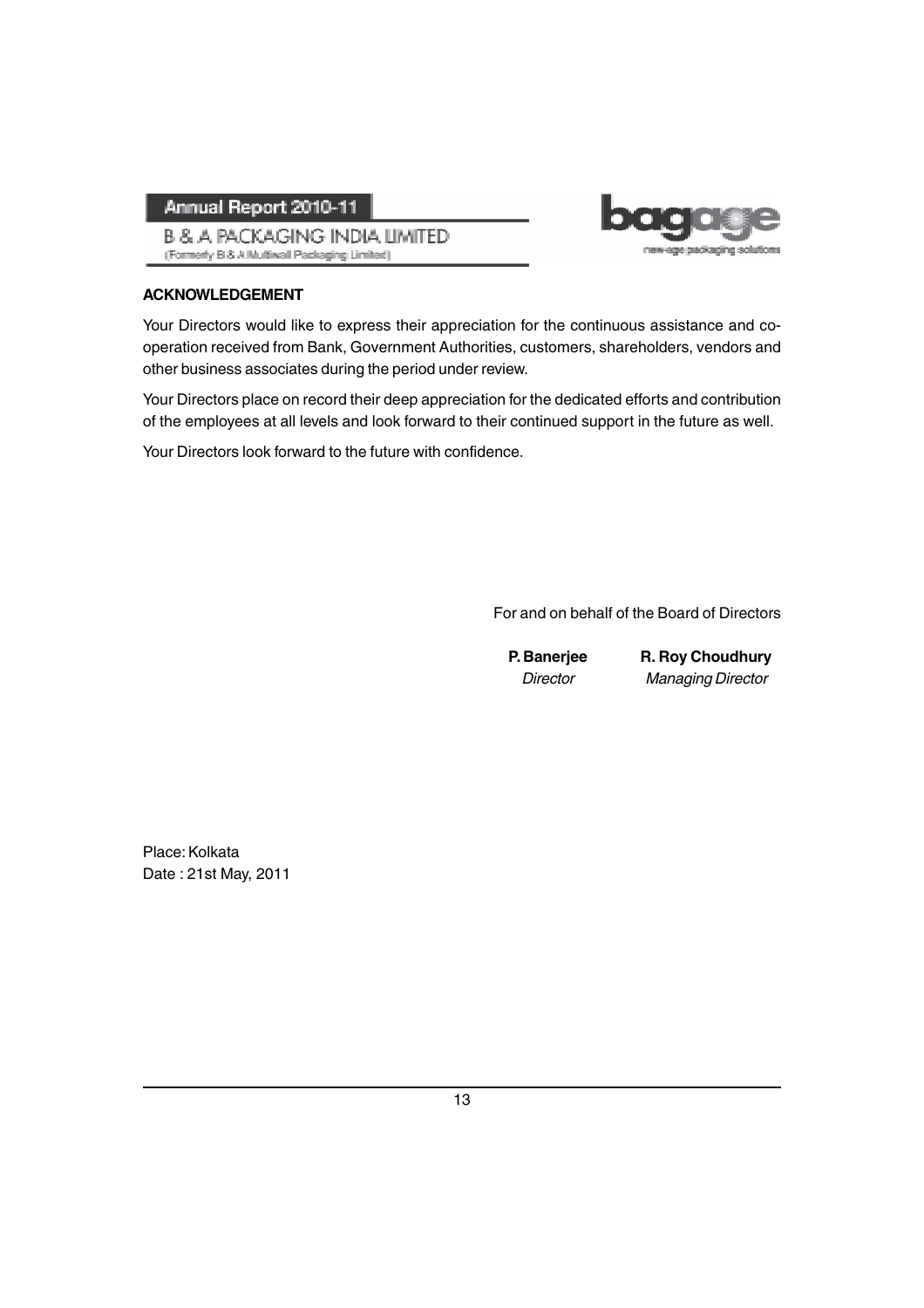

**B & A PACKAGING INDIA LIMITED** (Formerly B & A Multiwall Packaging Limited)



#### **MANAGEMENT DISCUSSION & ANALYSIS REPORT**

#### **1. Industry Structure and Development**

During the year 2010 tea industry continued to do well buoyed by the domestic demand growth and soaring prices. For tea sacks we could achieve a growth of 26% by volume and 28% by turnover on 2010 (year to year basis). This has been accomplished through intense retail push at Jorhat and Cochin, tapping Nepal and Siliguri market and adding new customers. The tea market overview for 2011 is good so far and maintaining this trend we envisage considerable growth in our tea sack business during the year. We plan to establish a distribution centre at Coimbatore to support this business growth.

Riding on automobile-boom Carbon Black industry is also doing quite well. Though we had realized good growth during 2010, business this year is choppy due to highly fluctuating paper availability and soaring prices.

We plan to take a closer look this year in Chemicals market for specialty-sacks which apparently is growing in India.

#### **2. Opportunity and Threats**

- Growing quality consciousness of tea producers resulting in growth in volume.
- Our efforts for introducing 2-ply sacks to tea industry have now received a boost through the publication of ISO: 9884 – Part I and part II, which will be the guiding quality stipulations of tea sacks internationally particularly for palletized and containerized transport.
- This stringent specification will definitely increase the qualitative gap with our competitors and discourage manufacturers in unorganized sector.
- Possibility of exports of full-sized paper sacks to Kenya.
- Growing domestic market for sacks for Carbon Black and insecticides/pesticides due to increasingly stringent pollution control measures in western countries.
- We are poised on the verge of entering flexible packaging market which shows double digit growth for decades.
- Sri Lankan paper sack import in the country continues unabated piggy-backing on the advantage of exemption of 10% Customs duty due to Indo-Sri Lankan Trade Agreement.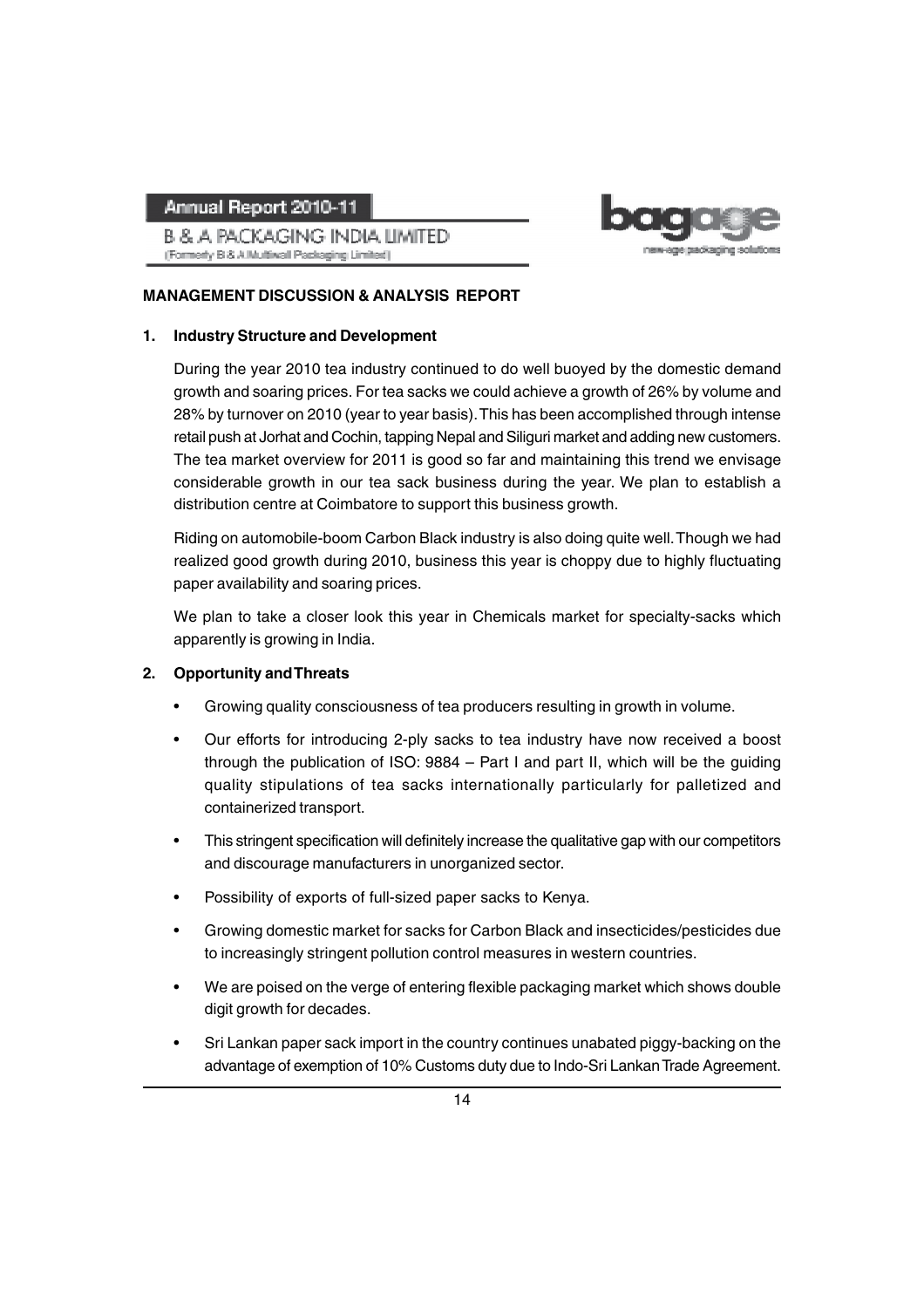R & A PACKAGING INDIA HMITED (Formerly B & A Multiwall Packaging Limited)



• Capacity reduction of international paper manufacture on the face of demand-growth of sacks due to receding recession is pushing the paper prices beyond comprehension. This may eventually lead to alternative packaging medium.

#### **3. Outlook**

Based on the projected GDP growth and predicted normal monsoon, our outlook for the business in 2011-12 remains quite positive. We are also quite hopeful of improving our credit-rating, which should help us in reducing finance cost. Utilizing successfully our marketshare expansion programme, capacity development for flexible packaging and efficient cost-conscious operations, the Company plans to realize sustainable growth and profitability.

#### **4. Internal Control System and Their Adequacy**

Your Company has an adequate internal audit and control system commensurate with the size and nature of business.

The internal control systems of the Company are monitored and evaluated by internal auditors and their audit reports are periodically reviewed by the Audit Committee of the Board of Directors. The observations and comments of the Audit Committee are placed before the Board of Directors.

#### **5. Financial Performance**

The turnover achieved for the fifteen months period ended 31.03.2011 was  $\bar{z}$  3004.94 lakhs, a growth of 48.56% over the previous financial year ended 31.12.2009 (12 months period from 01.01.2009 to 31.12.2009). Profit after tax was 145.43 as against  $\bar{z}$  61.25 lakhs, an increase of 137.43%.

*Cautionary Statement:* Statement in the Directors Report and Management Discussion & Analysis describing the Company's expectations may be forward-looking within the meaning of applicable securities laws & regulations. Actual results may differ materially from those expressed in the statement. Important factors that could influence the Company's operation include global and domestic demands and supply conditions affecting selling prices, new capacity additions, availability of critical materials and their costs, changes in government policies and tax laws, economic development of the country and such other factors which are material to the business of the Company.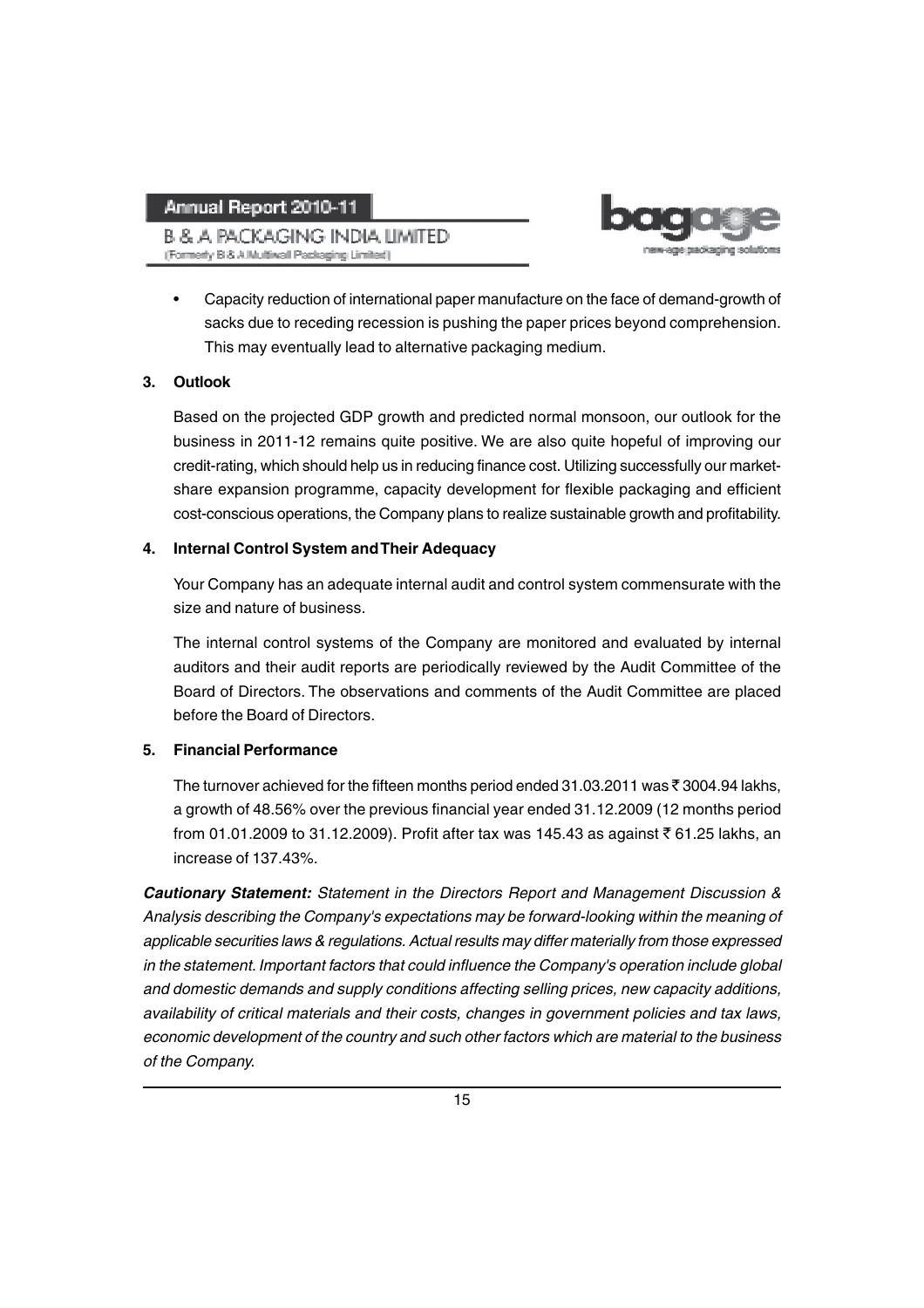



#### B & A PACKAGING INDIA LIMITED (Formerly B & A Mutliwall Packaging Limited)

# **REPORT ON CORPORATE GOVERNANCE**

#### **Company's Philosophy:**

As a responsible corporate citizen, the Company ensures continuous adherence to the prescribed corporate practices as per clause 49 of the Listing Agreement ensuring accountability, transparency, fairness in all its transactions with shareholders, bankers, customers and other stakeholders.

Details of compliances under Clause 41 are given below:

### **Board of Directors**

- A) Composition as on 31st March, 2011 The Board comprises 8 (eight) Directors of which 6 (six) are non-executives. The Chairman of the Company is an executive director.
- B) Board Meetings held during the fifteen months period ended 31st March, 2011 The Board met 5 (Five) times on following dates: 28.01.2010, 24.04.2010, 12.08.2010, 12.11.2010 and 04.02.2011.

| Name of the Directors           | Category                           | Number of other Directorship<br>& Committee Membership* |                 |                                                   |
|---------------------------------|------------------------------------|---------------------------------------------------------|-----------------|---------------------------------------------------|
|                                 |                                    | Other<br>Director-l<br>ship                             | Member-<br>ship | <b>Committee   Committee</b><br>Chairman-<br>ship |
| Mr. Hemendra<br>Prasad Barooah  | Promoter &<br>Executive Chairman   |                                                         |                 |                                                   |
| Mr. Ranadurjoy<br>Roy Choudhury | Managing Director                  | $\mathcal{P}$                                           |                 |                                                   |
| Mr. Panchkari<br>Banerjee       | Non-Executive &<br>Independent     |                                                         |                 |                                                   |
| Mr. Tarun<br>Chandra Dutt       | Non-Executive<br>& Independent     | 3                                                       |                 |                                                   |
| Mr. Vijav<br>Raghuram Shetty    | Non-Executive &<br>Non-Independent |                                                         |                 |                                                   |
| Mrs. Gargi<br>Barooah           | Non-Executive<br>& Non-Independent |                                                         |                 |                                                   |
| Mr. Anjan<br>Ghosh              | Non-Executive<br>& Independent     |                                                         |                 |                                                   |
| Mr. Sudipto<br>Sarkar           | Non-Executive<br>& Independent     | 8                                                       | 5               |                                                   |

C) Composition, Other Directorships/Committee memberships held as on 31st March, 2011

\*Excludes directorships held in Private Limited Companies; only membership/chairmanship of Audit Committee and Shareholders'/Investors' Grievance Committee have been considered.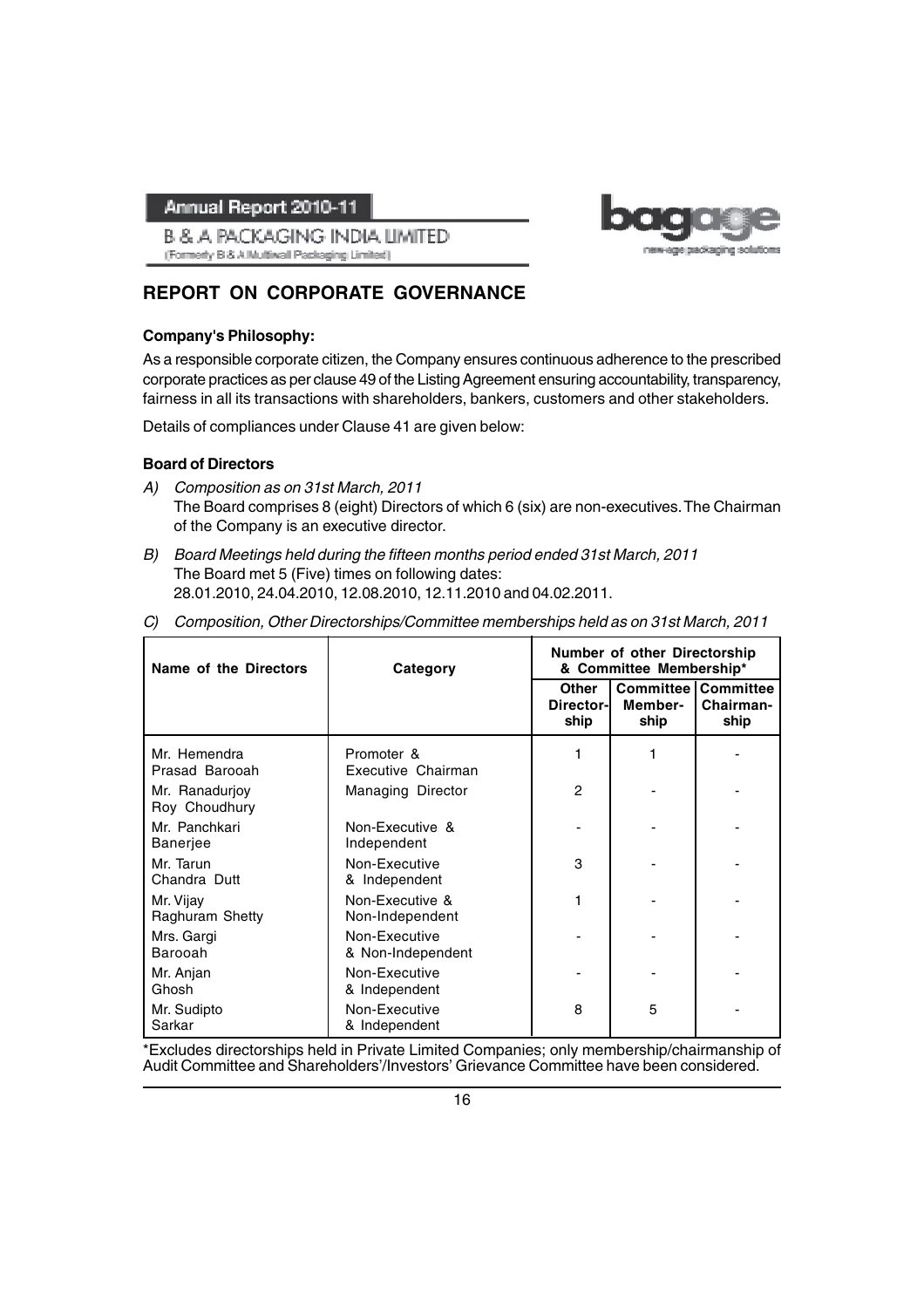

(Formerly B & A.Multiwall Packaging Limited)

**B & A PACKAGING INDIA LIMITED** 

| <b>Name of Director</b> | Category               | Appointment/     | <b>Remarks</b> |
|-------------------------|------------------------|------------------|----------------|
|                         |                        | <b>Cessation</b> |                |
| Mr. B K Goswami         | Non-Executive          |                  |                |
|                         | & Independent          | 30/01/2010       | Resigned       |
| Mr. Anjan Ghosh         | Non-Executive          |                  |                |
|                         | & Independent          | 24/04/2010       | Appointed      |
|                         |                        |                  |                |
| Mr. B M Sahoo           | Non-Executive          |                  |                |
|                         | & Independent          |                  |                |
|                         | (Nominee of Industrial |                  |                |
|                         | Promotion & Investment |                  |                |
|                         | Corp. of Orissa Ltd.   | 11/8/2010        | Resigned       |
| Mr. Sudipto Sarkar      | Non-Executive          |                  |                |
|                         | & Independent          | 04/02/2011       | Appointed*     |

\* Appointment is subject to the approval of the members in the forthcoming Annual General Meeting scheduled to be held on 8th July, 2011

### E) Attendance of Directors at Board Meetings during the fifteen months period ended 31st March, 2011 and last Annual General Meeting

| Name of the Directors          | <b>Attendance Particular</b>   |                 | <b>IName of the Directors</b>                |                                | <b>Attendance Particular</b> |
|--------------------------------|--------------------------------|-----------------|----------------------------------------------|--------------------------------|------------------------------|
|                                | <b>Board</b><br><b>Meeting</b> | <b>Last AGM</b> |                                              | <b>Board</b><br><b>Meeting</b> | <b>Last AGM</b>              |
| Mr. Hemendra<br>Prasad Barooah | 4                              | Yes             | Mr. Tarun Chandra Dutt<br>Mr. Vijay Raghuram | 5                              | Yes                          |
| Mr. Ranaduriov                 |                                |                 | Shetty                                       |                                | No                           |
| Roy Choudhury                  | 5                              | Yes             | Mr. Brajamohan Sahoo                         |                                | No                           |
| Mr. Panchkari Banerjee         | 5                              | No.             | Mrs. Gargi Barooah                           |                                | No                           |
| Mr. Basant Kumar               |                                |                 | Mr Anjan Ghosh                               | 4                              | No                           |
| Goswami                        |                                | No.             | Mr Sudipto Sarkar                            |                                | <b>NA</b>                    |

F) Particulars of Directors retiring by rotation and seeking re-appointment have been given in the Notice convening the 25th Annual General Meeting and Explanatory Statement, attached thereto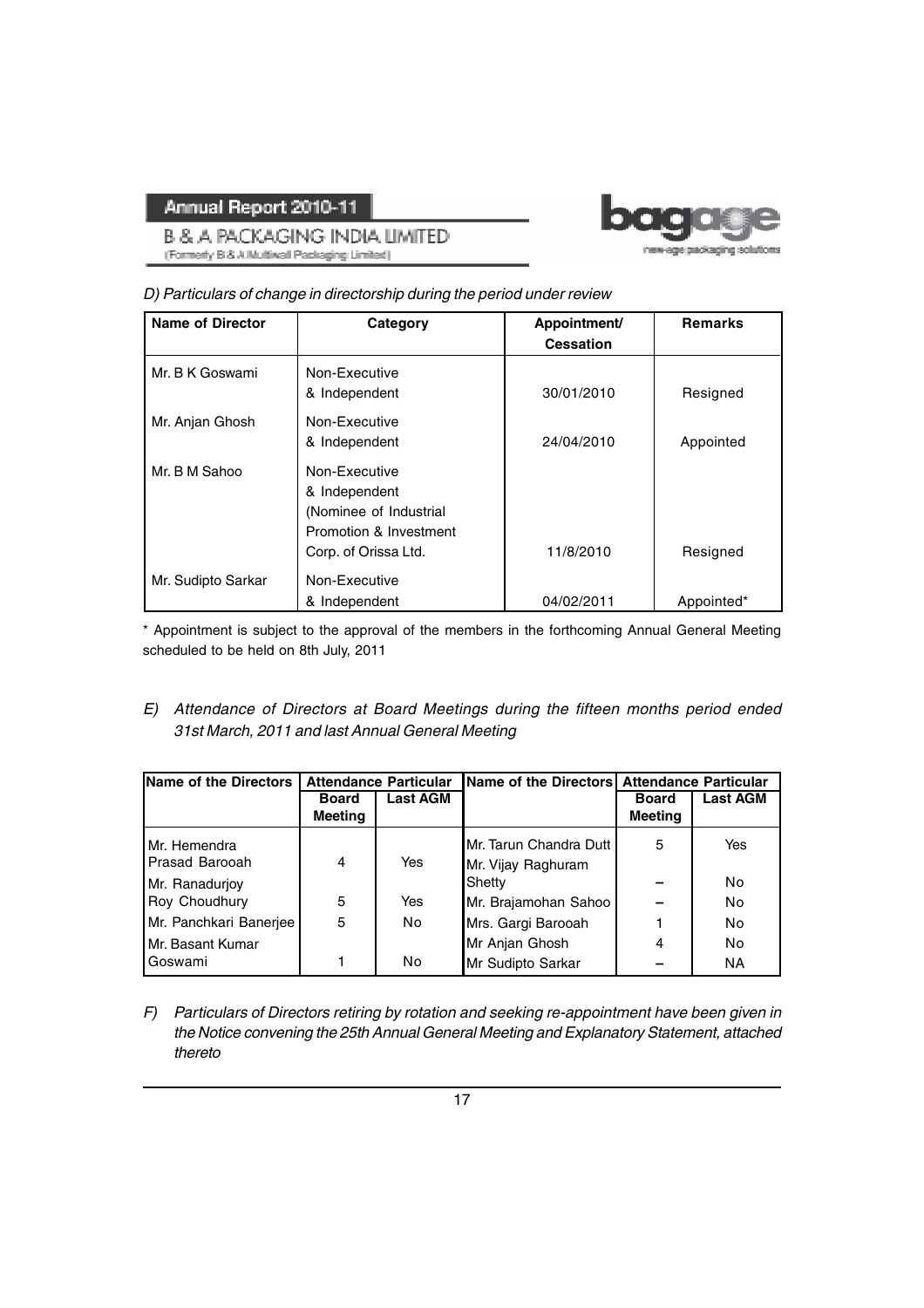



#### **Audit Committee**

During the period under review, the Audit Committee of the Board has been reconstituted by inducting Mr. Anjan Ghosh as one of the members of the Committee consequent upon resignation of Mr. Basant Kumar Goswami. The composition and terms of reference of Audit Committee is in compliance with the requirements of Section 292A of the Companies Act, 1956 and Clause 49 of the Listing Agreement with the Stock Exchange. During the fifteen months period under review, five meetings of the Committee were held on 28.01.2010, 24.04.2010, 12.08.2010, 12.11.2010 and 04.02.2011.

Composition of Audit Committee as on 31/03/2011 together with number of meetings attended by its members is given as under:

| <b>Name of the Members</b>  | <b>Designation</b> | No. of Meetings attended |
|-----------------------------|--------------------|--------------------------|
| Mr. Tarun Chandra Dutt      | Chairman           |                          |
| Mr. Panchkari Banerjee      | Member             |                          |
| Mr. Hemendra Prasad Barooah | Member             |                          |
| Mr. Anjan Ghosh             | Member             |                          |

The brief terms of reference of Audit Committee includes:

- a) Reviewing internal control and internal audit function and their adequacy with the management/ internal auditors.
- b) Reviewing the quarterly, half yearly and annual accounts of the Company before submission to the Board for approval.
- c) Overseeing the Company's financial reporting process and the disclosure of its financial information to ensure that the financial statements are correct, sufficient and credible.
- d) Investigate any matter referred to it by the Board or within its terms of reference.
- e) Recommending the appointment, replacement, removal of statutory auditors and fixation of their audit fees and fees for other services.
- f) In general, all the items mentioned in Clause 49(II)(d) of the Listing Agreement.

#### **Remuneration Committee**

Remuneration Committee comprises three Directors of which two are non-executive and independent. Scope of the Committee extends to recommending to the Board, the appointment and compensation terms of the Executive Directors.

During the period under review, one meeting was held on 12th November, 2010. All the members other than Mr H P Barooah were present.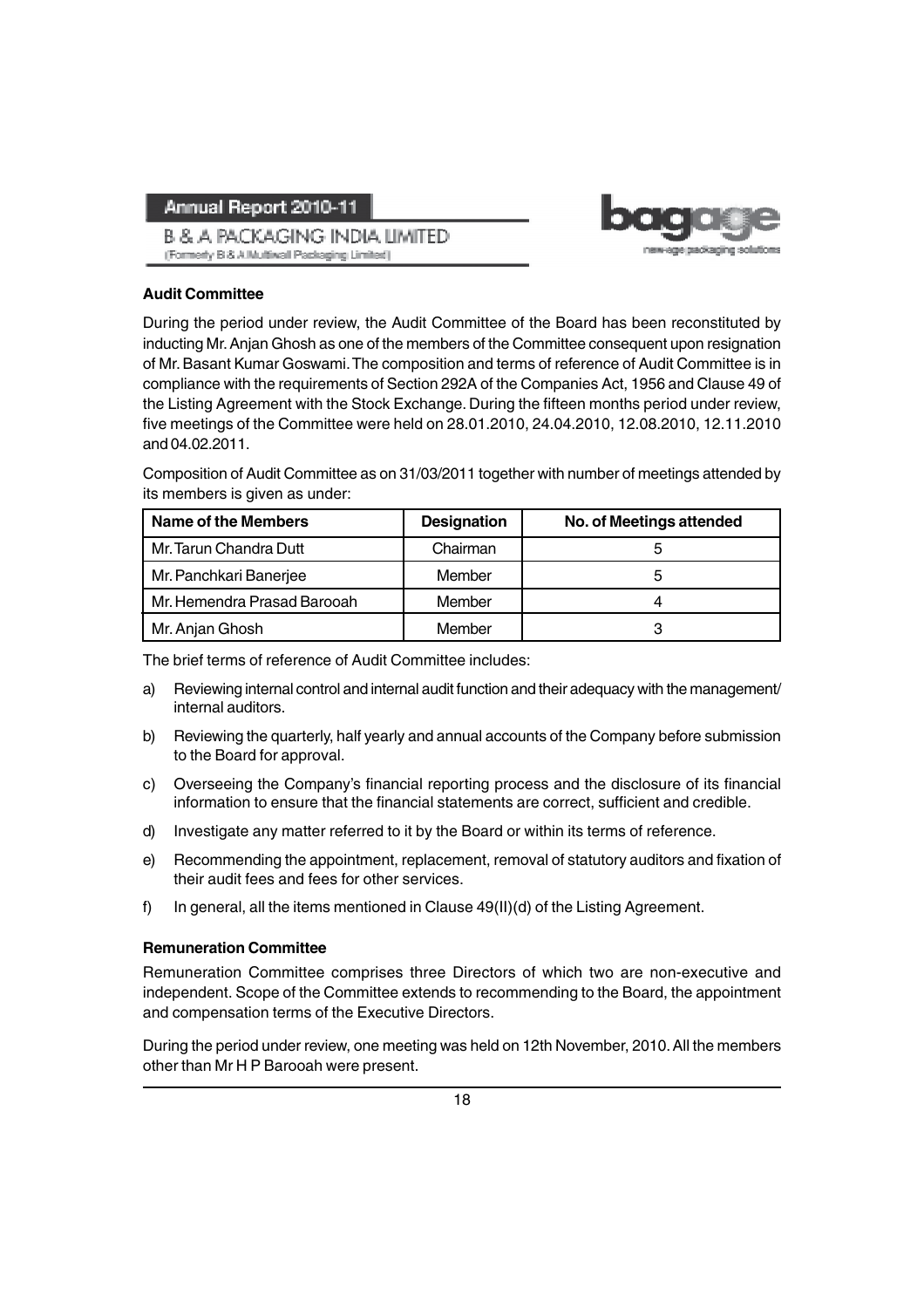

**B & A PACKAGING INDIA LIMITED** (Formerly B & A Multiwall Packaging Limited)

The composition of Remuneration Committee is as under:

| Name of the Members         | <b>Designation</b> |
|-----------------------------|--------------------|
| Mr. Tarun Chandra Dutt      | Chairman           |
| Mr. Hemendra Prasad Barooah | Member             |
| Mr. Panchkari Banerjee      | Member             |

### **Remuneration of Whole-time Directors**

As required by Clause 49(IV) of the Listing Agreement with the Stock Exchange, the details of remuneration of Managing Director and Whole-time Director along with sitting fees paid to Non-executive Directors during the fifteen months period ended 31st March 2011, are stated as under:

| <b>Name of Director</b>      | <b>Salary</b> | Perquisites/<br><b>Re-imbursement</b> | <b>Sitting Fees</b> | Total     |
|------------------------------|---------------|---------------------------------------|---------------------|-----------|
| Mr. Hemendra Prasad Barooah  | 10,00,000     |                                       |                     | 10,00,000 |
| Mr. Ranadurjoy Roy Choudhury | 14,99,688     | 1,02,723                              |                     | 16,02,411 |
| Mr. Panchkari Banerjee       |               |                                       | 27,000              | 27,000    |
| Mr. Basant Kumar Goswami     |               |                                       | 5,000               | 5,000     |
| Mr. Tarun Chandra Dutt       |               |                                       | 27,000              | 27,000    |
| Mr. Vijay Raghuram Shetty    |               |                                       |                     |           |
| Mr. Brajamohan Sahoo         |               |                                       |                     |           |
| Mrs. Gargi Barooah           |               |                                       | 3,000               | 3,000     |
| Mr. Anjan Ghosh              |               |                                       | 18,000              | 18,000    |
| Mr. Sudipto Sarkar           |               |                                       |                     |           |

No Severance Fee is payable.

### **Investors' Grievance Committee**

The Investors' Grievance Committee, as a sub-committee of the Board, inter-alia, reviews shareholders / investors grievances and overviews the activities of Registrar and Share Transfer Agent. During the year under review no complaints were received from the shareholders of the Company. The Committee ordinarily meet when there is any issue relating to non-disposal of Investors' grievance.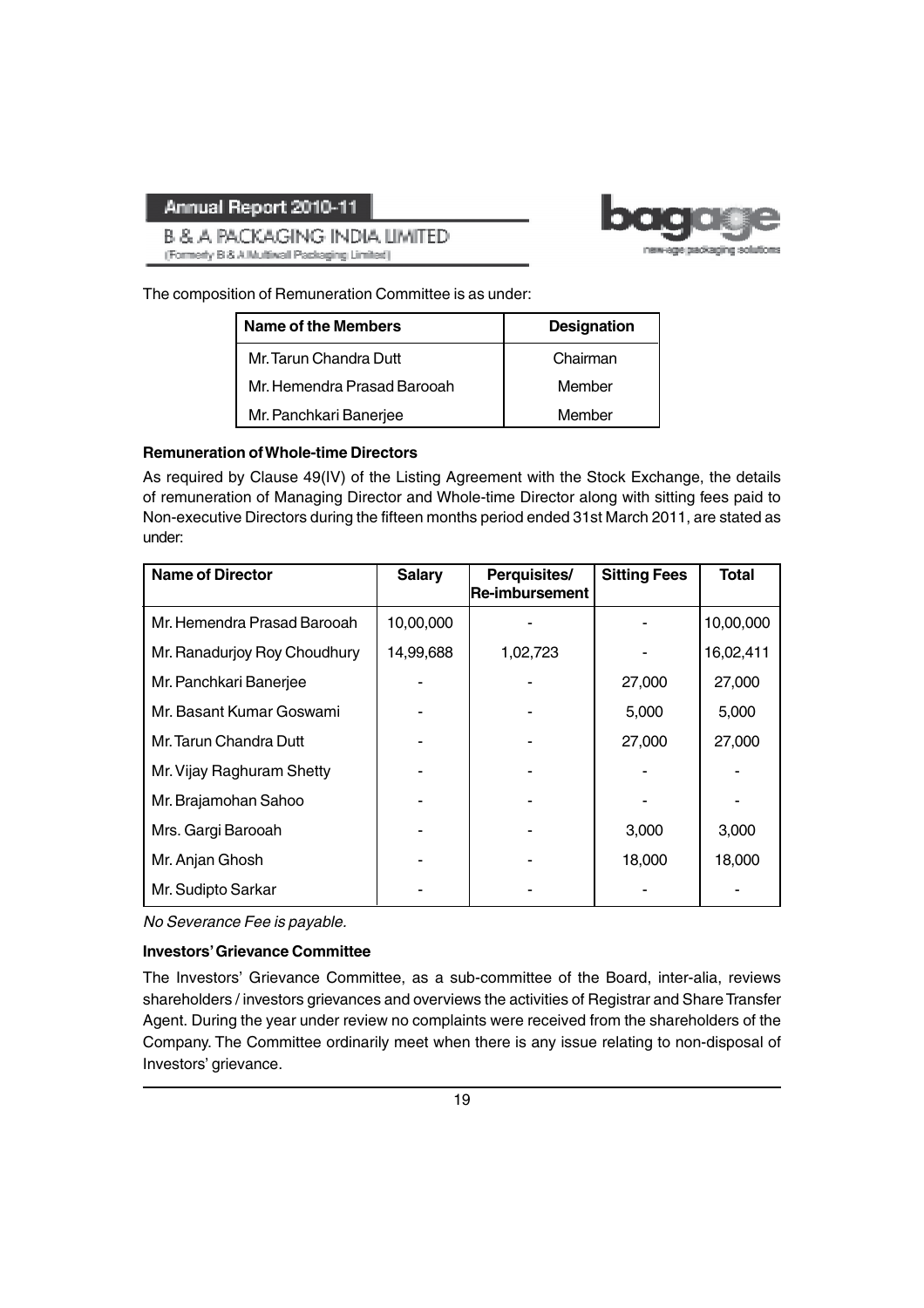okaning sol

**B & A PACKAGING INDIA LIMITED** (Formerly B & A Mutliwall Packaging Limited)

#### The composition of the Committee is as under:

| l Name of the Members        | <b>Status</b> |
|------------------------------|---------------|
| Mr. Panchkari Banerjee       | Chairman      |
| Mr. Ranadurjoy Roy Choudhury | Member        |

#### **Share Transfer Committee**

The Share Transfer Committee was constituted with the objective of giving approval for allotment, transfer & transmission of Shares/Debentures or any other securities including issue of duplicate certificates and new certificates on mutilation/split /consolidation/renewal etc.

The Committee met 11 (eleven) times during the year under review on 27.02.2010, 15.03.2010, 15.04.2010, 15.05.2010, 30.06.2010, 16.08.2010, 30.08.2010, 12.11.2010, 30.11.2010, 15.12.2010 and 31.01.2011. The details of meeting attended by each member of the Committee are given as under :

| Name of the Members            | <b>Status</b> | No. of Meeting attended |
|--------------------------------|---------------|-------------------------|
| Mr. Panchkari Banerjee         | Chairman      |                         |
| l Mr. Tarun Chandra Dutt       | Member        |                         |
| l Mr. Hemendra Prasad Barooah. | Member        | 10                      |

#### **General Body Meeting**

The details of the last 3 General Meetings are as under :

| <b>Financial Year</b><br>ended | Type of<br><b>Meeting</b> | Date        | <b>Venue</b>                                                                        | <b>Special Resolutions</b>                                                                                                                                                      |
|--------------------------------|---------------------------|-------------|-------------------------------------------------------------------------------------|---------------------------------------------------------------------------------------------------------------------------------------------------------------------------------|
| 31st December.<br>2009         | AGM                       | 14.06.2010  | Regd. Office:<br>1185/1186,<br>Tankapani<br>Road,<br><b>Bhubneswar</b><br>$-751018$ | Special resolution u/s 21 of the<br>Companies Act, 1956 for<br>change of name of the<br>Company from B & A Multiwall<br>Packaging Limited to "B & A<br>Packaging India Limited" |
| 31st December.<br>2008         | AGM                       | 26.05.2009  | $-$ Do $-$                                                                          | <b>NIL</b>                                                                                                                                                                      |
| 31st December,<br>2007         | AGM                       | 27.06.2008* | - Do -                                                                              | <b>NIL</b>                                                                                                                                                                      |

**\***The schedule date of 22nd Annual General Meeting was Friday, 20th June, 2008. Due to heavy rainfall and complete dislocation of communication the meeting was re-scheduled on Friday, 27th June, 2008. The intimation regarding this event was given to the shareholders of the Company immediately.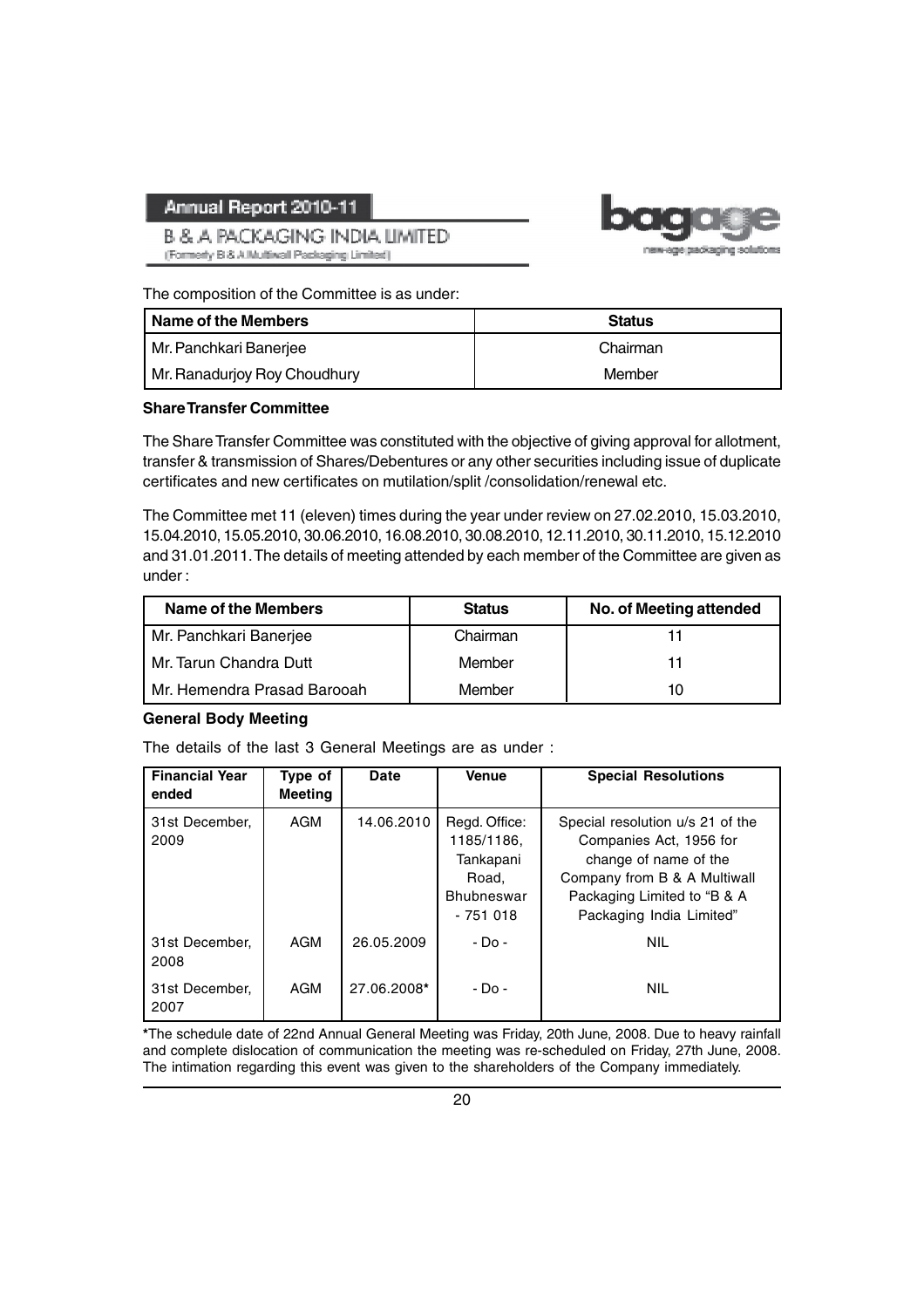



#### **Code of Conduct**

The Code of Conduct and ethics for directors and management personnel ("the Code"), as laid down by the Board is a comprehensive code applicable to all directors and management personnel. A copy of the Code has been put on the Company's website www.bampl.com. The members of the Board and senior management of the Company have submitted their affirmation on compliance with the Code of Conduct for the effective period. A declaration signed by the Managing Director of the Company to that effect forms part of this Report.

#### **Disclosure**

A periodical report on compliances of various relevant laws is placed before the meeting of the Board on every quarter in order to facilitate periodical review by the Board members and for taking steps to rectify non-compliances, if any.

There were no instances of material non-compliance and no strictures or penalties were imposed on the Company either by SEBI, Stock Exchanges or any statutory authorities on any matter related to capital market.

No such materially significant related party transactions have been entered into between the Company and its promoters, the directors or the management or their relatives etc., which may have potential conflict with the interest of the Company at large. A separate report on related party transactions have been furnished in the Notes to Accounts of the Company.

#### **Means of Communication**

As an usual practice, the quarterly, half yearly and annual financial results, audited/unaudited, were submitted to the stock exchange soon after these were approved in the Board meeting and the same were also published in two newspapers, viz., "Sambad" in vernacular language having circulation in the state of Orissa, where the Registered Office of the Company is situated and "Business Standard" in English having nationwide circulation as per the requirements of Clause 41 of the Listing Agreement with the stock exchange.

#### **General Shareholder Information**

| Day, date and time of 25th Annual<br><b>General Meeting</b> | Friday, the 8th day of July, 2011 at 12.00<br>noon                                        |
|-------------------------------------------------------------|-------------------------------------------------------------------------------------------|
| Venue                                                       | Registered Office of the Company,<br>1185/1186, Tankapani Road,<br>Bhubneswar $-751$ 018. |
| Financial calendar (tentative) for the<br>year 2011-2012    | April to March                                                                            |
| Date of Book Closure                                        | Wednesday, 29th June, 2011 to Friday,<br>8th July, 2011 (both days inclusive)             |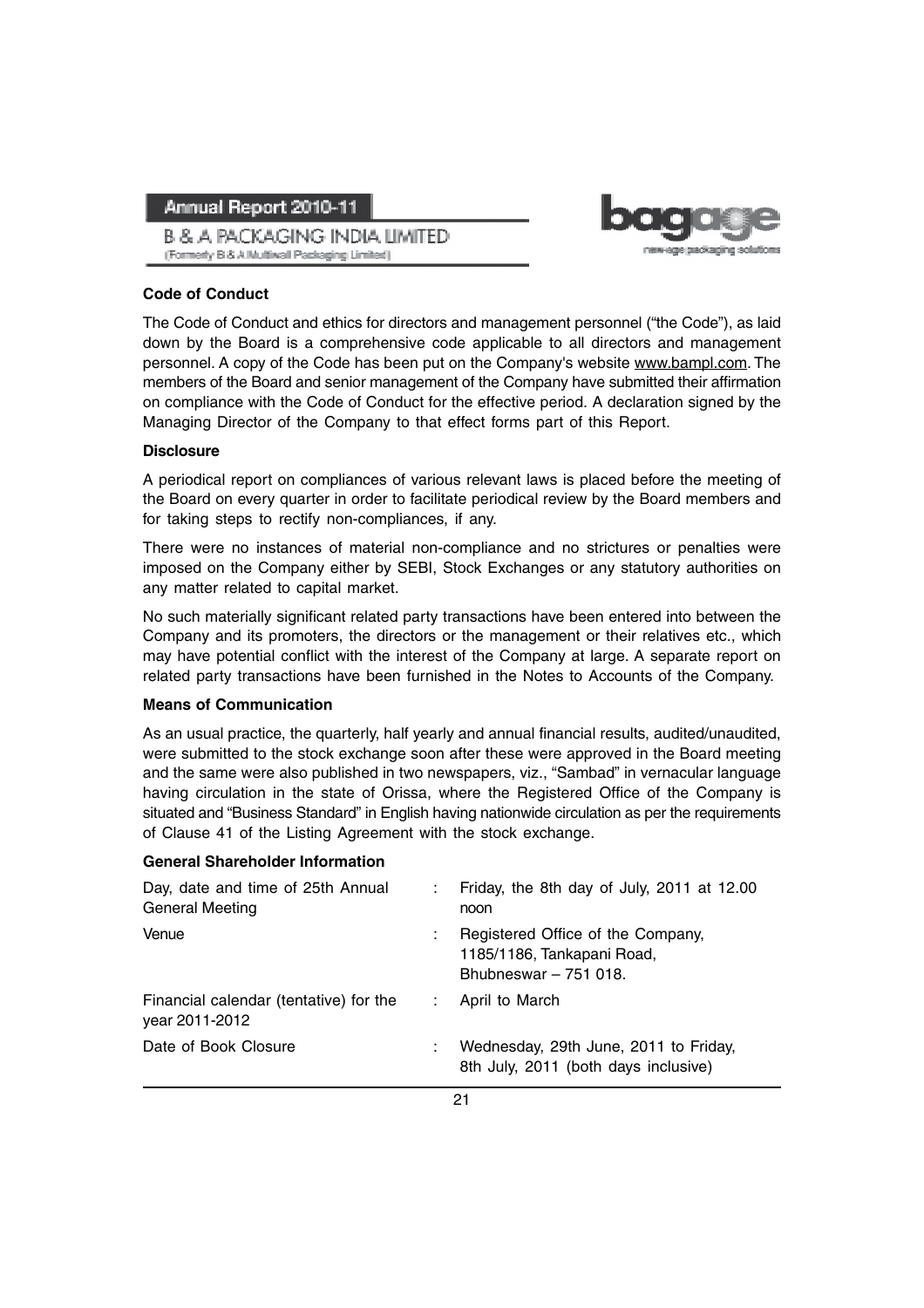bo new-age packaging solutions

B & A PACKAGING INDIA LIMITED (Formerly B & A Multiwall Packaging Limited)

| Dividend payment date                         |    | Not Applicable.                                                                                                                                                                                                                                                                       |
|-----------------------------------------------|----|---------------------------------------------------------------------------------------------------------------------------------------------------------------------------------------------------------------------------------------------------------------------------------------|
| Listing of Equity Shares on Stock<br>Exchange | ÷  | Bombay Stock Exchange Limited.                                                                                                                                                                                                                                                        |
| Stock Code / ID                               | ÷. | 523186.                                                                                                                                                                                                                                                                               |
| Stock price data                              | ÷. | The shares of the Company are in physical<br>form and there was no trading during the period<br>under review through stock exchange. Hence<br>the data relating to stock price are not available.                                                                                     |
| Registrar and Share Transfer Agent            | ÷. | MCS Limited, 77/2A, Hazra Road,<br>Kolkata - 700 029.                                                                                                                                                                                                                                 |
| <b>Share Transfer System</b>                  |    | To expedite the transfer of shares, the power<br>to authorise the transfers have been delegated<br>to Share Transfer Committee of the Board. The<br>transfers are processed within the reasonable<br>time from the date of receipt, if the documents<br>are completed in all respect. |

## **Distribution of Shareholdings as on 31st March, 2011**

| Range of shares held | <b>Shares</b> |           | <b>Shareholders</b> |           |  |
|----------------------|---------------|-----------|---------------------|-----------|--|
|                      | Nos.          | $%$ total | Nos.                | $%$ total |  |
| 1 to 500             | 4,56,571      | 9.2041    | 2675                | 95.5698   |  |
| 501 to 1000          | 61,500        | 1.2398    | 76                  | 2.7153    |  |
| 1001 to 2000         | 45,300        | 0.9132    | 29                  | 1.0361    |  |
| 2001 to 3000         | 12,800        | 0.2580    | 5                   | 0.1786    |  |
| 3001 to 4000         | 15,100        | 0.3044    | 4                   | 0.1429    |  |
| 4001 to 5000         | 5,100         | 0.1028    | 1                   | 0.0357    |  |
| 5001 to 10000        | 15,400        | 0.3105    | 2                   | 0.0715    |  |
| 10001 to 50000       | 32,400        | 0.6532    | 2                   | 0.0715    |  |
| 50001 to 100000      | 1,00,000      | 2.0159    |                     | 0.0357    |  |
| 100000 and above     | 42,16,329     | 84.9981   | 4                   | 0.1429    |  |
| <b>TOTAL</b>         | 49,60,500     | 100.00    | 2,799               | 100.00    |  |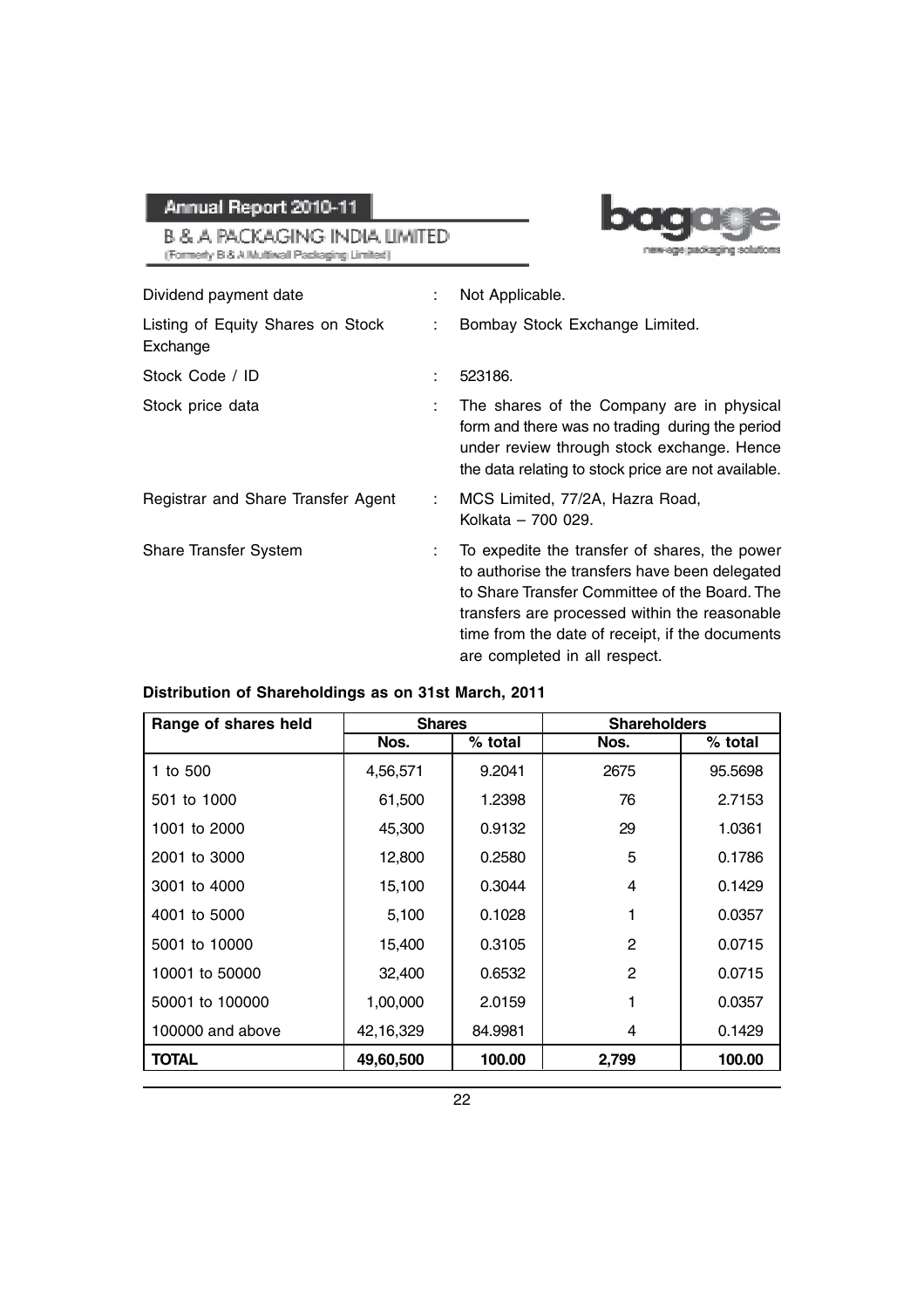

**B & A PACKAGING INDIA LIMITED** (Formerly B & A.Multiwall Packaging Limited)

#### **Shareholding Pattern as on 31st March, 2011**

| SI.              | <b>Category of Shareholders</b>                                                               | No. of<br><b>Shareholders</b> | No. of<br><b>Shares</b> | % to total<br>paid up<br>capital |
|------------------|-----------------------------------------------------------------------------------------------|-------------------------------|-------------------------|----------------------------------|
| А.               | <b>Promoters' holding</b>                                                                     |                               |                         |                                  |
| $\mathbf{1}$ .   | Indian Promoters                                                                              | 8                             | 35,90,129               | 72.37                            |
|                  | Foreign Promoters                                                                             | 1                             | 1,00,000                | 2.02                             |
| 2.               | Persons acting in concert                                                                     |                               |                         |                                  |
|                  | Sub-total                                                                                     | 9                             | 36,90,129               | 74.39                            |
| <b>B.</b>        | <b>Non-promoters holding</b>                                                                  |                               |                         |                                  |
| 3.               | Institutional Investors<br>Mutual Funds, Banks,<br><b>Financial Institutions</b>              | $\overline{2}$                | 5,41,000                | 10.91                            |
|                  | Insurance Companies (Central/<br>State Govt. Institution/Non-Govt.<br>Institutions) and FIIs. |                               |                         |                                  |
|                  | Sub-total                                                                                     | $\overline{2}$                | 5,41,000                | 10.91                            |
| $\overline{4}$ . | <b>Others</b>                                                                                 |                               |                         |                                  |
|                  | Private Corporate Bodies                                                                      | 7                             | 1,24,300                | 2.50                             |
|                  | Indian Public                                                                                 | 2781                          | 6,05,071                | 12.20                            |
|                  | NRIs/OCBs                                                                                     |                               |                         |                                  |
|                  | Any other                                                                                     |                               |                         |                                  |
|                  | Sub-total                                                                                     | 2,788                         | 7,29,371                | 14.70                            |
|                  | <b>Grand total</b>                                                                            | 2,799                         | 49,60,00                | 100.00                           |

### **Location of Manufacturing Division**

The manufacturing division of the Company is located at 22, Balgopalpur Industrial Area, Balasore – 756 020.

#### **Non-mandatory Requirements**

#### ● **Chairman's Office (Non-executive)**

The Chairman of the Company is Executive, hence this provision is not applicable.

### **Remuneration Committee**

The details about the composition and terms of reference of remuneration committee have been provided separately in this Corporate Governance Report.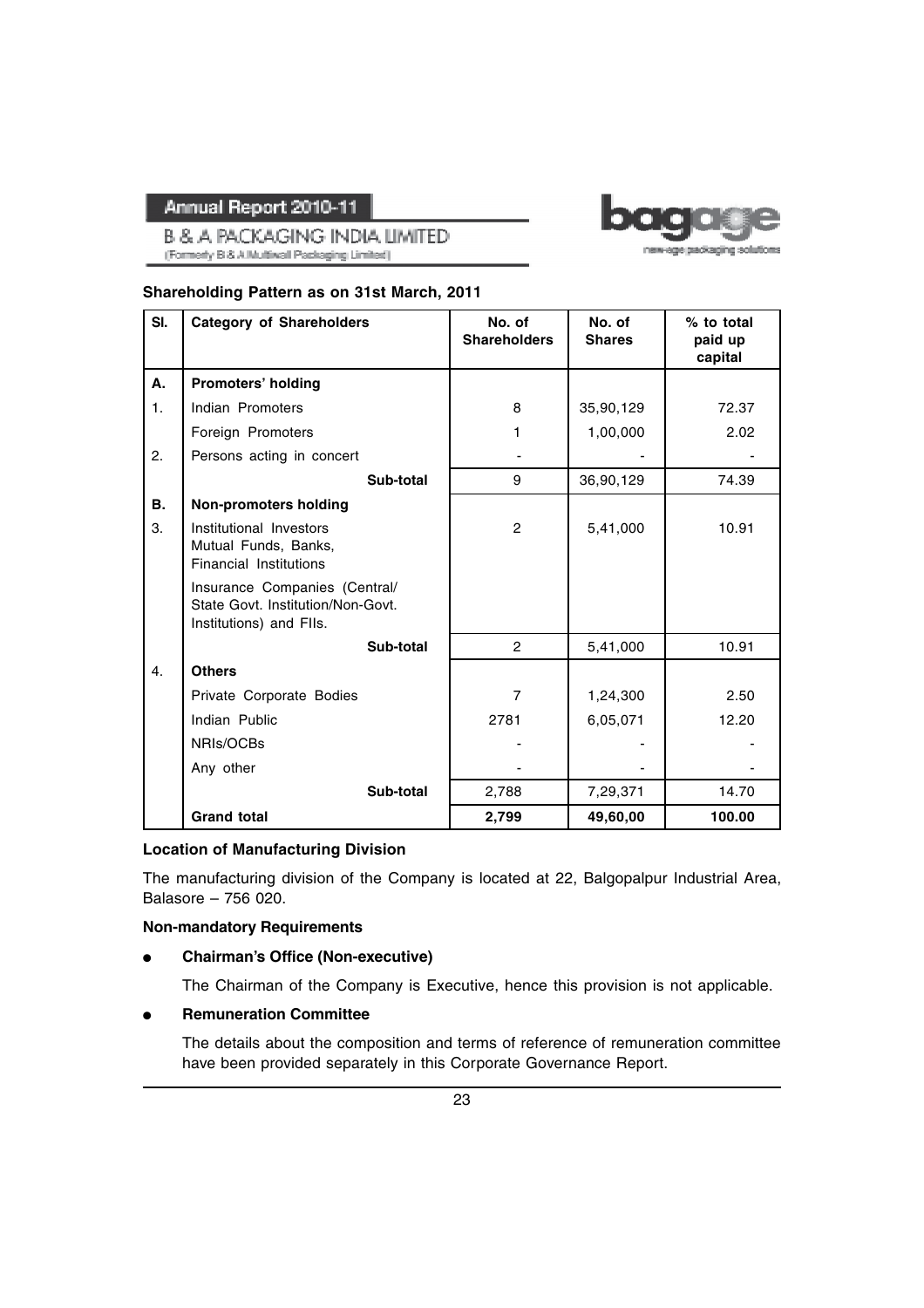**B & A PACKAGING INDIA LIMITED** (Formerly B & A Multiwall Packaging Limited)



#### **Audit Qualification**

No qualification is given by the Statutory Auditors in their Audit report.

#### ● **Whistle Blower Policy**

The Company has not adopted any Whistle Blower Policy as yet but promoted an ethical behaviour in all its business activities and has put in place a mechanism of reporting illegal or unethical behaviour.

#### ● **Others**

The other non-mandatory requirements as laid down in Annexure – ID of Clause 49 of the Listing Agreement will be introduced as and when the circumstance warrants.

For and on behalf of the Board of Directors

**P. Banerjee R. Roy Choudhury** Director Managing Director

Place : Kolkata Date : 21st May, 2011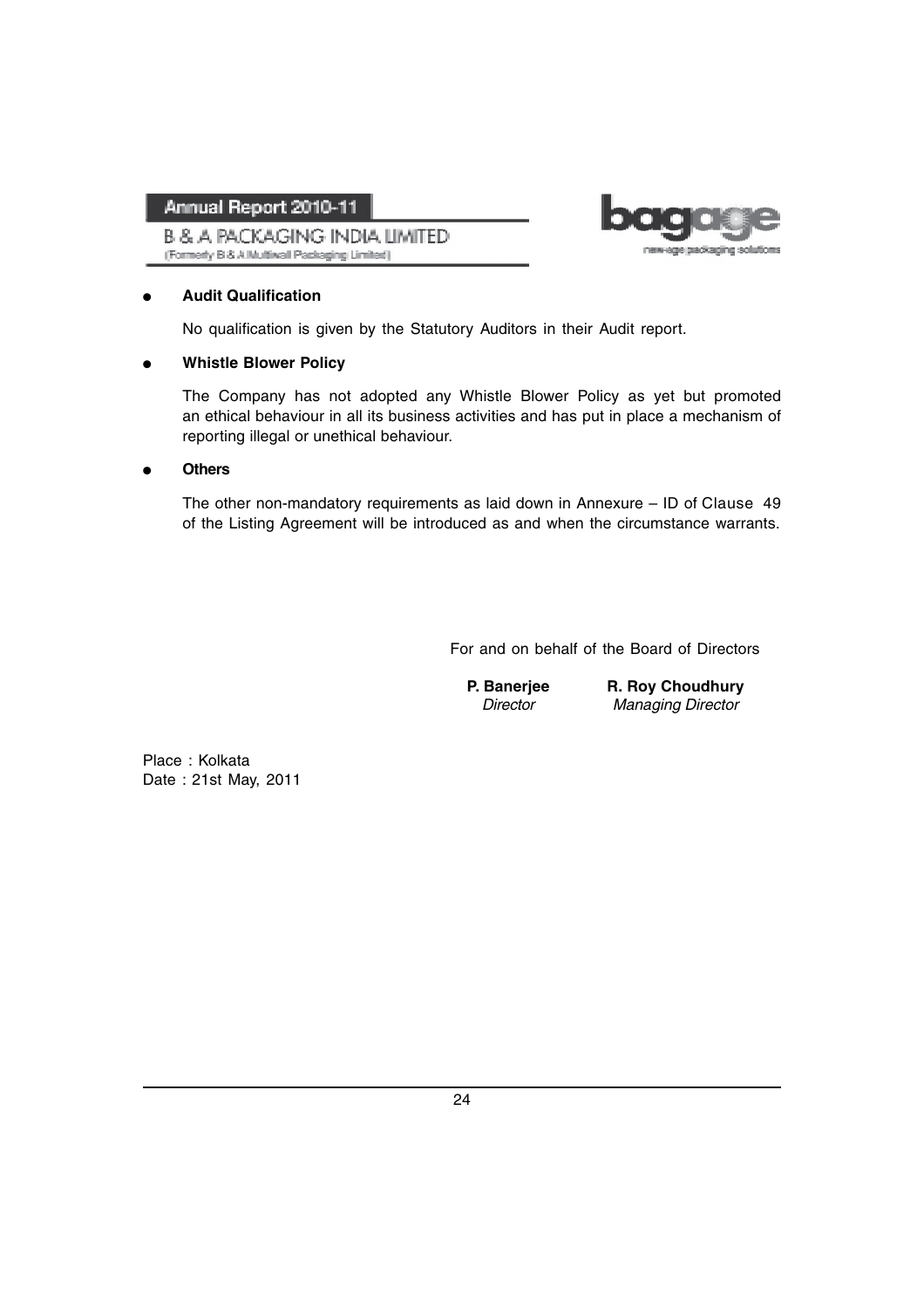**B & A PACKAGING INDIA LIMITED** (Formerly B & A Multiwall Packaging Limited)

# **CEO / CFO CERTIFICATION**

The Board of Directors, B & A Packaging India Limited Kolkata

Dear Sirs,

I do hereby certify that:-

- a) I have reviewed the financial statements and cash flow statement for the fifteen months period ended 31st March, 2011 and that to the best of my knowledge and belief:
	- i) these statements do not contain any materially untrue statement or omit any material fact or contain statements that might be misleading;
	- ii) these statements together present a true and fair view of the Company's affairs and are in compliance with existing accounting standards, applicable laws and regulations.
- b) There are to the best of my knowledge and belief, no transactions entered into by the Company during the period which are fraudulent, illegal or violative of the Company's Code of Conduct.
- c) I accept responsibility for establishing and maintaining internal controls and that I have evaluated the effectiveness of the internal control system of the Company and I have disclosed to the auditors and the Audit Committee, deficiencies in the design or operation of internal controls, if any, of which they are aware and the steps they have taken or propose to take rectify these deficiencies.
- d) I have indicated to the auditors and Audit Committee regarding
	- i) non-occurrence of any significant changes in internal control during the period;
	- ii) non-occurrence of any significant changes in accounting policies during the period; and
	- iii) non-existence of any significant fraud of which I have become aware and the involvement there, if any, of the management or an employee having a significant role in the Company's internal control system.

Date : 21st May, 2011 **Ranadurjoy Roy Choudhury** Place: Kolkata Managing Director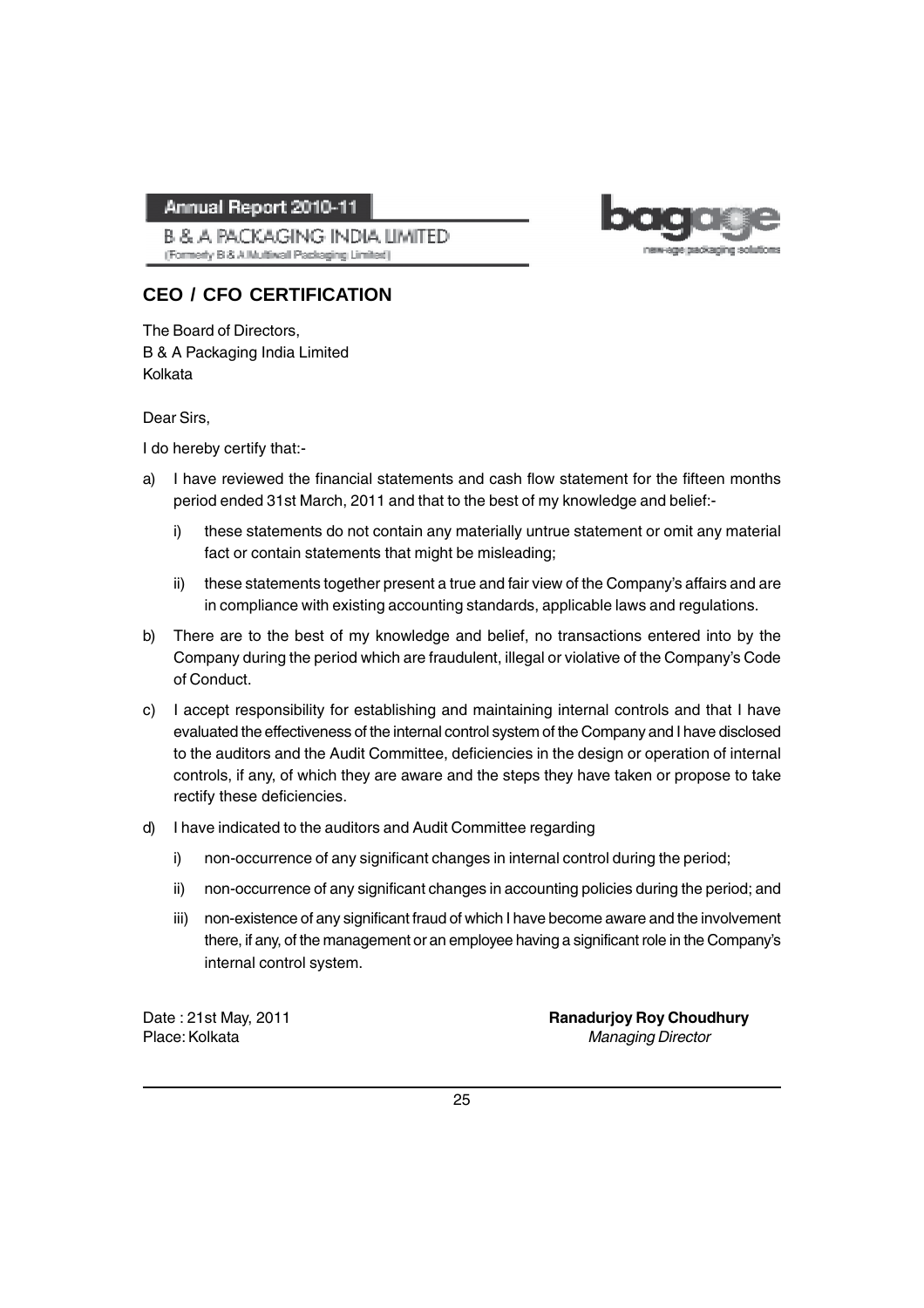**B & A PACKAGING INDIA LIMITED** (Formerly B & A Multiwall Packaging Limited)



# **AUDITORS' CERTIFICATE ON COMPLIANCE WITH THE CONDITIONS OF CORPORATE GOVERNANCE UNDER CLAUSE 49 OF THE LISTING AGREEMENT**

The members of B & A Packaging India Limited: (Formerly B&A Multiwall Packaging Limited)

We have examined the compliance of conditions of Corporate Governance by B & A PACKAGING INDIA LIMITED (Formerly B&A Multiwall Packaging Limited) for the fifteen months period ended March 31, 2011 as stipulated in Clause 49 of the Listing Agreement of the said Company with Stock Exchange.

The Compliance of conditions of Corporate Governance is the responsibility of the Company's management. Our examination was limited to the procedures and implementation thereof, adopted by the Company for ensuring the compliance of the conditions of Corporate Governance. It is neither an audit nor an expression of opinion on the financial statements of the Company.

In our opinion and to the best of our information and according to the explanations given to us, we certify that the Company has complied with the conditions of Corporate Governance as stipulated in Clause 49 of the above mentioned Listing Agreement.

We state that there were no shareholders' grievances remaining unattended / pending for a period exceeding one month as per the records maintained by the Company.

We further state that such compliance is neither an assurance as to the future viability of the Company nor the efficiency or effectiveness with which the management has conducted the affairs of the Company.

### *For* **APS ASSOCIATES**

*Chartered Accountants* (Registration No. 306015E) **A. Dutta Partner** Membership No. 17693

Place: Kolkata Date: 21st May, 2011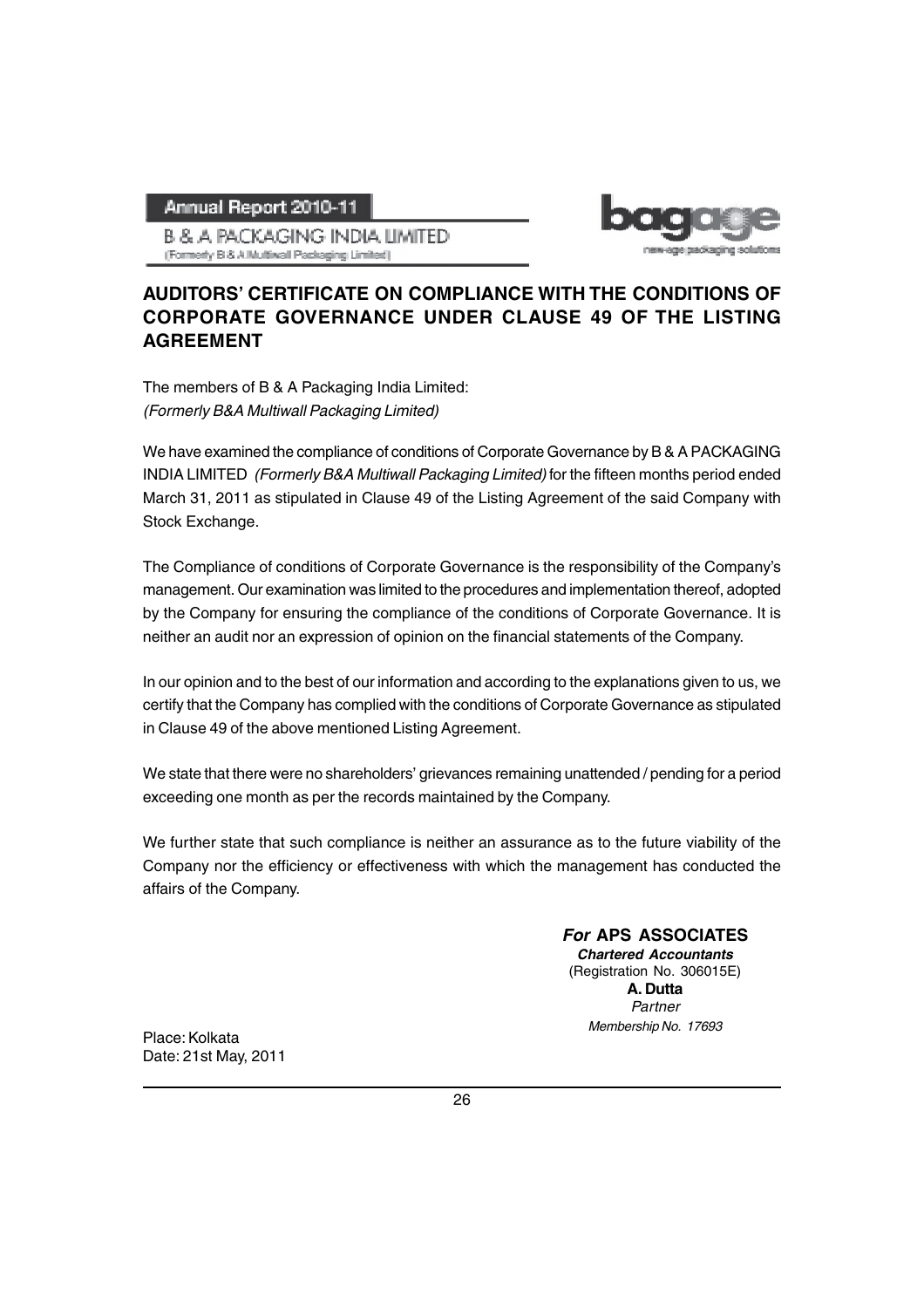**B & A PACKAGING INDIA LIMITED** (Formerly B & A Muttiwall Packaging Limited)



To

The Shareholders,

# **Affirmation of Compliance with Code of Conduct**

I, Ranadurjoy Roy Choudhury, Managing Director, declare that all the Board Members and Senior Management Personnel have affirmed compliance with the Code of Conduct as adopted by the Board of Directors in respect of the fifteen months period ended 31st March, 2011.

> **Ranadurjoy Roy Choudhury** Managing Director

Date: 21st May, 2011 Place: Kolkata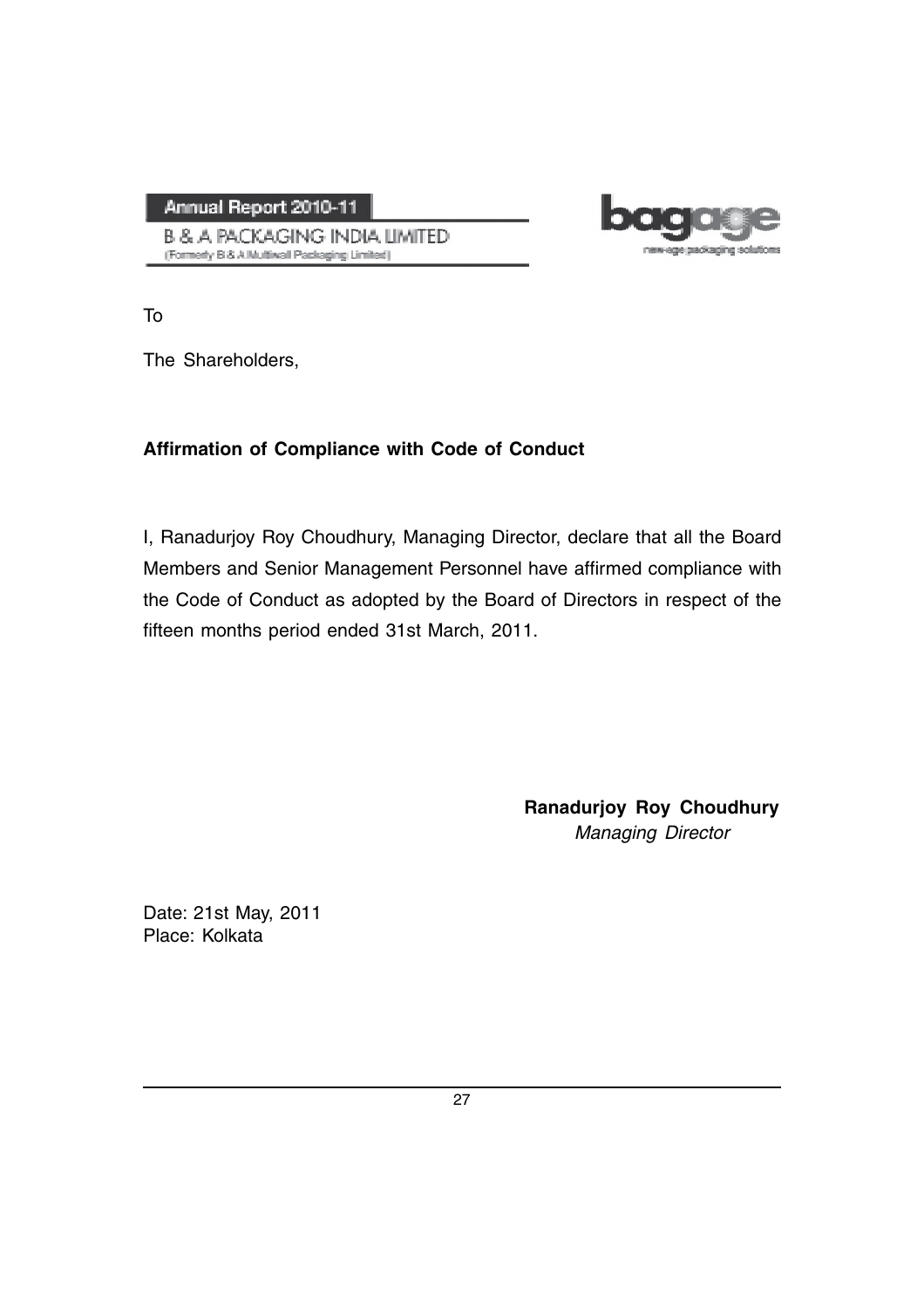B & A PACKAGING INDIA LIMITED (Formerly B & A.Mutliwall Packaging Limited)



### **AUDITORS' REPORT**

To

The Members of B&A Packaging India Limited (Formerly B&A Multiwall Packaging Limited)

- 1) We have audited the attached Balance Sheet of **B & A PACKAGING INDIA LIMITED** as at 31st March,2011, the Profit and Loss Account for the fifteen months period ended on that date and also the Cash Flow Statement for the said period annexed thereto. These financial statements are the responsibility of the Company's Management. Our responsibility is to express an opinion on these financial statements based on our audit.
- 2) We conducted our audit in accordance with auditing standards generally accepted in India. Those standards require that we plan and perform the audit to obtain reasonable assurance about whether the financial statements are free of material misstatement. An audit includes examining, on a test basis, evidence supporting the amounts and disclosures in the financial statement. An audit also includes assessing the accounting principles used and significant estimates made by management, as well as evaluating the overall financial statement presentation. We believe that our audit provides a reasonable basis for our opinion.
- 3) As required by the Companies (Auditor's Report) Order, 2003 issued by the Central Government of India in terms of sub-section (4A) of Section 227 of the Companies Act, 1956, we enclose in the Annexure a statement on the matters specified in paragraphs 4 and 5 of the said Order.
- 4) Further to our comments in the Annexure referred to above, we report that :
	- i) We have obtained all the information and explanations, which to the best of our knowledge and belief were necessary for the purposes of our audit.
	- ii) In our opinion, proper books of account as required by law have been kept by the Company so far as appears from our examination of those books.
	- iii) The Balance Sheet, Profit and Loss Account and Cash Flow Statement dealt with by this report are in agreement with the books of account.
	- iv) In our opinion, the Balance Sheet, Profit and Loss Account and Cash Flow Statement dealt with by this report comply with the applicable accounting standards referred to in sub-section (3C) of Section 211 of the Companies Act, 1956.
	- v) On the basis of written representations received from all the Directors as on 31st March, 2011 and taken on record by the Board of Directors, we report that none of the Directors is disqualified as on 31st March, 2011 from being appointed as a Director in terms of clause (g) of sub-section (1) of Section 274 of the Companies Act, 1956.
	- vi) In our opinion and to the best of our information and according to the explanations given to us, the accounts read with Notes and Schedules annexed thereto, give the information required by the Companies Act, 1956, in the manner so required and also give a true and fair view in conformity with the accounting principles generally accepted in India :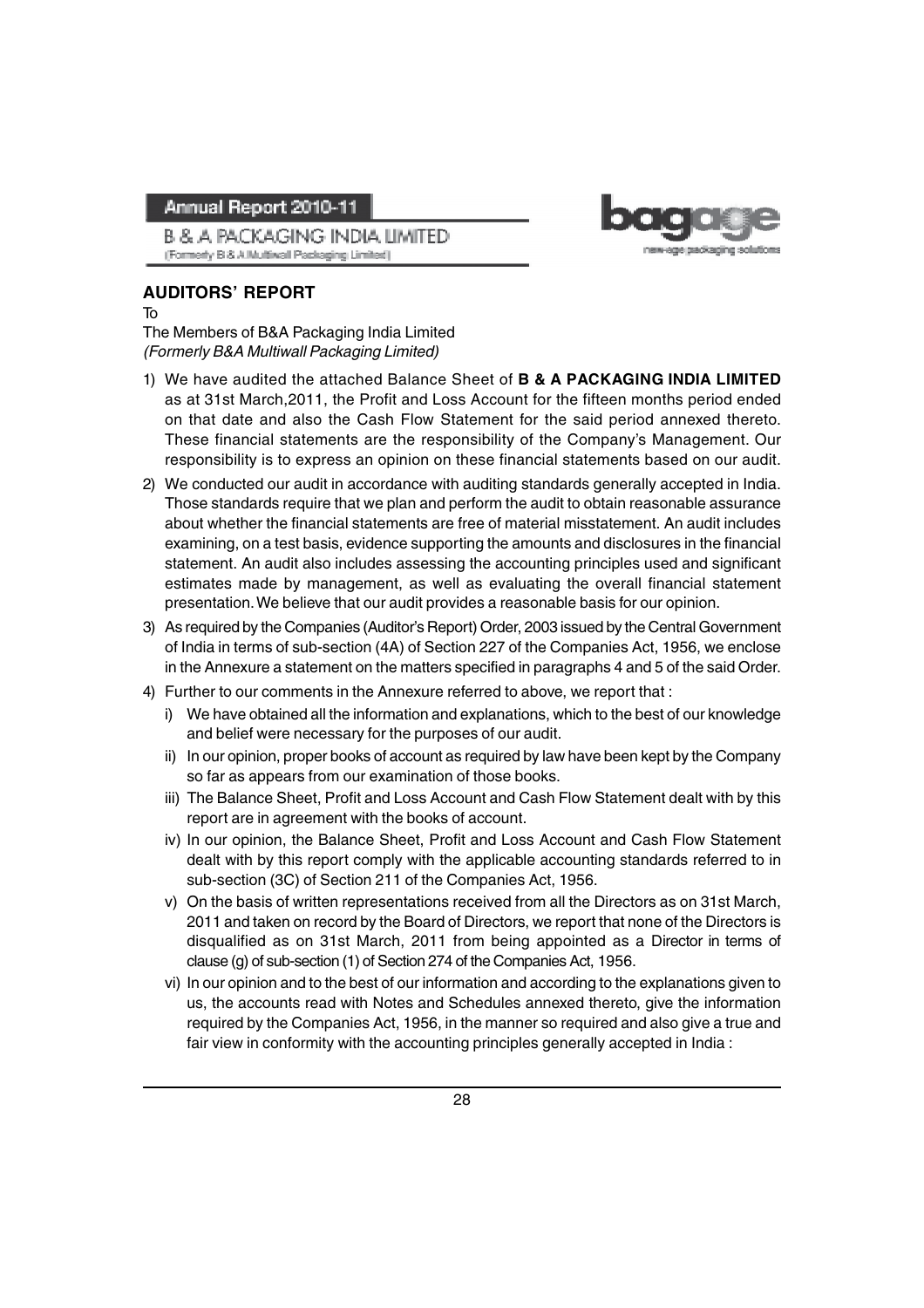**B & A PACKAGING INDIA LIMITED** (Formerly B & A Multiwall Packaging Limited)



- a) In the case of the Balance Sheet, of the state of affairs of the Company as at 31st March, 2011;
- b) In the case of the Profit and Loss Account, of the Profit of the Company for the fifteen months period ended on that date;

and

c) In the case of the Cash Flow Statement, of the cash flow of the Company for the fifteen months period ended on that date.

> *For* **APS ASSOCIATES** *Chartered Accountants* (Registration No. 306015E) **A. Dutta** Partner Membership No. 17693

Place : Kolkata Dated : the 21st May, 2011

### **ANNEXURE TO AUDITORS' REPORT**

To

The members of B & A PACKAGING INDIA LIMITED (Formerly B&A Multiwall Packaging Limited)

#### Refer Paragraph 3 of our report of even date

- 1) i) The Company has maintained proper records showing full particulars, including quantitative details and situation of its fixed assets.
	- ii) During the period the fixed assets were physically verified by the Management.
	- iii) No substantial part of the fixed assets of the Company were disposed off during the period.
- 2) i) During the period, the inventories were physically verified by the management at reasonable intervals.
	- ii) In our opinion, the procedure of physical verification of inventories followed by the management is adequate considering the size of the Company and the nature of its business.
	- iii) Based on examination of records, we are of the opinion that, the Company is maintaining proper records of inventories. The discrepancies noticed on physical verification of inventories as compared to book records were not material and have been properly dealt with in the books of account.
- 3) According to the information and explanations given to us, the Company has not granted any loan, secured or unsecured to companies, firms or other parties covered in the register maintained under Section 301 of the Companies Act, 1956. However, the Company has taken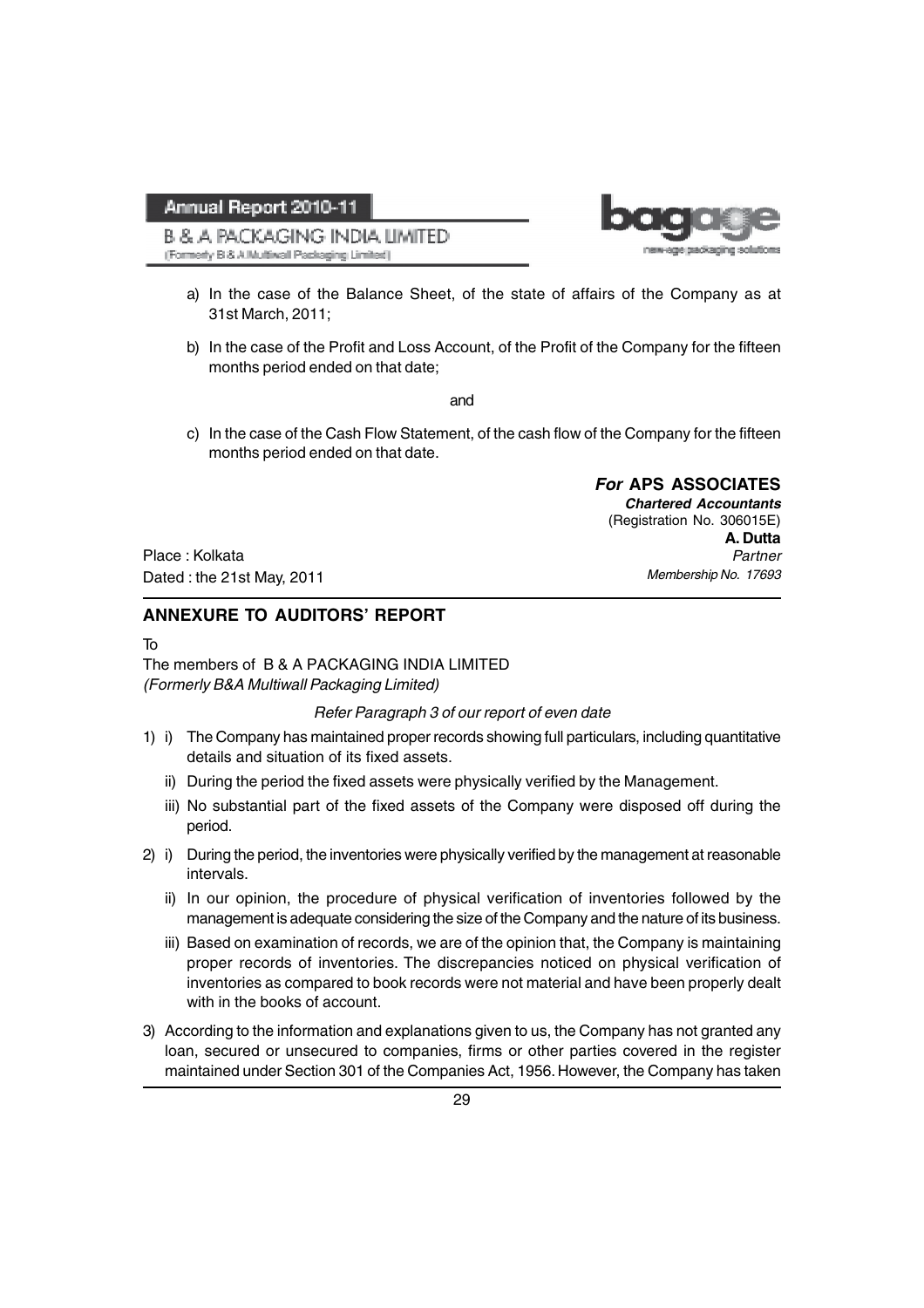B & A PACKAGING INDIA LIMITED (Formerly B & A Multiwall Packaging Limited)



interest free loans from a Private Limited Company and a Director, who are covered in the register maintained under Section 301 of the Companies Act, 1956. In our opinion the terms and conditions of these loans are prima facie not prejudicial to the interest of the Company and the repayments were not due during the period under audit.

- 4) In our opinion and according to the information and explanations given to us, there are adequate internal control procedures commensurate with the size of the Company and the nature of its business for the purchase of inventory and fixed assets and for sale of goods. During the course of our audit, we have not come across any instance of major weakness in the internal controls.
- 5) a) According to the information and explanations given to us, we are of the opinion that the transactions that need to be entered into the register maintained under Section 301 of the Companies Act, 1956 have been so entered.
	- b) In our opinion and according to information and explanations given to us, the transactions made in pursuance of contracts or arrangements entered in the register maintained under Section 301 of the Companies Act, 1956 and exceeding the value of rupees five lakhs in respect of any party during the period have been made at prices which are reasonable having regard to prevailing market prices at the relevant time.
- 6) The Company has not accepted any deposits from the public within the meaning of Section 58A and 58AA of the Companies Act, 1956 and the rules framed thereunder.
- 7) In our opinion, the Company has an internal audit system commensurate with its size and nature of its business.
- 8) According to the information given to us, the Central Government has not prescribed for maintenance of cost records under Section 209(1)(d) of the Companies Act, 1956 for the products of the Company.
- 9) i) According to the records of Company, undisputed statutory dues including provident fund, employees' state insurance, income tax, sales tax, wealth tax, customs duty and excise duty have generally been regularly deposited with the appropriate authorities.
	- ii) According to the information and explanations given to us, the following are the particulars of disputed dues on account of sales tax and employees' state insurance matters which have not been deposited by the Company :

| Name of the<br><b>Statute</b>    | <b>Nature of dues</b> | <b>Amount</b><br>(Rs.) | Relevant<br><b>Period</b> | <b>Forum where</b><br>dispute is pending                            |
|----------------------------------|-----------------------|------------------------|---------------------------|---------------------------------------------------------------------|
| <b>Central Sales</b><br>Tax Act. | Sales Tax             | 64,515                 | 1995-1996                 | Dy. Commissioner of<br>Sales Tax (Appeal),<br><b>Balasore Range</b> |
| <b>Central Sales</b><br>Tax Act. | Sales Tax             | 27,54,267              | 1998-1999                 | Sales Tax, Tribunal<br>Cuttack                                      |
| <b>Central Sales</b><br>Tax Act. | Sales Tax             | 5,50,397               | 2002-2003                 | Sales Tax, Tribunal<br>Cuttack                                      |
| <b>Central Sales</b><br>Tax Act. | Sales Tax             | 7,72,449               | 2003-2004                 | Sales Tax, Tribunal<br>Cuttack                                      |
| <b>Central Sales</b><br>Tax Act. | Sales Tax             | 22,72,291              | 2005-2006                 | Additional Commissioner<br>of Sales Tax, (Central<br>Zone) Cuttack  |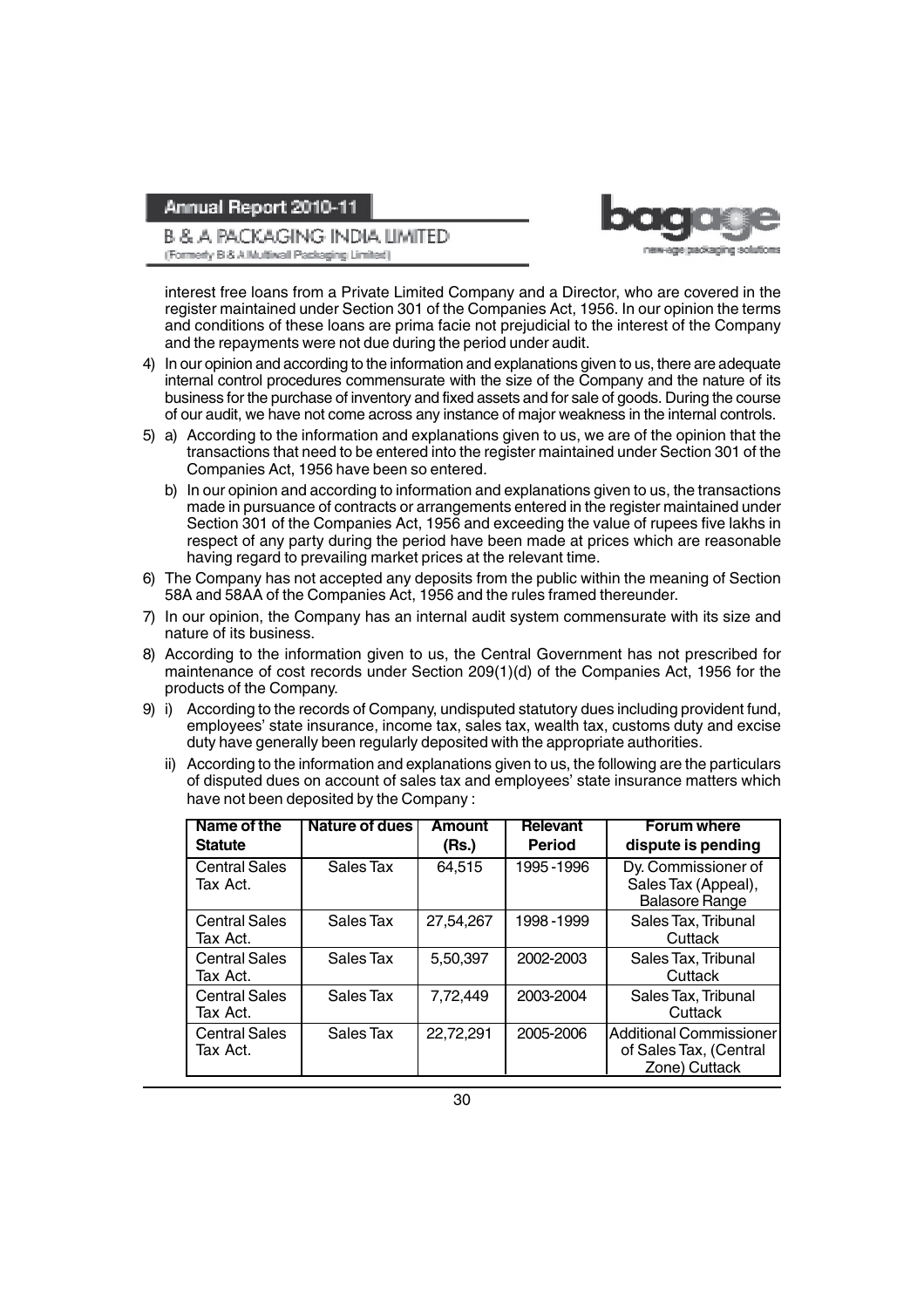

B & A PACKAGING INDIA LIMITED (Formerly B & A Multiwall Packaging Limited)

| Name of the<br><b>Statute</b>      | Nature of dues | Amount<br>(Rs.) | <b>Relevant</b><br><b>Period</b> | <b>Forum where</b><br>dispute is pending |
|------------------------------------|----------------|-----------------|----------------------------------|------------------------------------------|
| <b>Central Sales</b><br>Tax Act.   | Sales Tax      | 28,46,586       | 2006-2007<br>8<br>2007-2008      | Commissioner of<br>Sales Tax, Cuttack    |
| Orissa Value<br>Added Tax Act.     | <b>VAT</b>     | 1,38,204        | 2006-2007<br>ਲ<br>2007-2008      | Commissioner of<br>Sales Tax, Cuttack    |
| Employees' State<br>Insurance Act. | E.S.I.         | 61.398          | 2002-2003                        | Employees' Insurance<br>Court, Kolkata   |

- 10) The Company has no accumulated loss as on 31st March, 2011. Further, the Company has not incurred cash loss during the period ended 31st March, 2011 or in the immediately preceding financial year ended 31st December 2009.
- 11) According to the records of the Company and the information and explanations given to us, the Company has not defaulted in repayment of dues to its bankers.
- 12) According to the information given to us, the Company has not granted loans or advances on the basis of security by way of pledge of shares, debentures and other securities.
- 13) In our opinion and according to the information and explanations given to us, the provisions of any special statute applicable to chit fund / nidhi / mutual benefit fund / societies are not applicable to the Company.
- 14) In our opinion, the Company does not deal or trade in shares, securities, debentures or other investments.
- 15) According to the information given to us, the Company has not given any guarantee for loans taken by others from banks or financial institutions during the period.
- 16) The Company has obtained a fresh term loan from its banker during the period and has utilised the same for the purpose for which the said loan was received.
- 17) According to the information and explanations given to us and on an overall examination of the Balance Sheet of the Company, we report that no fund raised on short term basis were used for long term investment.
- 18) The Company has not made any preferential allotment of shares during the period.
- 19) The Company has not issued any debentures during the period.
- 20) The Company has not raised any money by way of public issue during the period.
- 21) In our opinion and according to the information and explanations given to us no fraud on or by the Company was reported during the period.

Place : Kolkata Dated : 21st May, 2011 *For* **APS ASSOCIATES** *Chartered Accountants* (Registration No. 306015E) **A. Dutta** Partner Membership No. 17693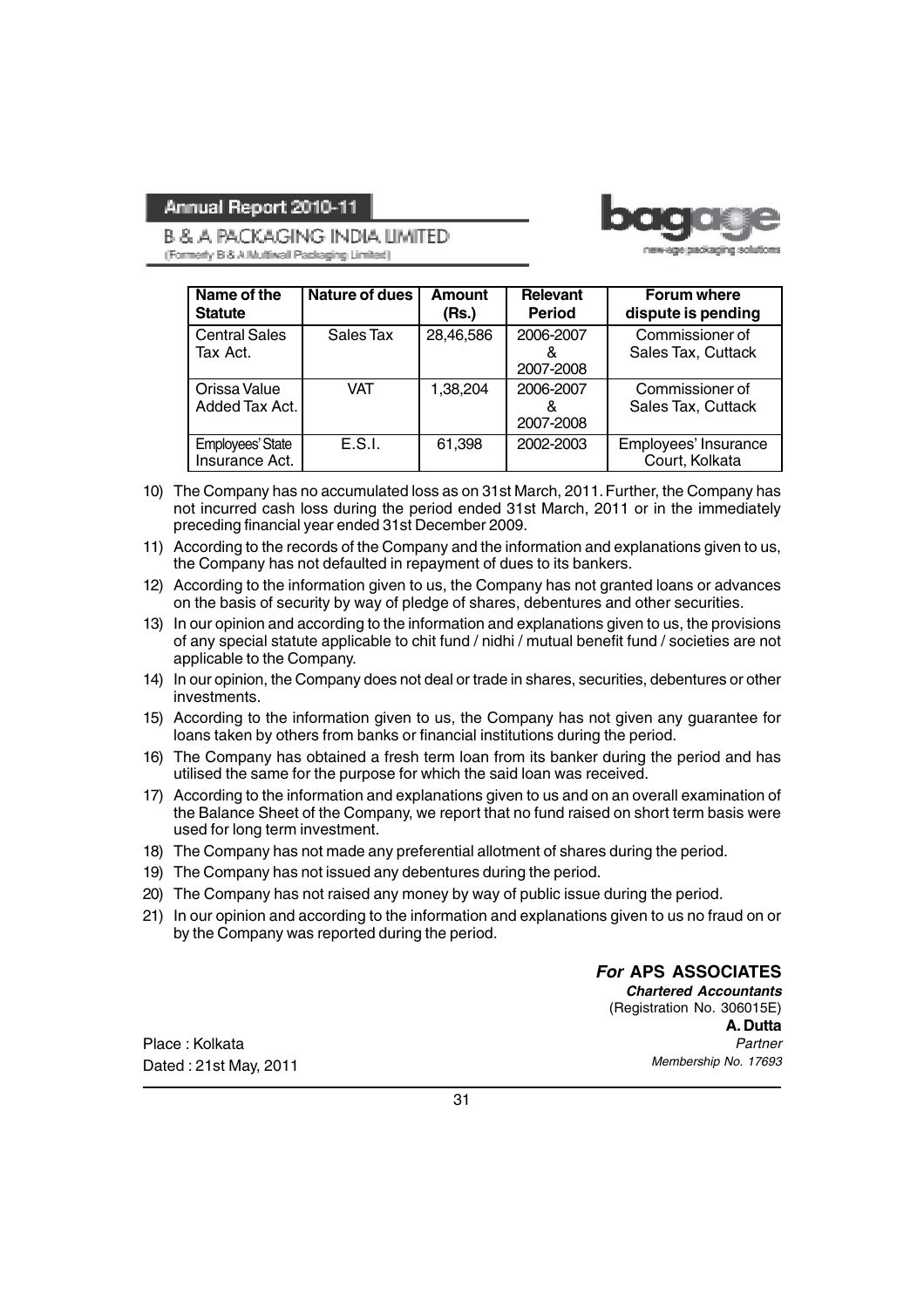**B & A PACKAGING INDIA LIMITED** (Formerly B & A Muttiwall Packaging Limited)



#### **BALANCE SHEET AS AT 31ST MARCH, 2011**

|                                             |                | As at        |                              | As at                                 |                     |  |
|---------------------------------------------|----------------|--------------|------------------------------|---------------------------------------|---------------------|--|
|                                             | Schedule       | ₹            | <b>31st March, 2011</b><br>₹ | ₹                                     | 31st December, 2009 |  |
| <b>SOURCES OF FUNDS</b>                     |                |              |                              |                                       |                     |  |
| Shareholders' Fund                          |                |              |                              |                                       |                     |  |
| Capital                                     | 1              | 4,98,02,500  |                              | 4,98,02,500                           |                     |  |
| <b>Reserves and Surplus</b>                 | $\overline{2}$ | 3,09,34,793  |                              | 1,63,90,939                           |                     |  |
|                                             |                |              | 8,07,37,293                  |                                       | 6,61,93,439         |  |
| Loan Funds                                  |                |              |                              |                                       |                     |  |
| Secured Loan                                | 3              | 5,24,74,288  |                              | 5,10,07,321                           |                     |  |
| Unsecured Loan                              |                | 1,94,00,000  | 7,18,74,288                  |                                       | 5,10,07,321         |  |
| Deferred Tax Liabilities                    |                |              | 27,07,857                    |                                       | 23,48,460           |  |
| <b>TOTAL</b>                                |                |              | 15,53,19,438                 |                                       | 11,95,49,220        |  |
| <b>APPLICATION OF FUNDS</b>                 |                |              |                              |                                       |                     |  |
| <b>Fixed Assets</b>                         | 4              |              |                              |                                       |                     |  |
| <b>Gross Block</b>                          |                | 13,58,66,655 |                              | 13,33,42,238                          |                     |  |
| Less:Depreciation                           |                | 10,43,57,887 |                              | 10,24,11,191                          |                     |  |
| Net Block                                   |                | 3,15,08,768  |                              | 3,09,31,047                           |                     |  |
| Add: Capital Work-in Progress               |                | 73,351       | 3,15,82,119                  | 3,07,066                              | 3,12,38,113         |  |
|                                             |                |              |                              |                                       |                     |  |
| <b>Current Assets, Loans &amp; Advances</b> |                |              |                              |                                       |                     |  |
| Inventories                                 | 5              | 6,63,40,329  |                              | 5,35,64,649                           |                     |  |
| <b>Sundry Debtors</b>                       | 6              | 4,43,55,431  |                              | 3,51,48,948                           |                     |  |
| Cash & Bank Balances                        | $\overline{7}$ | 88,80,924    |                              | 93,20,586                             |                     |  |
| Loans & Advances                            | 8              | 4,67,98,198  |                              | 1,12,01,807                           |                     |  |
|                                             |                | 16,63,74,882 |                              | 10,92,35,990                          |                     |  |
| Less: Current Liabilities & Provision       |                |              |                              |                                       |                     |  |
| Liabilities                                 | 9              | 3,45,75,916  |                              | 1,39,49,851                           |                     |  |
| Provisions                                  |                | 80,61,647    |                              | 69,75,032                             |                     |  |
|                                             |                | 4,26,37,563  |                              | 2,09,24,883                           |                     |  |
| <b>Net Current Assets</b>                   |                |              | 12,37,37,319                 |                                       | 8,83,11,107         |  |
| <b>TOTAL</b>                                |                |              | 15,53,19,438                 |                                       | 11,95,49,220        |  |
| <b>Significant Accounting Policies</b>      | 15             |              |                              |                                       |                     |  |
| Notes on Accounts                           | 16             |              |                              |                                       |                     |  |
| In terms of our report of even date         |                |              |                              |                                       |                     |  |
| For APS ASSOCIATES                          |                |              |                              |                                       |                     |  |
| <b>Chartered Accountants</b>                |                |              |                              | For and on behalf of the Board        |                     |  |
| A. Dutta                                    |                |              | P. Banerjee                  | R. Roy Choudhury                      |                     |  |
| Partner                                     |                |              | <b>Director</b>              | <b>Managing Director</b>              |                     |  |
| Membership No. 17693                        |                |              |                              | Nabagataa Choudhury                   |                     |  |
| Kolkata, 21st May, 2011                     |                |              |                              | Company Secretary & Manager (Finance) |                     |  |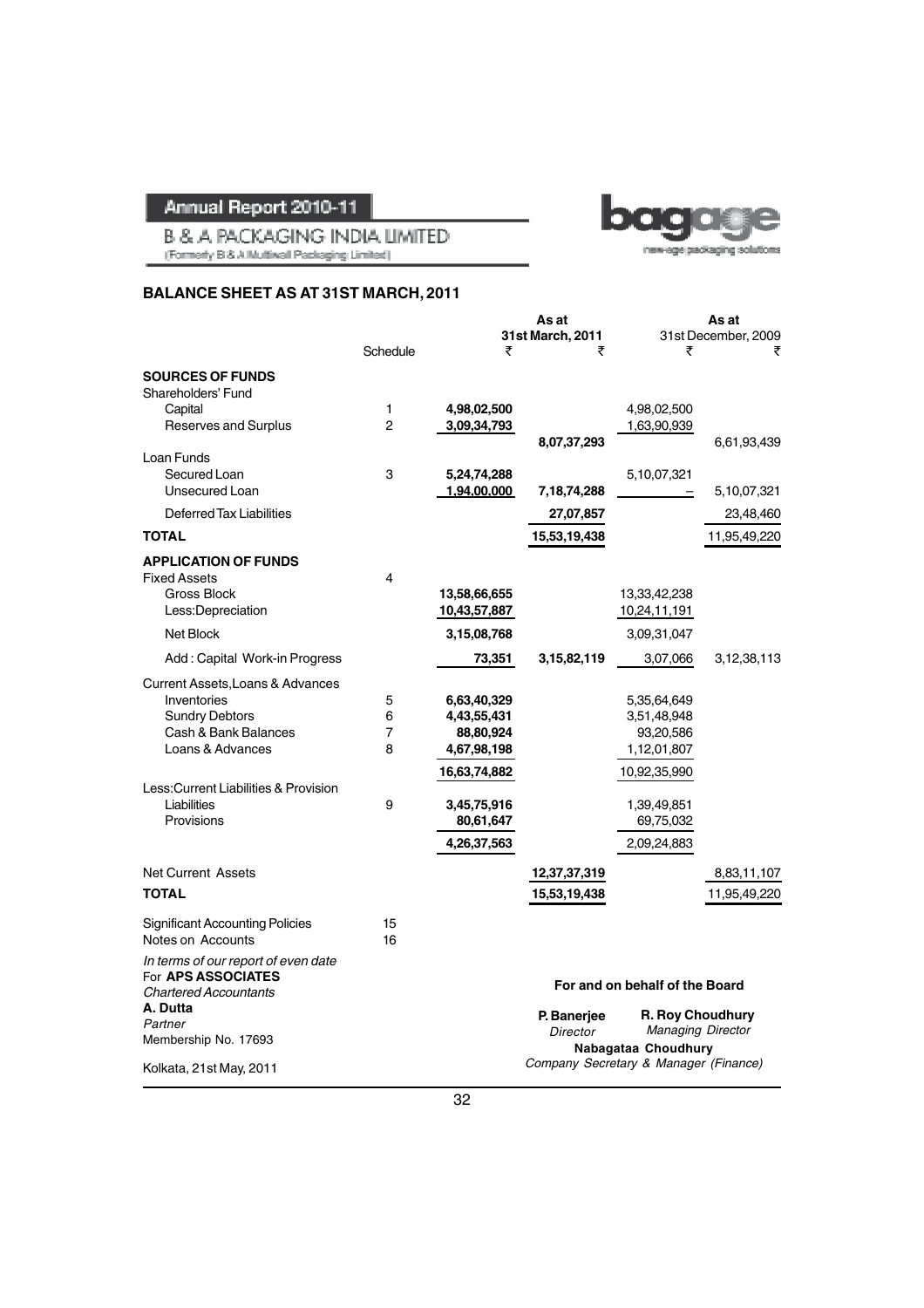**B & A PACKAGING INDIA LIMITED** (Formerly B & A Muttiwall Packaging Limited)



#### **PROFIT AND LOSS ACCOUNT FOR THE FIFTEEN MONTHS PERIOD ENDED 31ST MARCH, 2011**

|                                                           |          | For the fifteen months period |                                       | For the year                   |                           |  |
|-----------------------------------------------------------|----------|-------------------------------|---------------------------------------|--------------------------------|---------------------------|--|
|                                                           |          | ended 31st March, 2011        |                                       |                                | ended 31st December, 2009 |  |
|                                                           | Schedule | ₹                             | ₹                                     | ₹                              | ₹                         |  |
| <b>INCOME</b>                                             |          |                               |                                       |                                |                           |  |
| <b>Gross Sales</b>                                        |          | 30,04,93,659                  |                                       | 20,22,64,393                   |                           |  |
| Less: Excise Duty<br><b>Net Sales</b>                     |          | 2,72,48,933                   | 27,32,44,726                          | 1,56,18,031                    | 18,66,46,362              |  |
| Other Income                                              | 10       |                               | 12,89,408                             |                                | 9,09,853                  |  |
| Increase/(Decrease) in Finished                           |          |                               |                                       |                                |                           |  |
| Goods and Materials in Process                            | 11       |                               | 36,76,198                             |                                | (25, 11, 694)             |  |
|                                                           |          |                               | 27,82,10,332                          |                                | 18,50,44,521              |  |
| <b>EXPENDITURE</b>                                        |          |                               |                                       |                                |                           |  |
| <b>Materials Consumed</b>                                 | 12       | 19,16,96,521                  |                                       | 12,50,44,168                   |                           |  |
| Sales Tax<br><b>Operating Expenses</b>                    | 13       | 76,27,395<br>4,40,83,979      |                                       | 47,58,668<br>2,63,26,252       |                           |  |
|                                                           |          |                               |                                       |                                |                           |  |
| Profit before Interest,                                   |          |                               | 24,34,07,895                          |                                | 15,61,29,088              |  |
| <b>Depreciation &amp; Taxation</b>                        |          |                               | 3,48,02,437                           |                                | 2,89,15,433               |  |
| Interest and Financial Charges                            | 14       | 1,05,42,490                   |                                       | 1,22,43,190                    |                           |  |
| Depreciation                                              |          | 19,46,696                     |                                       | 40,63,194                      |                           |  |
|                                                           |          |                               | 1,24,89,186                           |                                | 1,63,06,384               |  |
| <b>Profit before Taxation</b>                             |          |                               | 2,23,13,251                           |                                | 1,26,09,049               |  |
| Provision for Income Tax                                  |          |                               | 74,10,000                             |                                | 43,00,000                 |  |
| Provision for Fringe Benefit Tax                          |          |                               |                                       |                                | 58,741                    |  |
| Provision for Deferred Tax                                |          |                               | 3,59,397                              |                                | 21,25,057                 |  |
| <b>Profit after Taxation</b>                              |          |                               | 1,45,43,854                           |                                | 61,25,251                 |  |
| Balance brought forward                                   |          |                               | (69, 71, 059)                         |                                | (1,30,96,310)             |  |
|                                                           |          |                               | 75,72,795                             |                                | (69, 71, 059)             |  |
| <b>Significant Accounting Policies</b>                    | 15       |                               |                                       |                                |                           |  |
| Notes on Accounts                                         | 16       |                               | 2.93                                  |                                | 1.23                      |  |
| Earnings per share - Basic & Diluted                      |          |                               |                                       |                                |                           |  |
| In terms of our report of even date<br>For APS ASSOCIATES |          |                               |                                       |                                |                           |  |
| <b>Chartered Accountants</b>                              |          |                               |                                       | For and on behalf of the Board |                           |  |
| A. Dutta<br>Partner                                       |          |                               | P. Banerjee                           | <b>R. Roy Choudhury</b>        |                           |  |
| Membership No. 17693                                      |          |                               | <b>Director</b>                       | Nabagataa Choudhury            | <b>Managing Director</b>  |  |
| Kolkata, 21st May, 2011                                   |          |                               | Company Secretary & Manager (Finance) |                                |                           |  |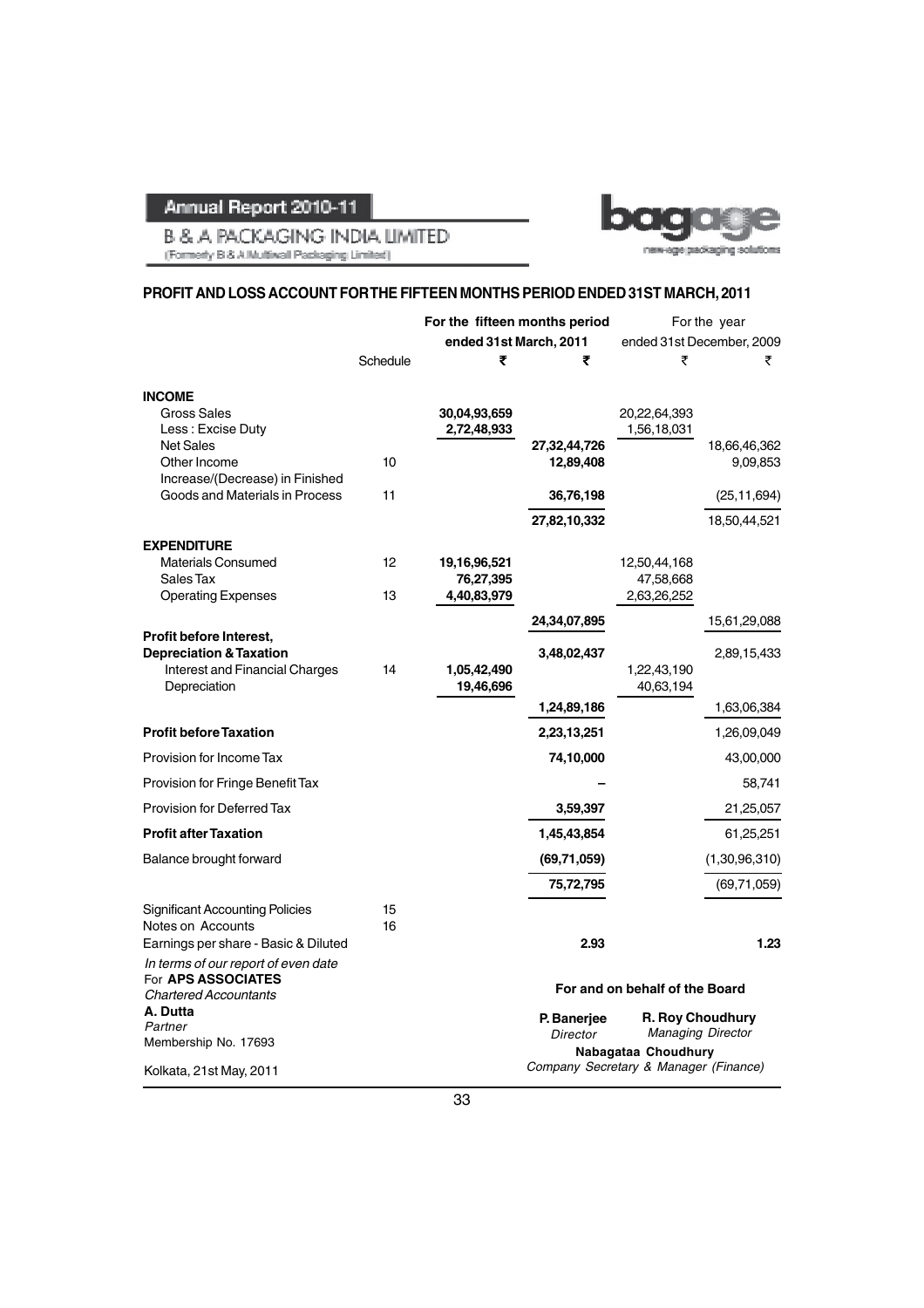

**B & A PACKAGING INDIA LIMITED** (Formerly B & A Mutliwall Packaging Limited)

#### **SCHEDULES FORMING PART OF THE BALANCE SHEET**

|                                                                                                                                                     | As at 31st              | As at 31st                 |
|-----------------------------------------------------------------------------------------------------------------------------------------------------|-------------------------|----------------------------|
| <b>SCHEDULE-1</b>                                                                                                                                   | <b>March, 2011</b><br>₹ | December, 2009             |
| <b>CAPITAL</b>                                                                                                                                      |                         |                            |
| <b>AUTHORISED</b>                                                                                                                                   |                         |                            |
| 80,00,000 Equity Shares of Rs.10/- each                                                                                                             | 8,00,00,000             | 8,00,00,000                |
| Issued, Subscribed and Paid up<br>49,60,500 Equity Shares of Rs. 10/-                                                                               |                         |                            |
| each fully paid up (Previous year: 49,60,500 Equity Shares)<br>Out of above 35,54,829 Equity Shares are held by the<br>holding company, B&A Limited | 4,96,05,000             | 4,96,05,000                |
| Add: Forfeited Shares                                                                                                                               | 1,97,500                | 1,97,500                   |
|                                                                                                                                                     | 4,98,02,500             | 4,98,02,500                |
| <b>SCHEDULE-2</b>                                                                                                                                   |                         |                            |
| <b>RESERVES AND SURPLUS</b>                                                                                                                         |                         |                            |
| <b>Central Investment Subsidy</b>                                                                                                                   | 25,00,000               | 25,00,000                  |
| <b>State Subsidy</b>                                                                                                                                | 2,41,700                | 2,41,700                   |
| <b>Capital Reserve</b>                                                                                                                              | 1,67,43,000             | 1,67,43,000                |
| <b>Revenue Reserve</b><br>Profit & Loss Account                                                                                                     | 38,77,298<br>75,72,795  | 38,77,298<br>(69, 71, 059) |
|                                                                                                                                                     | 3,09,34,793             | 1,63,90,939                |
| <b>SCHEDULE-3</b>                                                                                                                                   |                         |                            |
| <b>LOAN FUNDS</b>                                                                                                                                   |                         |                            |
| <b>SECURED LOANS</b>                                                                                                                                |                         |                            |
| <b>From State Bank of India</b>                                                                                                                     |                         |                            |
| Term Loan<br>(Secured by 1st charge over the entire Plant &                                                                                         | 25,532                  | 54,98,742                  |
| Machinery and other fixed Assets pertaining to the                                                                                                  |                         |                            |
| Flexible Packaging Material Project)                                                                                                                |                         |                            |
| Cash Credit                                                                                                                                         | 5,22,04,797             | 4,51,48,102                |
| (Secured by hypothecation of Company's stocks,<br>receivables and entire current Assets both present and future)                                    |                         |                            |
| All the above loans are collaterally secured by                                                                                                     |                         |                            |
| a) Extension of charge over Factory Land, Building,<br>Plant & Machinery of the company including Assets                                            |                         |                            |
| of proposed project<br>b) Equitable mortgage of the Flat No. 1 & 2, 3rd floor at                                                                    |                         |                            |
| 55/24, Bimannagar, Sardarpara, Kaikhali, P.S. Rajarhat,                                                                                             |                         |                            |
| 24 Parganas(N) in the name of Barooahs & Associates Pvt. Ltd.                                                                                       |                         |                            |
| c) Personal guarantee of Shri H. P. Barooah, Director &                                                                                             |                         |                            |
| Corporate Guarantee of Barooahs & Associates Pvt. Ltd.                                                                                              |                         |                            |
| <b>From HDFC BANK LTD.</b><br>(Secured by hypothecation of a Motor Car)                                                                             | 2,43,959                | 3,60,477                   |
| <b>Unsecured Loans</b>                                                                                                                              |                         |                            |
| From Barooahs & Associates Pyt. Ltd.                                                                                                                | 1,40,00,000             |                            |
| <b>From Director</b>                                                                                                                                | 54,00,000               |                            |
|                                                                                                                                                     | 7,18,74,288             | 5,10,07,321                |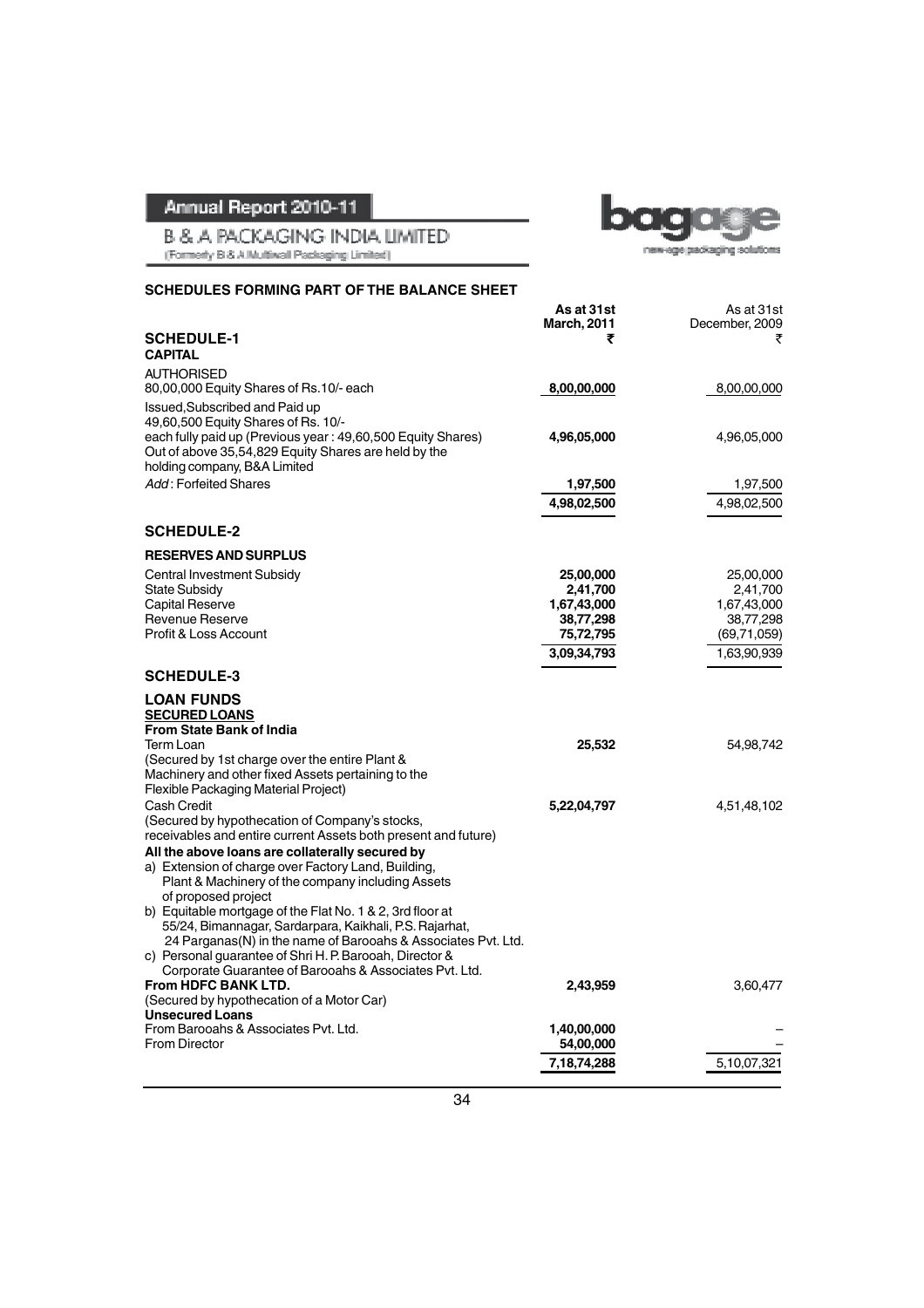

**B & A PACKAGING INDIA LIMITED** (Formerly B & A Multiwall Packaging Limited)

ŕ

|                     | As at     | 31.12.09             |                     |        | ₩ | 11,95,859                | 49,02,775                                                                                                                                                                                                                                                                                                                                                                                                      |                             | 14,31,354                                                                                                                                                                                                                                                                                                                                                                        | 2,33,545                                                                                                                                                                                                                                                                                                                                                                                                       | 3,90,141                                                                                                                                                                                                                                                                                                                                                                         | 5,17,899                                                                                                                                                                                                                                                                                                                                                                                                       |                             |                                            |  |
|---------------------|-----------|----------------------|---------------------|--------|---|--------------------------|----------------------------------------------------------------------------------------------------------------------------------------------------------------------------------------------------------------------------------------------------------------------------------------------------------------------------------------------------------------------------------------------------------------|-----------------------------|----------------------------------------------------------------------------------------------------------------------------------------------------------------------------------------------------------------------------------------------------------------------------------------------------------------------------------------------------------------------------------|----------------------------------------------------------------------------------------------------------------------------------------------------------------------------------------------------------------------------------------------------------------------------------------------------------------------------------------------------------------------------------------------------------------|----------------------------------------------------------------------------------------------------------------------------------------------------------------------------------------------------------------------------------------------------------------------------------------------------------------------------------------------------------------------------------|----------------------------------------------------------------------------------------------------------------------------------------------------------------------------------------------------------------------------------------------------------------------------------------------------------------------------------------------------------------------------------------------------------------|-----------------------------|--------------------------------------------|--|
| NET BLOCK           | As at     | 31.03.11             |                     |        |   | 11,95,859                | 46,68,642                                                                                                                                                                                                                                                                                                                                                                                                      | $2,27,43,393$ $2,22,59,474$ | 16,46,933                                                                                                                                                                                                                                                                                                                                                                        | 3,25,016                                                                                                                                                                                                                                                                                                                                                                                                       | 4,77,480                                                                                                                                                                                                                                                                                                                                                                         | 4,51,445                                                                                                                                                                                                                                                                                                                                                                                                       | $3,15,08,768$ 3,09,31,047   | 3,09,31,047                                |  |
|                     | Total     | as at                | 31.03.11            |        | ⋫ | $\overline{1}$           | 42,25,307                                                                                                                                                                                                                                                                                                                                                                                                      | 9,78,12,100                 | 8,89,685                                                                                                                                                                                                                                                                                                                                                                         | 2,30,922                                                                                                                                                                                                                                                                                                                                                                                                       | 10,91,704                                                                                                                                                                                                                                                                                                                                                                        | 1,08,169                                                                                                                                                                                                                                                                                                                                                                                                       | $-10,43,57,887$             | $3,36,780$ 10,24,11,191                    |  |
|                     | Disposal/ | Adjustment           | during the          | Period | ₩ | I                        | $\begin{array}{c} \rule{0pt}{2ex} \rule{0pt}{2ex} \rule{0pt}{2ex} \rule{0pt}{2ex} \rule{0pt}{2ex} \rule{0pt}{2ex} \rule{0pt}{2ex} \rule{0pt}{2ex} \rule{0pt}{2ex} \rule{0pt}{2ex} \rule{0pt}{2ex} \rule{0pt}{2ex} \rule{0pt}{2ex} \rule{0pt}{2ex} \rule{0pt}{2ex} \rule{0pt}{2ex} \rule{0pt}{2ex} \rule{0pt}{2ex} \rule{0pt}{2ex} \rule{0pt}{2ex} \rule{0pt}{2ex} \rule{0pt}{2ex} \rule{0pt}{2ex} \rule{0pt}{$ | $\overline{\phantom{a}}$    | $\begin{array}{c} \end{array}$                                                                                                                                                                                                                                                                                                                                                   | $\begin{array}{c} \rule{0pt}{2ex} \rule{0pt}{2ex} \rule{0pt}{2ex} \rule{0pt}{2ex} \rule{0pt}{2ex} \rule{0pt}{2ex} \rule{0pt}{2ex} \rule{0pt}{2ex} \rule{0pt}{2ex} \rule{0pt}{2ex} \rule{0pt}{2ex} \rule{0pt}{2ex} \rule{0pt}{2ex} \rule{0pt}{2ex} \rule{0pt}{2ex} \rule{0pt}{2ex} \rule{0pt}{2ex} \rule{0pt}{2ex} \rule{0pt}{2ex} \rule{0pt}{2ex} \rule{0pt}{2ex} \rule{0pt}{2ex} \rule{0pt}{2ex} \rule{0pt}{$ | $\mid$                                                                                                                                                                                                                                                                                                                                                                           | $\begin{array}{c} \rule{0pt}{2ex} \rule{0pt}{2ex} \rule{0pt}{2ex} \rule{0pt}{2ex} \rule{0pt}{2ex} \rule{0pt}{2ex} \rule{0pt}{2ex} \rule{0pt}{2ex} \rule{0pt}{2ex} \rule{0pt}{2ex} \rule{0pt}{2ex} \rule{0pt}{2ex} \rule{0pt}{2ex} \rule{0pt}{2ex} \rule{0pt}{2ex} \rule{0pt}{2ex} \rule{0pt}{2ex} \rule{0pt}{2ex} \rule{0pt}{2ex} \rule{0pt}{2ex} \rule{0pt}{2ex} \rule{0pt}{2ex} \rule{0pt}{2ex} \rule{0pt}{$ |                             |                                            |  |
| <b>DEPRECIATION</b> | For the   | Period               |                     |        | ₩ | I                        | 3,71,243                                                                                                                                                                                                                                                                                                                                                                                                       | 12,69,975                   | 1,00,810                                                                                                                                                                                                                                                                                                                                                                         | 28,831                                                                                                                                                                                                                                                                                                                                                                                                         | 1,09,383                                                                                                                                                                                                                                                                                                                                                                         | 66,454                                                                                                                                                                                                                                                                                                                                                                                                         | 19,46,696                   |                                            |  |
|                     | Upto      | 01.01.10             |                     |        | ₩ | $\overline{\phantom{a}}$ | 38,54,064                                                                                                                                                                                                                                                                                                                                                                                                      | 9,65,42,125                 | 7,88,875                                                                                                                                                                                                                                                                                                                                                                         | 2,02,091                                                                                                                                                                                                                                                                                                                                                                                                       | 9,82,321                                                                                                                                                                                                                                                                                                                                                                         | 41,715                                                                                                                                                                                                                                                                                                                                                                                                         | 13,58,66,655   10,24,11,191 | 9,86,84,777 40,63,194                      |  |
|                     | Total     | as at                |                     |        | ⋫ | 11,95,859                | 88,93,949                                                                                                                                                                                                                                                                                                                                                                                                      | 12,05,55,493                | 25,36,618                                                                                                                                                                                                                                                                                                                                                                        | 5,55,938                                                                                                                                                                                                                                                                                                                                                                                                       | 15,69,184                                                                                                                                                                                                                                                                                                                                                                        | 5,59,614                                                                                                                                                                                                                                                                                                                                                                                                       |                             |                                            |  |
|                     |           |                      |                     |        |   |                          |                                                                                                                                                                                                                                                                                                                                                                                                                |                             |                                                                                                                                                                                                                                                                                                                                                                                  |                                                                                                                                                                                                                                                                                                                                                                                                                |                                                                                                                                                                                                                                                                                                                                                                                  |                                                                                                                                                                                                                                                                                                                                                                                                                |                             |                                            |  |
|                     | Sale/     |                      | during the 31.03.11 | Period | ₩ | $\overline{1}$           | $\begin{array}{c} \rule{0pt}{2.5ex} \rule{0pt}{2.5ex} \rule{0pt}{2.5ex} \rule{0pt}{2.5ex} \rule{0pt}{2.5ex} \rule{0pt}{2.5ex} \rule{0pt}{2.5ex} \rule{0pt}{2.5ex} \rule{0pt}{2.5ex} \rule{0pt}{2.5ex} \rule{0pt}{2.5ex} \rule{0pt}{2.5ex} \rule{0pt}{2.5ex} \rule{0pt}{2.5ex} \rule{0pt}{2.5ex} \rule{0pt}{2.5ex} \rule{0pt}{2.5ex} \rule{0pt}{2.5ex} \rule{0pt}{2.5ex} \rule{0$                               | $\overline{1}$              | $\begin{array}{c} \rule{0pt}{2.5ex} \rule{0pt}{2.5ex} \rule{0pt}{2.5ex} \rule{0pt}{2.5ex} \rule{0pt}{2.5ex} \rule{0pt}{2.5ex} \rule{0pt}{2.5ex} \rule{0pt}{2.5ex} \rule{0pt}{2.5ex} \rule{0pt}{2.5ex} \rule{0pt}{2.5ex} \rule{0pt}{2.5ex} \rule{0pt}{2.5ex} \rule{0pt}{2.5ex} \rule{0pt}{2.5ex} \rule{0pt}{2.5ex} \rule{0pt}{2.5ex} \rule{0pt}{2.5ex} \rule{0pt}{2.5ex} \rule{0$ | $\begin{array}{c} \rule{0pt}{2.5ex} \rule{0pt}{2.5ex} \rule{0pt}{2.5ex} \rule{0pt}{2.5ex} \rule{0pt}{2.5ex} \rule{0pt}{2.5ex} \rule{0pt}{2.5ex} \rule{0pt}{2.5ex} \rule{0pt}{2.5ex} \rule{0pt}{2.5ex} \rule{0pt}{2.5ex} \rule{0pt}{2.5ex} \rule{0pt}{2.5ex} \rule{0pt}{2.5ex} \rule{0pt}{2.5ex} \rule{0pt}{2.5ex} \rule{0pt}{2.5ex} \rule{0pt}{2.5ex} \rule{0pt}{2.5ex} \rule{0$                               | $\begin{array}{c} \rule{0pt}{2.5ex} \rule{0pt}{2.5ex} \rule{0pt}{2.5ex} \rule{0pt}{2.5ex} \rule{0pt}{2.5ex} \rule{0pt}{2.5ex} \rule{0pt}{2.5ex} \rule{0pt}{2.5ex} \rule{0pt}{2.5ex} \rule{0pt}{2.5ex} \rule{0pt}{2.5ex} \rule{0pt}{2.5ex} \rule{0pt}{2.5ex} \rule{0pt}{2.5ex} \rule{0pt}{2.5ex} \rule{0pt}{2.5ex} \rule{0pt}{2.5ex} \rule{0pt}{2.5ex} \rule{0pt}{2.5ex} \rule{0$ | $\overline{1}$                                                                                                                                                                                                                                                                                                                                                                                                 | $\overline{1}$              |                                            |  |
| GROSS BLOCK         | Addition  | Adjustment<br>during | the                 | Period | ₩ | I                        | 1,37,110                                                                                                                                                                                                                                                                                                                                                                                                       | 17,53,894                   | 3,16,389                                                                                                                                                                                                                                                                                                                                                                         | 1,20,302                                                                                                                                                                                                                                                                                                                                                                                                       | 1,96,722                                                                                                                                                                                                                                                                                                                                                                         | $\begin{array}{c} \rule{0pt}{2ex} \rule{0pt}{2ex} \rule{0pt}{2ex} \rule{0pt}{2ex} \rule{0pt}{2ex} \rule{0pt}{2ex} \rule{0pt}{2ex} \rule{0pt}{2ex} \rule{0pt}{2ex} \rule{0pt}{2ex} \rule{0pt}{2ex} \rule{0pt}{2ex} \rule{0pt}{2ex} \rule{0pt}{2ex} \rule{0pt}{2ex} \rule{0pt}{2ex} \rule{0pt}{2ex} \rule{0pt}{2ex} \rule{0pt}{2ex} \rule{0pt}{2ex} \rule{0pt}{2ex} \rule{0pt}{2ex} \rule{0pt}{2ex} \rule{0pt}{$ | 25,24,417                   | $30,89,254$ $3,63,730$ <b>13,33,42,238</b> |  |
|                     | Cost      | as at                | 01.01.10            |        | ₩ | 11,95,859                | 87,56,839                                                                                                                                                                                                                                                                                                                                                                                                      | 11,88,01,599                | 22,20,229                                                                                                                                                                                                                                                                                                                                                                        | 4,35,636                                                                                                                                                                                                                                                                                                                                                                                                       | 13,72,462                                                                                                                                                                                                                                                                                                                                                                        | 5,59,614                                                                                                                                                                                                                                                                                                                                                                                                       | 13, 33, 42, 238             | 13,06,16,714                               |  |

SCHEDULES FORMING PART OF THE BALANCE SHEET **SCHEDULES FORMING PART OF THE BALANCE SHEET**

FIXED ASSETS SCHEDULE-4 **FIXED ASSETS SCHEDULE-4**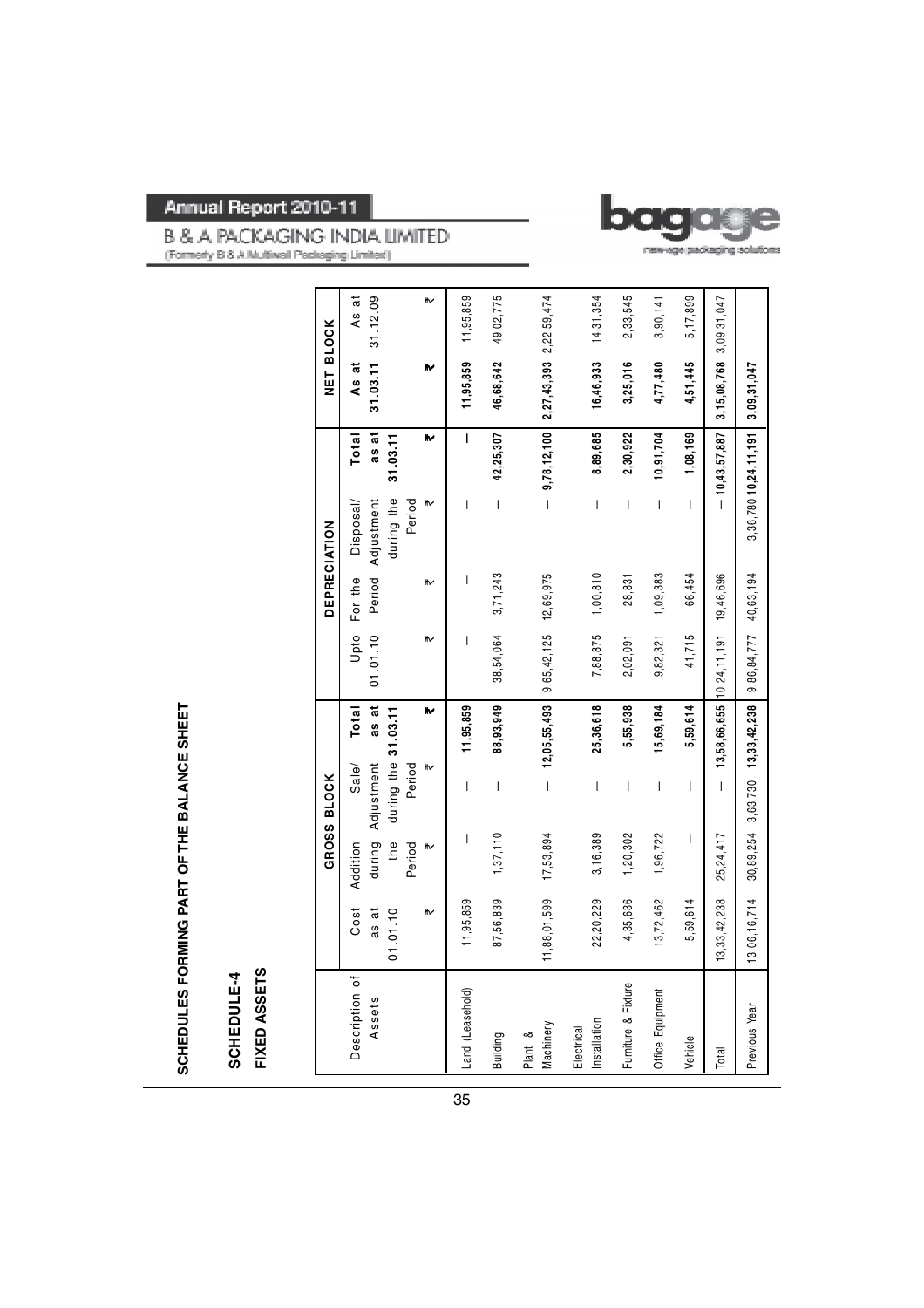**B & A PACKAGING INDIA LIMITED** (Formerly B & A Muttiwall Packaging Limited)



#### **SCHEDULES FORMING PART OF THE BALANCE SHEET**

|                                                         |             | As at 31st March, 2011 |             | As at 31st December, 2009 |
|---------------------------------------------------------|-------------|------------------------|-------------|---------------------------|
|                                                         | ₹           | ₹                      | ₹           |                           |
| <b>SCHEDULE-5</b>                                       |             |                        |             |                           |
| <b>INVENTORIES</b>                                      |             |                        |             |                           |
| <b>Raw Materials</b>                                    |             | 4,92,26,575            |             | 4,06,62,909               |
| <b>Finished Goods</b>                                   |             | 80,95,648              |             | 82,88,960                 |
| Work-in-Process                                         |             | 63,61,291              |             | 24,91,781                 |
| Stores & Spares                                         |             | 26,56,815              |             | 21,20,999                 |
|                                                         |             | 6,63,40,329            |             | 5,35,64,649               |
| <b>SCHEDULE-6</b>                                       |             |                        |             |                           |
| <b>SUNDRY DEBTORS</b>                                   |             |                        |             |                           |
| (Unsecured, Considered Good)                            |             |                        |             |                           |
| Debts outstanding for a period                          |             |                        |             |                           |
| - Exceeding Six months                                  | 12,12,832   |                        | 68,87,056   |                           |
| - Other Debts                                           | 4,31,42,599 |                        | 2,82,61,892 |                           |
|                                                         |             | 4,43,55,431            |             | 3,51,48,948               |
| (Unsecured, Considered Doubtful)                        |             |                        |             |                           |
| Debts Outstanding for a period                          |             |                        |             |                           |
| - Exceeding six months<br>Less: Provision for Bad Debts |             |                        | 9,56,519    |                           |
|                                                         |             | 4,43,55,431            | 9,56,519    | 3,51,48,948               |
|                                                         |             |                        |             |                           |
| <b>SCHEDULE-7</b>                                       |             |                        |             |                           |
| <b>CASH &amp; BANK BALANCES</b>                         |             |                        |             |                           |
| Cash in Hand                                            |             | 30,269                 |             | 61,415                    |
| Current Account balances with Scheduled banks           |             | 15,18,447              |             | 23,72,560                 |
| LC & BG Margin Money with State Bank of India           |             | 73,32,208              |             | 68,86,611                 |
|                                                         |             | 88,80,924              |             | 93,20,586                 |
| <b>SCHEDULE-8</b>                                       |             |                        |             |                           |
| <b>LOANS &amp; ADVANCES</b>                             |             |                        |             |                           |
| (Unsecured, Considered Good)                            |             |                        |             |                           |
| Advances Recoverable in cash or                         |             |                        |             |                           |
| in kind or for value to be received                     |             | 4,29,09,875            |             | 75,69,604                 |
| Deposits                                                |             | 36,59,483              |             | 34,78,683                 |
| Pre-paid Expenses                                       |             | 2,28,840               |             | 1,53,520                  |
|                                                         |             | 4,67,98,198            |             | 1,12,01,807               |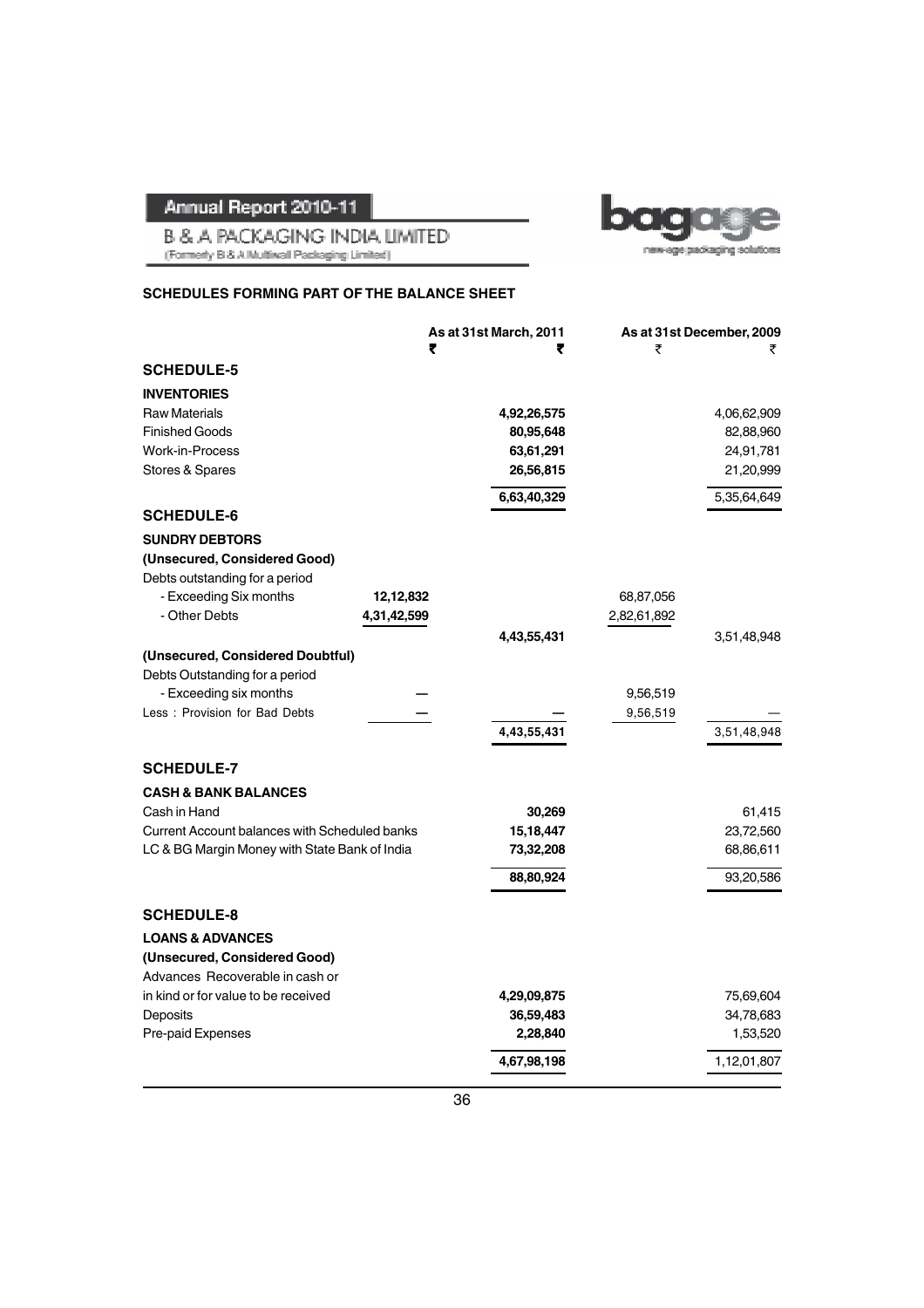**B & A PACKAGING INDIA LIMITED** (Formerly B & A Multiwall Packaging Limited)

#### **SCHEDULES FORMING PART OF THE BALANCE SHEET**

| <b>As at 31st March, 2011</b> | As at 31st December, 2009 |
|-------------------------------|---------------------------|
|                               |                           |
|                               |                           |
| 2,39,56,433                   | 51,89,611                 |
| 77,41,180                     | 64,28,081                 |
| 8,23,134                      | 8,23,134                  |
| 20,55,169                     | 15,09,025                 |
| 3,45,75,916                   | 1,39,49,851               |
|                               | ₹                         |

new-age packaging solutions

|                      | For the fifteen months        |   | For the year              |
|----------------------|-------------------------------|---|---------------------------|
|                      | period ended 31st March, 2011 |   | ended 31st December, 2009 |
| <b>SCHEDULE-10</b>   |                               | ₹ | ₹                         |
| <b>OTHER INCOME</b>  |                               |   |                           |
| Scrap Sale           | 6,19,048                      |   | 3,57,693                  |
| Miscellaneous Income | 1,41,551                      |   | 2,49,810                  |
| Interest             | 5,28,809                      |   | 3,02,350                  |
|                      | 12,89,408                     |   | 9,09,853                  |

#### **SCHEDULE-11**

#### **INCREASE/(DECREASE) IN FINISHED GOODS & MATERIAL IN PROCESS**

**Opening Stock** Finished Goods **82,88,960** 99,03,520 Materials-in-Process **24,91,781** 33,88,915 **1,07,80,741** 1,32,92,435 Less: **Closing Stock** Finished Goods **80,95,648** 82,88,960 Materials-in-Process **63,61,291** 24,91,781 **1,44,56,939** 1,07,80,741 Increase/(Decrease) **36,76,198** (25,11,694)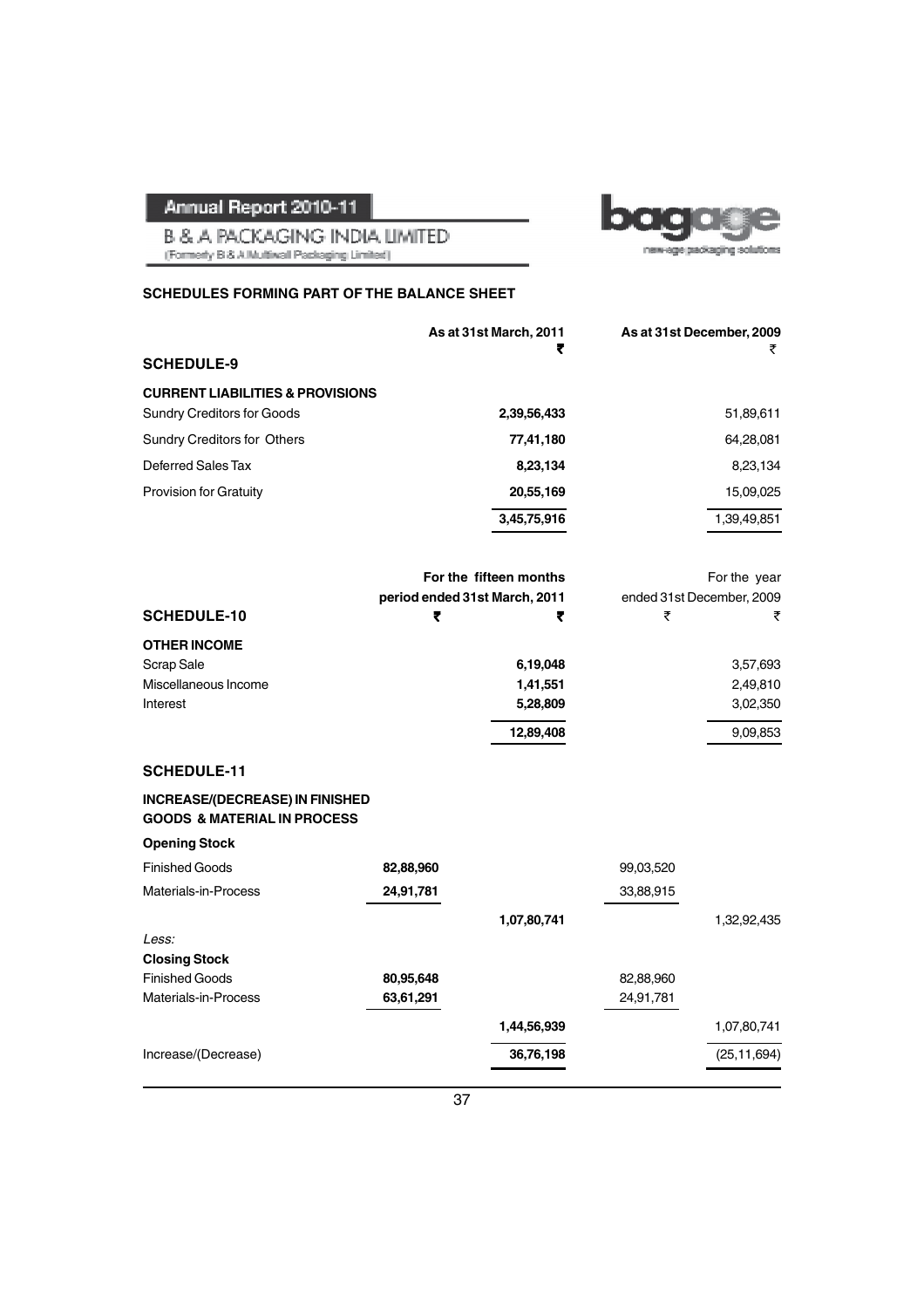ba new-age packaging solutions

**B & A PACKAGING INDIA LIMITED** (Formerly B & A Multiwall Packaging Limited)

#### **SCHEDULES FORMING PART OF THE PROFIT AND LOSS ACCOUNT**

|                                         |                               | For the fifteen months |             | For the year              |
|-----------------------------------------|-------------------------------|------------------------|-------------|---------------------------|
|                                         | period ended 31st March, 2011 |                        |             | ended 31st December, 2009 |
| <b>SCHEDULE-12</b>                      | ₹                             | ₹                      | ₹           | ₹                         |
| <b>MATERIALS CONSUMED</b>               |                               |                        |             |                           |
| <b>Opening Stock</b>                    |                               | 4,06,62,909            |             | 5,28,37,067               |
| Add: Purchase                           |                               | 20,02,60,187           |             | 11,28,70,010              |
|                                         |                               | 24,09,23,096           |             | 16,57,07,077              |
| Less: Closing Stock                     |                               | 4,92,26,575            |             | 4,06,62,909               |
| Consumption of Raw Materials            |                               | 19,16,96,521           |             | 12,50,44,168              |
|                                         |                               |                        |             |                           |
| <b>SCHEDULE-13</b>                      |                               |                        |             |                           |
| <b>OPERATING EXPENSES</b>               |                               |                        |             |                           |
| <b>Employees Emoluments</b>             |                               |                        |             |                           |
| Salary, Wages & Benefits                | 1,66,64,758                   |                        | 1,08,27,957 |                           |
| Contribution to PF & Other Funds        | 5,96,718                      |                        | 5,17,283    |                           |
| Gratuity                                | 5,46,144                      |                        | 2,73,018    |                           |
| <b>Welfare Expenses</b>                 | 16,45,474                     |                        | 10,50,630   |                           |
|                                         |                               | 1,94,53,094            |             | 1,26,68,888               |
| Power & Fuel                            |                               | 23,92,007              |             | 15,81,307                 |
| Consumption of Stores & Spares          |                               | 33,70,943              |             | 21,72,480                 |
| Repairs & Maintenance                   |                               |                        |             |                           |
| <b>Building</b>                         | 1,36,335                      |                        | 1,86,081    |                           |
| Machinery                               | 5,05,360                      |                        | 5,48,808    |                           |
| <b>Others</b>                           | 9,85,283                      |                        | 4,38,210    |                           |
|                                         |                               | 16,26,978              |             | 11,73,099                 |
| Rent, Rates & Taxes                     |                               | 3,20,659               |             | 2,38,857                  |
| Insurance                               |                               | 4,50,811               |             | 3,68,734                  |
| Travelling & Conveyance                 |                               | 44,69,562              |             | 26,14,808                 |
| Commission                              |                               | 2,95,635               |             | 1,47,632                  |
| Postage & Communication                 |                               | 6,21,292               |             | 5,17,941                  |
| Directors' Fees                         |                               | 80,000                 |             | 49,000                    |
| Carriage Outwards                       |                               | 26,62,818              |             | 20,68,074                 |
| <b>Bad Debts written off</b>            |                               | 43,11,401              |             | 3,01,083                  |
| Miscellaneous Expenses                  |                               | 40,28,779              |             | 24,24,349                 |
|                                         |                               | 4,40,83,979            |             | 2,63,26,252               |
| <b>SCHEDULE-14</b>                      |                               |                        |             |                           |
| <b>INTEREST &amp; FINANCIAL CHARGES</b> |                               |                        |             |                           |
| Interest on Working Capital Loan        |                               | 76,65,959              |             | 78,46,197                 |
| Interest on Term Loan                   |                               | 3,87,256               |             | 9,97,812                  |
| <b>Bank Commission &amp; Charges</b>    |                               | 22,29,615              |             | 20,65,258                 |
| Interest-Others                         |                               | 2,59,660               |             | 13,33,923                 |
|                                         |                               | 1,05,42,490            |             | 1,22,43,190               |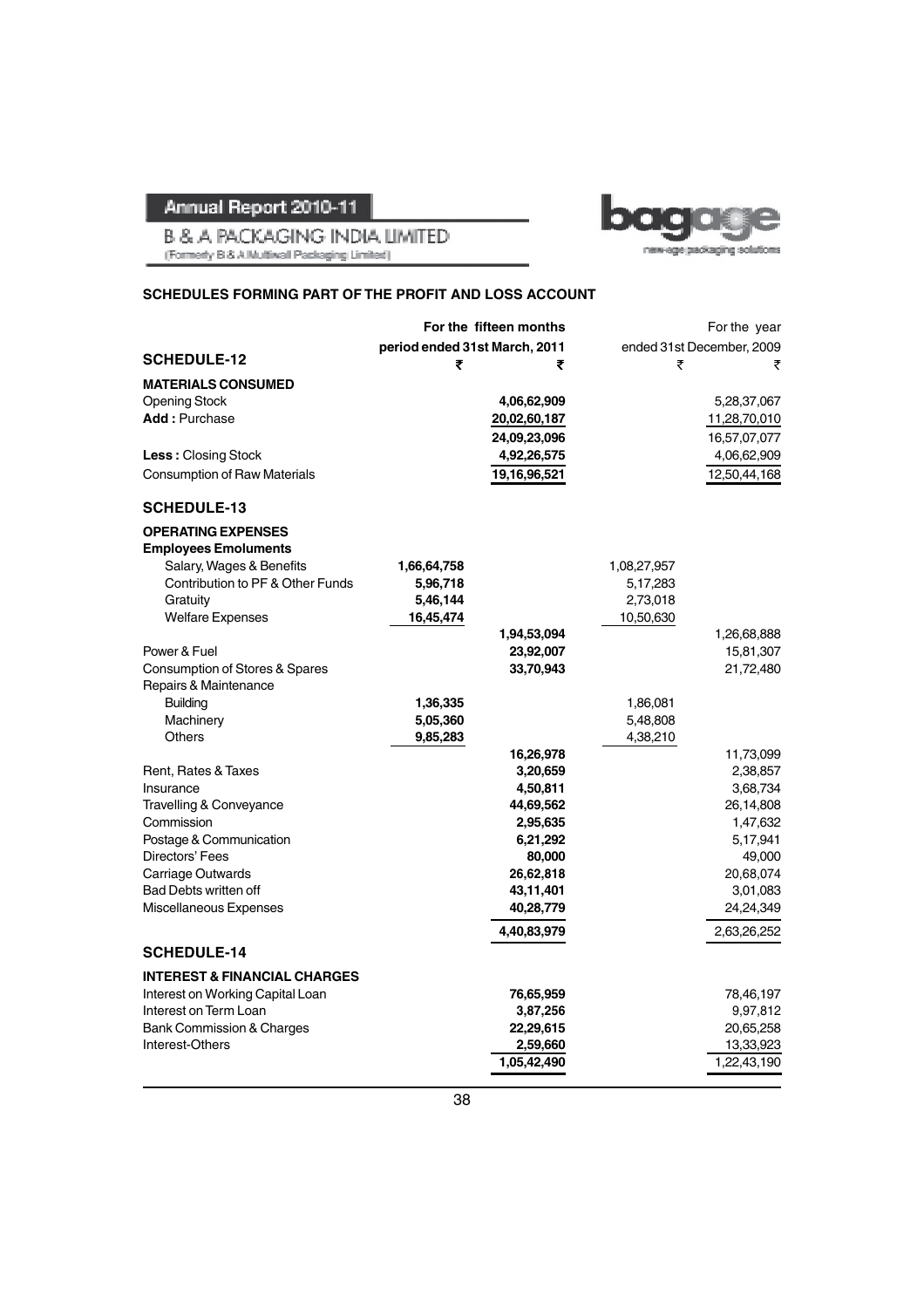**B & A PACKAGING INDIA LIMITED** (Formerly B & A.Mutliwall Packaging Limited)



#### **SCHEDULES FORMING PART OF THE BALANCE SHEET AND PROFIT AND LOSS ACCOUNT**

#### **SCHEDULE-15**

#### **SIGNIFICANT ACCOUNTING POLICIES :-**

#### 1) **Accounting System**

These financial statements have been prepared on going concern assumptions under the historical cost convention on an accrual basis and in conformity with the relevant accounting standards as notified under the Companies (Accounting Standards) Rules, 2006 and the Companies Act, 1956.

#### 2) **Fixed Assets**

Fixed Assets are stated at cost (or revalued amounts, as the case may be), less accumulated depreciation and impairment, if any. The cost of acquisition comprises purchase price inclusive of duties (net of Cenvat), taxes, incidental expenses, erection/commissioning/trial run expenses and interest etc. up to the date the assets are ready for intended use.

#### 3) **Inventories**

Raw Materials and Stores and Spares - Valued at cost.

Finished Goods - Valued at cost or Realisable price whichever is lower.

Materials-in-process - Valued at a percentage of cost or realisable price whichever is lower.

#### 4) **Depreciation**

Depreciation is provided on Straight Line Method in accordance with the provision of Schedule XIV to the Companies Act, 1956 effecting writing off upto ninety-five percent of original cost of individual Fixed Assets.

#### 5) **Sales**

Gross Sales include Excise Duty and Central Sales Tax but does not include Value Added Tax. Export sales are accounted for on the basis of actual rupee realisation.

#### 6) **Import of Raw Materials**

Import of Raw Materials are accounted for on the basis of actual rupee payments.

#### 7) **Borrowing Cost**

Borrowing cost attributable to acquisition of fixed assets and capital work in progress, are treated as part of cost of such assets and Capitalised upto the stage of commercial production. All other borrowing costs are charged to revenue.

#### 8) **Employees' benefits**

- a) Short term benefits like Salaries, Wages, Contribution to Provident Fund and Pension Scheme and other nonmonetary benefits are recognised on actual basis; pending final calculation of Allocable Surplus for the current year as required under the Payment of Bonus Act 1965, provision for bonus is calculated on the basis of last year.
- b) The Company's rules do not provide for either accumulation or compensation for leave of its employees.
- c) Long-term employee benefits are recognised as an expense in the Profit & Loss Acount for the year in which the employee has rendered services. The expense is recognised at the present value of the amount payable as per Actuarial valuations. Actuarial gains and losses in respect of such benefits are recognised in the Profit and Loss A/c.

#### 9) **Foreign Currency Transactions**

- a) Transactions denominated in foreign currencies are recorded at the exchange rate prevailing on the date of transaction.
- b) Any income or expense on account of exchange difference either on settlement or on translation is recognised in the profit and loss account except in cases where they relate to acquisition of fixed assets, in which case they are adjusted to the carrying cost of such assets.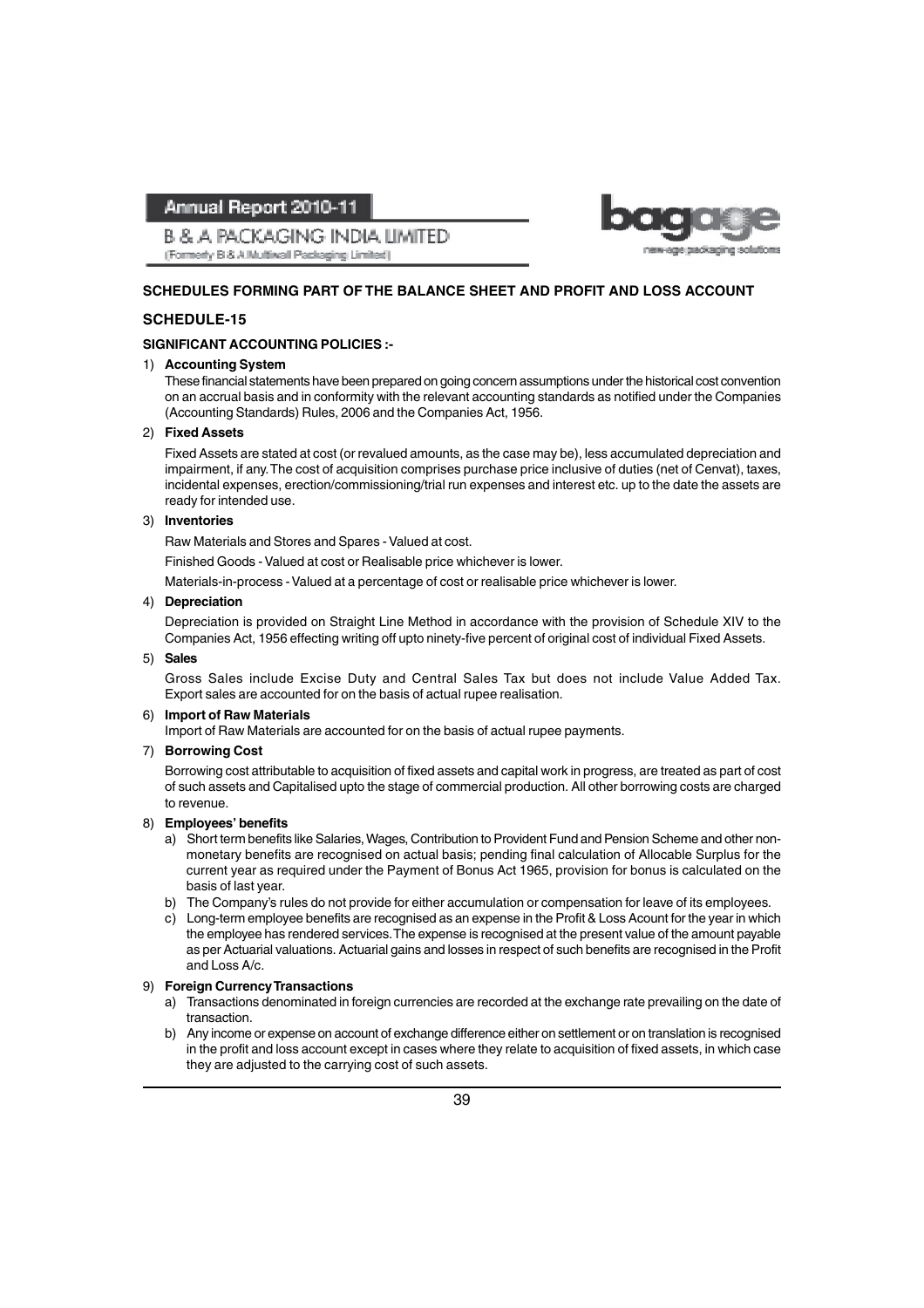age packaging solu

B & A PACKAGING INDIA LIMITED (Formerly B & A Multiwall Packaging Limited)

### **SCHEDULES FORMING PART OF THE BALANCE SHEET AND PROFIT AND LOSS ACCOUNT SCHEDULE-16**

#### **NOTES ON ACCOUNTS :**

- 1. The name of the Company has been changed from B&A Multiwall Packaging Limited to B&A Packaging India Limited vide fresh Certificate of Incorporation dated 8th July, 2010 issued by the Registrar of Companies, Orissa.
- 2. The Company has changed its financial year from calendar year to April March. Accordingly, these accounts consist of a period of fifteen months from 1st January, 2010 to 31st March, 2011. Hence the figures for the current period are not comparable.

Previous year's figures have been regrouped and rearranged, where ever necessary.

3. Licensed, Installed Capacities and Actual Production :

|                       |       | Year       | <b>Annual Capacity</b> |            | Actual            |
|-----------------------|-------|------------|------------------------|------------|-------------------|
| <b>Class of Goods</b> | Units | ended      | Licensed               | Installed  | <b>Production</b> |
| <b>Paper Sacks</b>    | Nos.  | 31.03.2011 | 60 Million             | 35 Million | 9.78 Million      |
| Paper Sacks           | Nos.  | 31.12.2009 | 60 Million             | 35 Million | 6.41 Million      |

(Note *:* Capacity of Paper Sacks plant is dependant on the product-mix. Annual Installed capacity of 35 Million is based on production of cement sacks only. With the present product-mix annual capacity works out to 9 Million Sacks.)

#### 4. Particulars with respect to Stocks and Sales :

|    |                                                  |       |           | 15 months period ended |           | Year ended          |
|----|--------------------------------------------------|-------|-----------|------------------------|-----------|---------------------|
|    |                                                  |       |           | 31st March, 2011       |           | 31st December, 2009 |
|    | <b>Class of Goods</b>                            | Units | Quantity  | <b>Value</b>           | Quantity  | Value               |
|    | <b>Opening Stock</b>                             | Nos.  | 3,52,812  | 82,88,960              | 4,67,175  | 99,03,520           |
|    | Sale                                             | Nos.  | 98,29,743 | 30,04,93,659           | 66,69,173 | 20,22,64,393        |
|    | <b>Closing Stock</b>                             | Nos.  | 3,06,425  | 80,95,648              | 3,52,812  | 82,88,960           |
|    | 5. Value of Imports on C.I.F basis -             |       |           |                        |           |                     |
|    | <b>Raw Materials</b>                             |       |           | 10,24,83,013           |           | 5,46,71,935         |
|    | 6. Earning in Foreign Currency -                 |       |           |                        |           |                     |
|    | Export of Goods (F.O.B Basis)                    |       |           | 7,82,336               |           | 48,64,674           |
|    | 7. Expenditure in Foreign Currency               |       |           | 8,85,600               |           | 7,09,008            |
|    | 8. Estimated amount of contracts remaining to be |       |           |                        |           |                     |
|    | executed on capital account (net of advance)     |       |           | 6,65,97,476            |           |                     |
| 9. | Contingent Liabilities not provided for          |       |           |                        |           |                     |
|    | <b>Bank Guarantee</b>                            |       |           | 81,600                 |           | 3,73,360            |
|    | Sales Tax                                        |       |           | 64,02,197              |           | 99,93,668           |
|    | Bill discounting                                 |       |           | 5,61,466               |           |                     |
|    |                                                  |       |           |                        |           |                     |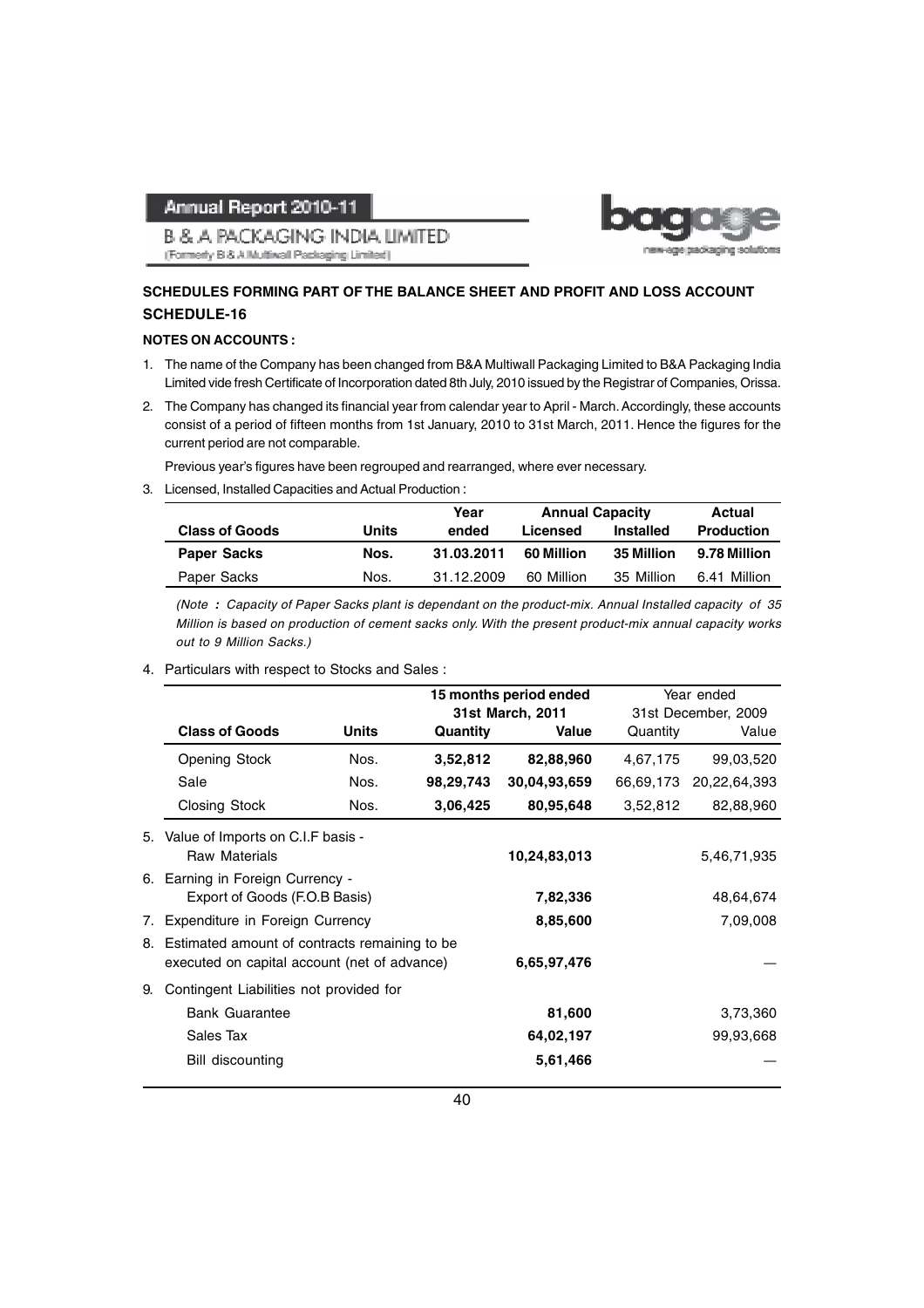bc new-age packaging solutions

*(Qty. in M.T. and Value in*  $\bar{z}$ )

**B & A PACKAGING INDIA LIMITED** (Formerly B & A Multiwall Packaging Limited)

### **SCHEDULES FORMING PART OF THE BALANCE SHEET AND PROFIT AND LOSS ACCOUNT SCHEDULE-16** *(Contd..)*

10. Details of Imported and Indigenous Materials Consumed:-

|    | Class of                |      | Opening         |      | Purchase                          |     | Closing     |       | Consumption % Total |        |
|----|-------------------------|------|-----------------|------|-----------------------------------|-----|-------------|-------|---------------------|--------|
|    | Goods                   | Qty. | Value           | Qty. | Value Qty.                        |     | Value       | Qty.  | Value               |        |
| a) | Paper Imported          |      |                 |      |                                   |     |             |       |                     |        |
|    | 2010-11                 |      |                 |      | 290 1,65,14,037 1,991 8,95,89,971 | 443 | 2,27,62,625 | 1,838 | 8,33,41,382         | 43.48  |
|    | 2009                    |      | 611 3,41,88,986 |      | 764 4,92,02,996                   | 290 | 1,65,14,037 | 1,084 | 6,68,77,945         | 53.48  |
|    | Paper Indigenous        |      |                 |      |                                   |     |             |       |                     |        |
|    | 2010-11                 |      |                 |      | 556 2,09,06,329 1,243 7,46,01,939 | 190 | 1,14,48,879 | 1,609 | 8,40,59,389         | 43.85  |
|    | 2009                    |      | 213 1,41,64,397 |      | 914 5.42,83,667                   | 556 | 2,09,06,329 | 571   | 4,75,41,735         | 38.02  |
| b) | Other Imported          |      |                 |      |                                   |     |             |       |                     |        |
|    | 2010-11                 | 15.9 | 11,95,490       | 355  | 2,71,59,331                       | 39  | 50,12,296   | 332   | 2,33,42,525         | 12.17  |
|    | 2009                    | 17.8 | 13.68.721       | 30   | 25.76.166 15.9                    |     | 11,95,490   | 32    | 27.49.397           | 2.19   |
|    | <b>Other Indigenous</b> |      |                 |      |                                   |     |             |       |                     |        |
|    | 2010-11                 |      | 20,47,053       |      | 89,08,946                         |     | 1,00,02,775 |       | 9,53,224            | 0.50   |
|    | 2009                    |      | 31,14,963       |      | 68.07.181                         |     | 20.47.053   |       | 78,75,091           | 6.30   |
|    | 2010-11                 |      | 4,06,62,909     |      | 20,02,60,187                      |     | 4,92,26,575 |       | 19,16,96,521        | 100.00 |
|    | 2009                    |      | 5,28,37,067     |      | 11,28,70,010                      |     | 4,06,62,909 |       | 12,50,44,168        | 100.00 |

#### 11. Payment to Whole Time Directors

|                                  | <b>Fifteen months period</b> | Year ended          |
|----------------------------------|------------------------------|---------------------|
|                                  | ended 31st March, 2011       | 31st December, 2009 |
|                                  |                              | ₹                   |
| Salary                           | 24,99,688                    | 18,27,500           |
| Reimbursement (Medical & Others) | 3,89,760                     | 3,48,797            |
|                                  | 28,89,448                    | 21,76,297           |
|                                  |                              |                     |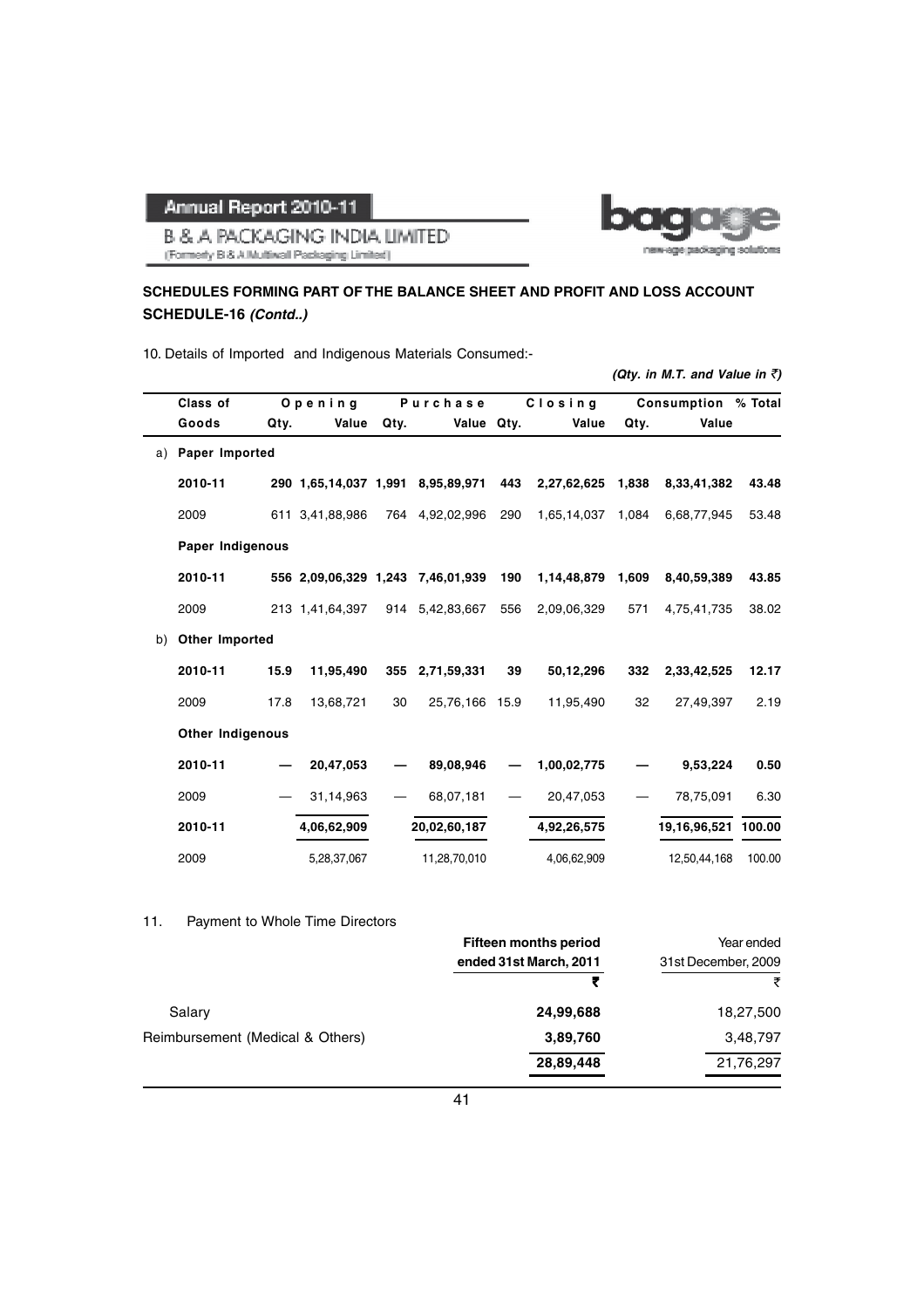age packaging solu

**B & A PACKAGING INDIA LIMITED** (Formerly B & A Multiwall Packaging Limited)

#### **SCHEDULES FORMING PART OF THE BALANCE SHEET AND PROFIT AND LOSS ACCOUNT SCHEDULE-16** *(Contd..)*

- 12. In terms of Industrial Policies of 1986 and 1989 declared by Government of Orissa, the Company opted for the Sales Tax Deferment Scheme upto 30.11.1996 and the Deferred Sales Tax balance stands at ₹8,23,134 as on 31.03.2011 (As on 31.12.2009 - ₹8,23,134)
- 13. Miscellaneous Expenses in Schedule 13 includes :

|                                                                    | Jan'10-Mar'11<br>₹ | 2009<br>₹ |
|--------------------------------------------------------------------|--------------------|-----------|
| Auditor's Remuneration -<br>(Including Service Tax)                |                    |           |
| <b>Audit Fees</b>                                                  | 55,150             | 33,708    |
| <b>Tax Audit Fees</b>                                              | 22,060             | 11,236    |
| <b>For Certification</b><br>(Including short payment of last year) | 69,645             | 22,985    |
|                                                                    | 1,46,855           | 67,929    |

14. Company's Long Term benefit Scheme presently consist of Gratuity only. Following are the details of amount recognised in the Financial Statements in respect of gratuity as per actuarial valuation :

#### **TABLE 1**

**Actuarial calculations for AS 15 (Rev. 2005) for the purpose of Net Asset / Liability, recognised in the Balance Sheet**

| SI.  | <b>Description</b>                                      | 31st December 2009 | <b>31st March 2011</b> |
|------|---------------------------------------------------------|--------------------|------------------------|
| i)   | Present Value of Defined Benefit Obligation             | 14,45,102.00       | 20,55,169.00           |
| ii)  | <b>Fair Value of Plan Assets</b>                        | 0.00               | 0.00                   |
| iii) | Funded Status [Surplus /(Deficit)]                      | (14, 45, 102.00)   | (20, 55, 169.00)       |
| iv)  | Unrecognised Past Sevice Cost                           | 0.00               | 0.00                   |
| V)   | Net Asset / (Liability) recognised in the Balance Sheet | (14, 45, 102.00)   | (20, 55, 169.00)       |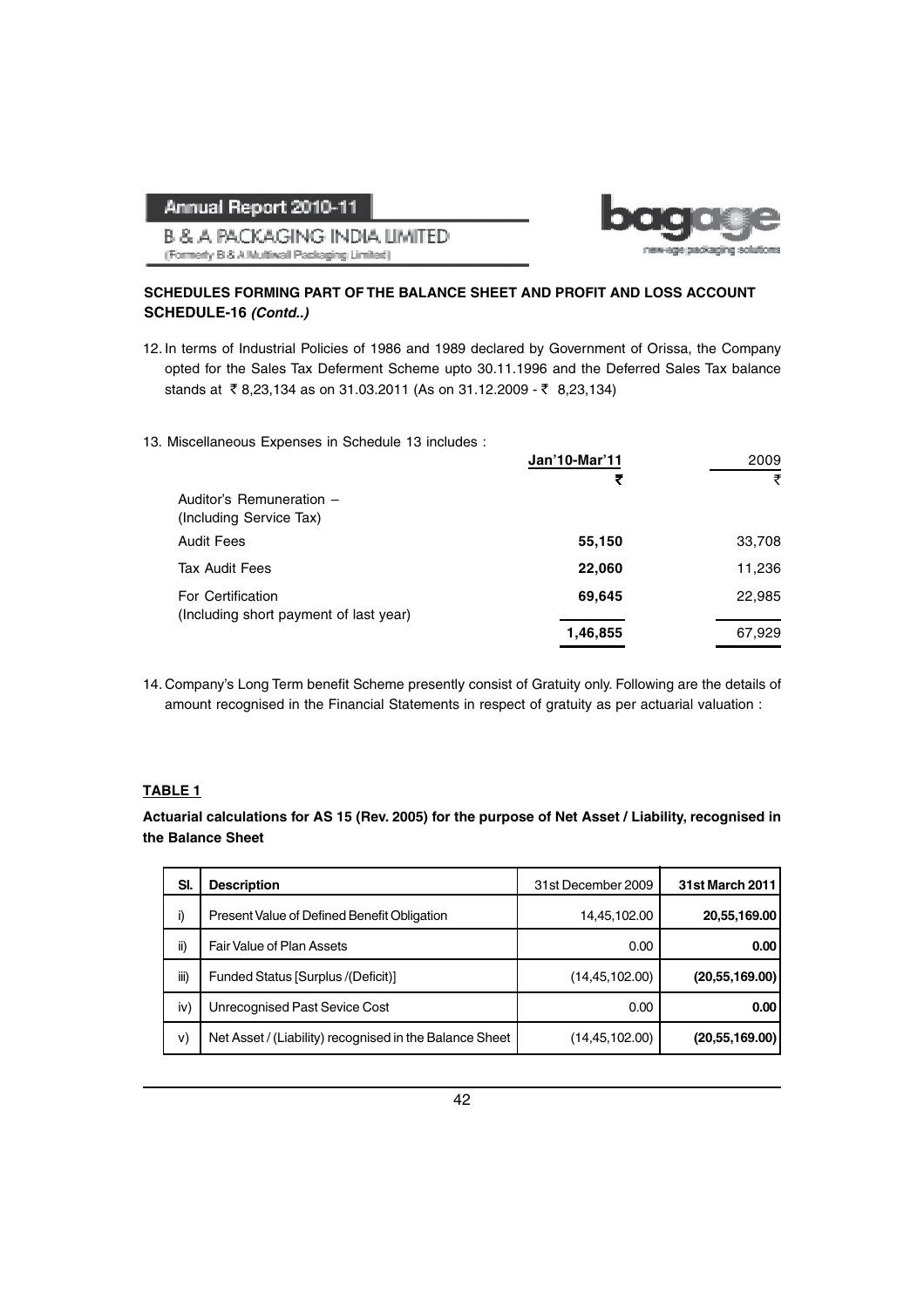

**B & A PACKAGING INDIA LIMITED** (Formerly B & A.Multiwall Packaging Limited)

### **SCHEDULES FORMING PART OF THE BALANCE SHEET AND PROFIT AND LOSS ACCOUNT SCHEDULE-16** *(Contd..)*

#### **TABLE 2**

**Actuarial calculations for AS 15 (Rev. 2005) for the purpose of Disclosure of employer expense for the period ending 31st March, 2011**

| SI.   | <b>Description</b>                               | <b>Period 2010-11</b> |
|-------|--------------------------------------------------|-----------------------|
| i)    | Current Service cost (including risk premium for |                       |
|       | fully insured benefits)                          | 1,75,941              |
| ii)   | Interest cost                                    | 1,75,014              |
| iii)  | Expected Return of Asset (-)                     | 0.00                  |
| iv)   | Curtailment Cost (+)                             | 0.00                  |
| V)    | Settlement Cost                                  | 0.00                  |
| vi)   | Past Service Cost                                | 0.00                  |
| vii)  | Actuarial Gains $(-)$ / Loss $(+)$               | $(+)$ 2,59,112        |
| viii) | Appreciation/Depreciation of Plan Assets         | 0.00                  |
|       | <b>Total</b>                                     | 6,10,067              |

#### **TABLE 3**

**Actuarial calculations for AS 15 (Rev. 2005) purpose change in obligations / assets in the period ending 31.03.2011**

**(A) Change in obligation in the period ended 31.03.2011**

| SI.   | <b>Description</b>                                     | <b>Period 2010-11</b> |
|-------|--------------------------------------------------------|-----------------------|
| i)    | Present Value of Defined Benefit Obligation at the     | 14,45,102             |
|       | beginning of the year                                  |                       |
| ii)   | Employer Service Cost (+)                              | 1,75,941              |
| iii)  | Interest Cost $(+)$                                    | 1,75,014              |
| iv)   | Curtailment Cost (+)                                   | 0.00                  |
| V)    | Settlement Cost                                        | 0.00                  |
| vi)   | <b>Plan Amendments</b>                                 | 0.00                  |
| vii)  | Acquisitions                                           | 0.00                  |
| viii) | Actuarial Gains $(-)$ / Loss $(+)$                     | $(+)$ 2,59,112        |
| ix)   | Benefit Payments (-)                                   | 0.00                  |
| X)    | Present Value of DB obligations at the end of the year | 20,55,169             |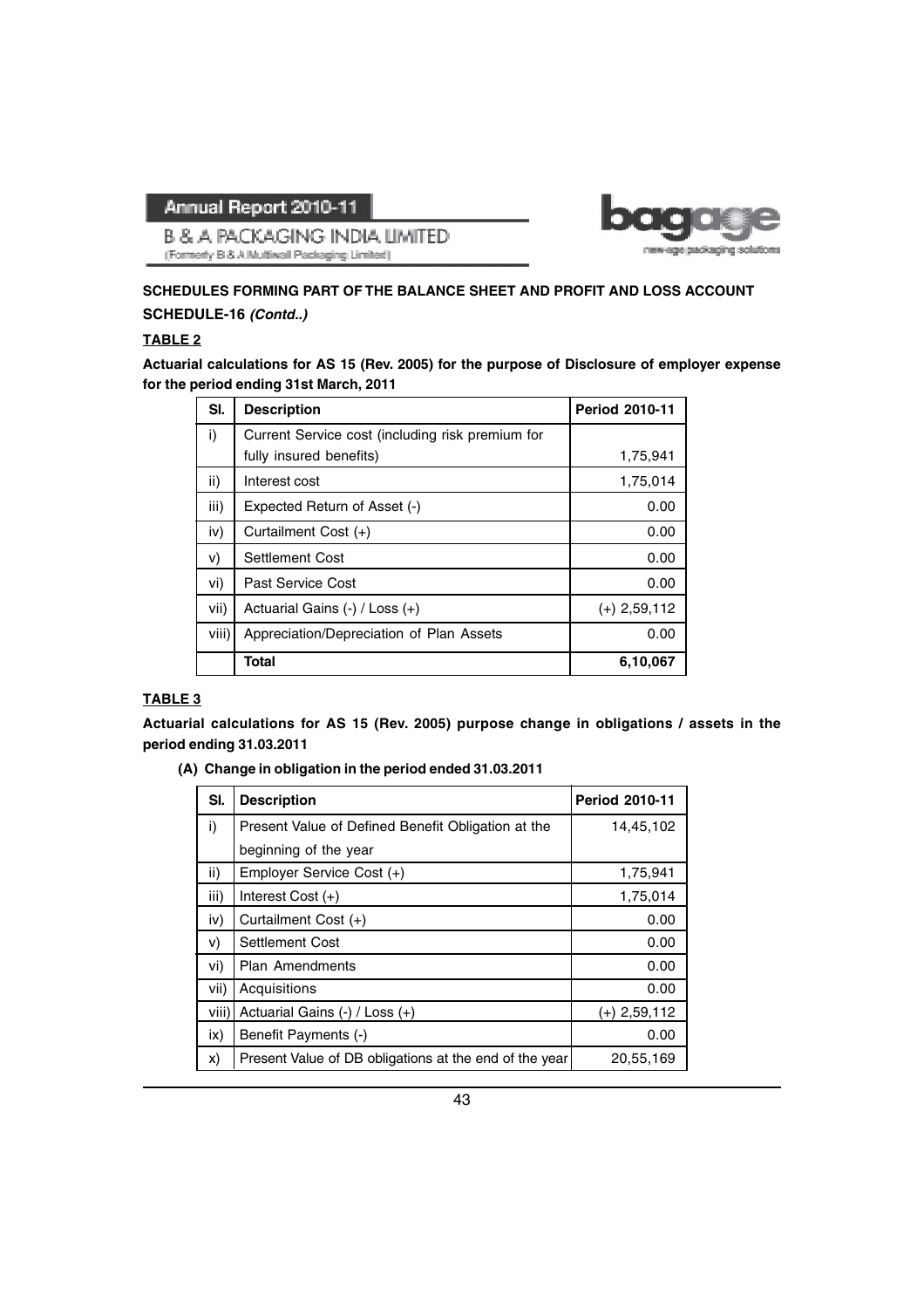

**B & A PACKAGING INDIA LIMITED** (Formerly B & A Multiwall Packaging Limited)

### **SCHEDULES FORMING PART OF THE BALANCE SHEET AND PROFIT AND LOSS ACCOUNT SCHEDULE-16** *(Contd..)*

#### **(B) Change in Assets**

| SI.  | <b>Description</b>                                     | Period 2010-11 |
|------|--------------------------------------------------------|----------------|
| i)   | Fair Value of Plan Assets at the beginning of the year | 0.00           |
| ii)  | Acquisition adjustments                                | 0.00           |
| iii) | Actual return on Plan Assets $(+)$                     | 0.00           |
| iv)  | Actual Company Contribution (+)                        | 0.00           |
| V)   | Benefit Payments (-)                                   | 0.00           |
| vi)  | Appreciation/Depreciation of Plan Assets               | 0.00           |
| vii) | Fair Value of Plan Assets at the end of the period     | 0.00           |

#### **TABLE 4**

#### **Reconciliation of Net assets / (Liability) recognized in the Balance Sheet as at 31st March, 2011**

| SI.  | <b>Description</b>                         | <b>31st March 2011</b> |
|------|--------------------------------------------|------------------------|
| i)   | Net Asset / (Liability) recognized in the  | (14, 45, 102.00)       |
|      | Balance Sheet at the beginning of the year |                        |
| ii)  | <b>Employer Expenses</b>                   | 6,10,067.00            |
| iii) | <b>Employer Contribution</b>               | 0.00                   |
| iv)  | Acquisitions                               | 0.00                   |
| V)   | Net Asset / (Liability) recognized in the  |                        |
|      | Balance Sheet at the ending of the year    | (20, 55, 169.00)       |

#### **Summary of Membership Date**

| <b>Active Members</b>                                | 31st Dec. 2009 | 31st Mar. 2011 |
|------------------------------------------------------|----------------|----------------|
| Number of Employees                                  | 49             | 45             |
| Total Monthly Salaries (₹)                           | 3,25,555.00    | 3,52,465.00    |
| Avg. Monthly Salary per employees ( $\overline{z}$ ) | 6,644.98       | 7,833.00       |
| Average Past Services (Yrs.)                         | 12.00          | 14.49          |
| Average Future Services (yrs.)                       | 16.69          | 13.96          |
| Average age at Valuation date (Yrs.)                 | 41.96          | 44.84          |

15. The Company has one business segment of manufacture and sale of paper sacks, hence no separate disclosure is necessary in respect of AS 17.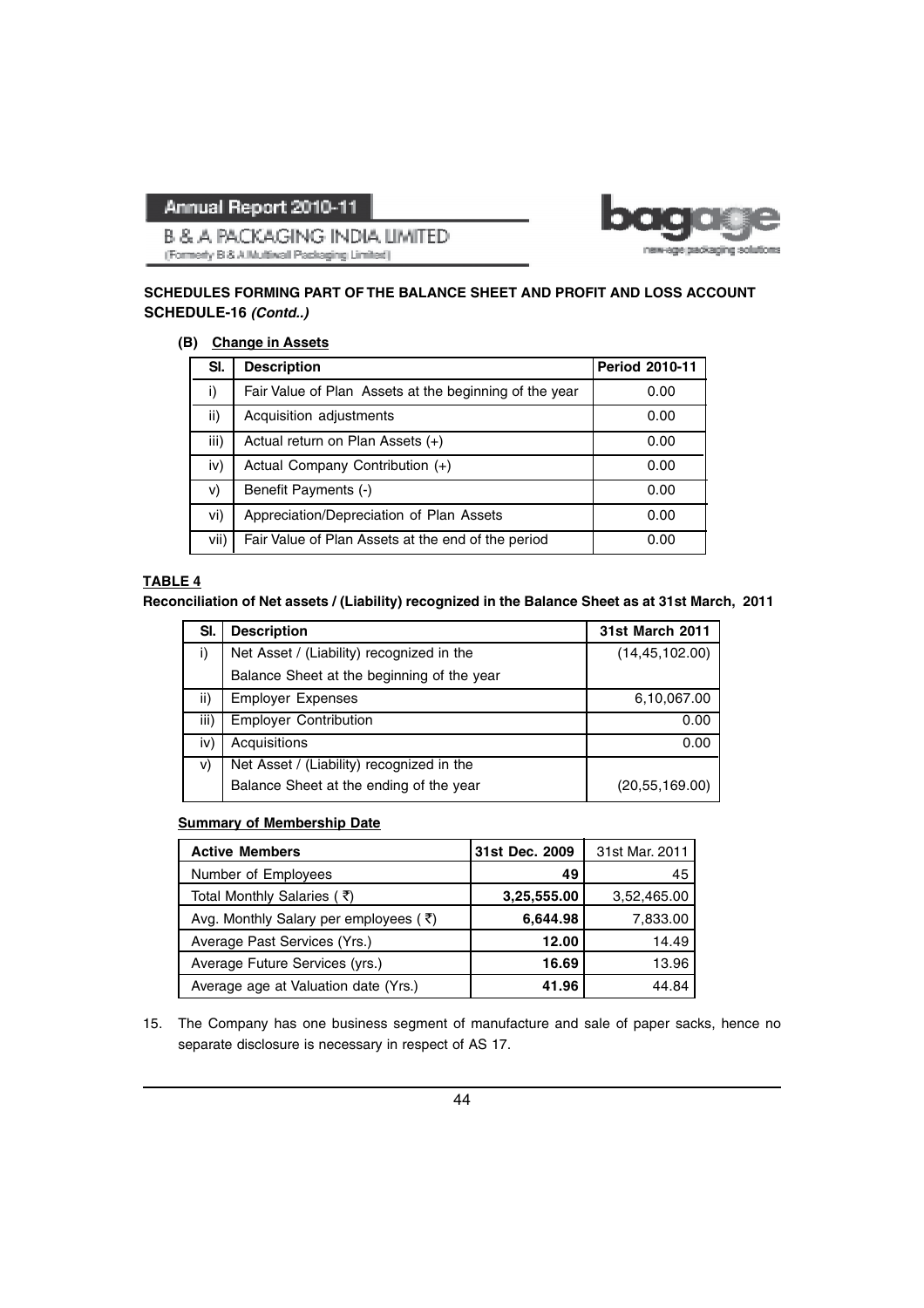

**B & A PACKAGING INDIA LIMITED** (Formerly B & A Multiwall Packaging Limited)

#### **SCHEDULES FORMING PART OF THE BALANCE SHEET AND PROFIT AND LOSS ACCOUNT SCHEDULE-16** *(Contd..)*

16. During the period ended 31st March 2011, the Company entered into transactions with related parties as per details below :

| a) B&A Ltd. - Holding Company                                         | (₹)         |
|-----------------------------------------------------------------------|-------------|
| Sale of Paper Sacks                                                   | 86,63,866   |
| <b>Rent &amp; Other Services</b>                                      | 2,86,274    |
| Outstanding Balance (Dr.)                                             | 35,81,183   |
| b) Remuneration to Key Management Personnel (including reimbursement) | 28,89,448   |
| c) Loan from Barooah & Associates Pvt. Ltd.                           | 1,40,00,000 |
| d) Loan from Mr H.P. Barooah - Director                               | 54,00,000   |

- 17. The Company has taxable income for the year. Provision made in these accounts for the Current Tax represents tax payable in accordance with Income Tax Act, 1961.
- 18. The Company has complied with the requirements of Accounting Standard 22. 1st April 2010 has been reckoned as the date of opening WDV of the Assets for the purchase of computing WDV of Assets as per Income Tax Laws. The major components of the Deferred Tax Assets and Liabilities based on the tax effect of timing difference are as under :

|     |                                                                                                     |      | 31.03.2011    | 31.12.2009  |
|-----|-----------------------------------------------------------------------------------------------------|------|---------------|-------------|
|     | <b>Assets</b>                                                                                       |      | (3)           | (3)         |
|     | Deferred Sales Tax Liabilities                                                                      |      | 2,54,348      | 2,79,783    |
|     | Provision for Retirement Benefit                                                                    |      | 6,35,047      | 5,12,918    |
|     | Provision for Bad Debts                                                                             |      |               | 3,25,121    |
|     |                                                                                                     |      | 8,89,395      | 11,17,822   |
|     | <b>Liabilities</b>                                                                                  |      |               |             |
|     | Difference between written down value of assets<br>as per Income Tax Laws and written down value of |      |               |             |
|     | assets as per books                                                                                 |      | 35,97,252     | 34,66,282   |
|     | <b>Deferred Tax Assets (Net)</b>                                                                    |      | (27,07,857)   | (23,48,460) |
| 19. | Disclosure as per Accounting Standard 20 is as follows :                                            |      | Jan'10-Mar'11 | 2009        |
|     | (a) Net Earning                                                                                     | ₹    | 1,45,43,854   | 61,25,251   |
|     | (b) No. of Shares                                                                                   | Nos. | 49,60,500     | 49,60,500   |
|     | (c) Earnings per Share (Basic & Diluted)                                                            | ₹    | 2.93          | 1.23        |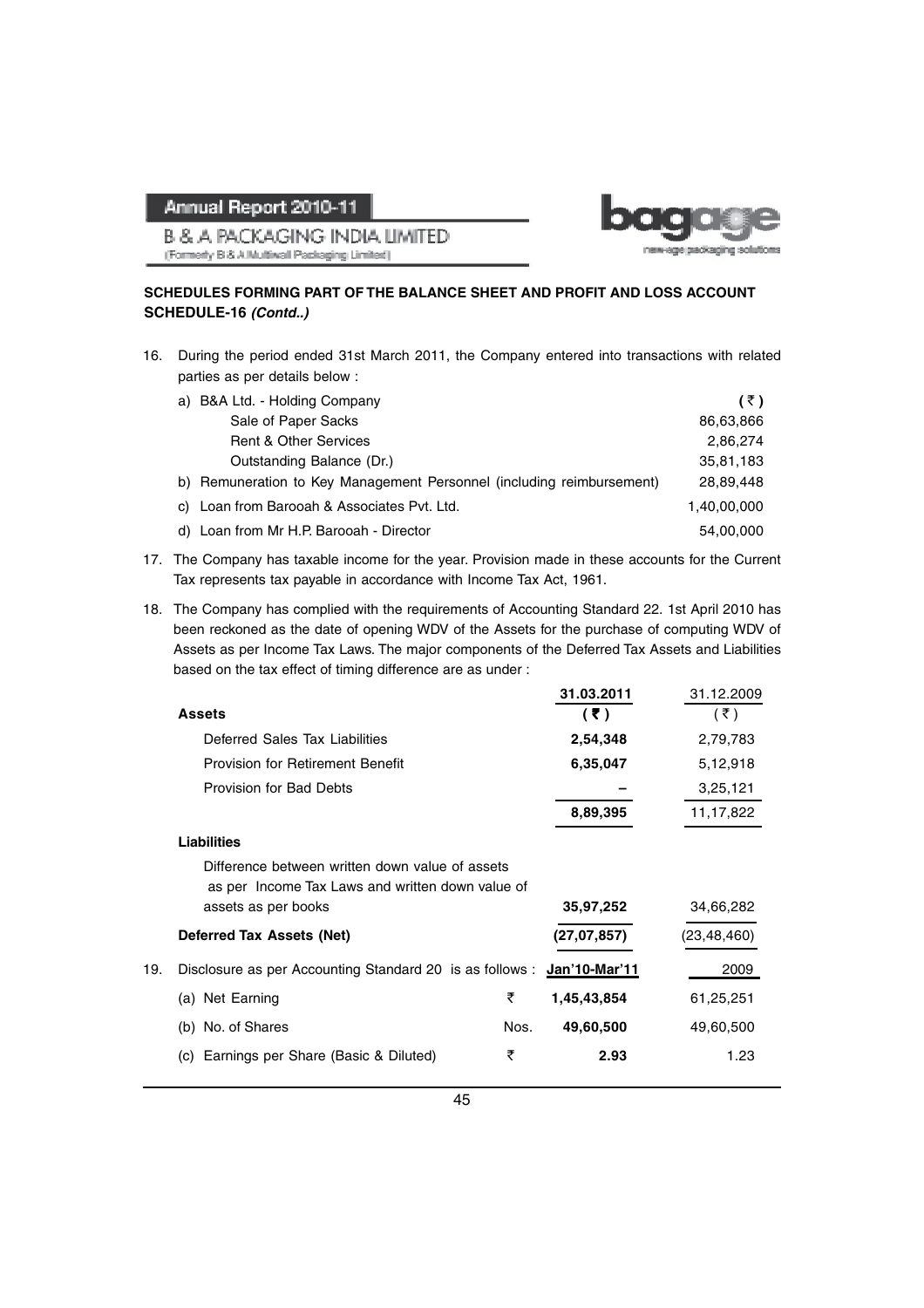

(Formerly B & A.Multiwall Packaging Limited)

**B & A PACKAGING INDIA LIMITED** 

new-age packaging solutions

# **SCHEDULES FORMING PART OF THE BALANCE SHEET AND PROFIT AND LOSS ACCOUNT SCHEDULE-16** *(Contd..)*

#### 20. Disclosure regarding Micro, Small and Medium Enterprises

The amount due to Micro and Small Enterprises as defined in the "The Micro, Small and Medium Enterprises Development Act, 2006" has been determined to the extent such parties have been identified on the basis of information available with the Company. The disclosures relating to Micro and Small Enterprises pursuant to Section 22 of "The Micro, Small and Medium Enterprises Development Act, 2006 are as under :

|              |                                                                                                                                                                                                                           |          | ( ₹ in lacs) |
|--------------|---------------------------------------------------------------------------------------------------------------------------------------------------------------------------------------------------------------------------|----------|--------------|
| SI. No.      | <b>Description</b>                                                                                                                                                                                                        | 31.03.11 | 31.12.09     |
| 1.           | The principal amount remaining overdue for payment<br>to suppliers as at the end of accounting year                                                                                                                       | 1.94     | 0.73         |
| 2.           | The interest due thereon remaining unpaid to suppliers<br>as at the end of accounting year                                                                                                                                | 0.06     | 0.02         |
| 3.           | The amount of interest paid in terms of Section 16, along<br>with the amount of payment made to the suppliers<br>beyond the appointed day during the year                                                                 |          |              |
| $\mathbf{4}$ | The amount of interest due and payable for the period<br>of delay in making of payment (which have been paid<br>but beyond the appointed day during the year) but without<br>adding the interest specified under this Act | 0.18     | 0.45         |
| 5.           | The amount of interest accrued during the year and<br>remaining unpaid at the end of the accounting year                                                                                                                  | 0.24     | 0.47         |
| 6.           | The amount of further interest remaining due and<br>payable even in the succeeding years, until such<br>date when the interest dues as above are actually                                                                 |          |              |
|              | paid to the Micro and Small Enterprises                                                                                                                                                                                   | 0.08     | 0.03         |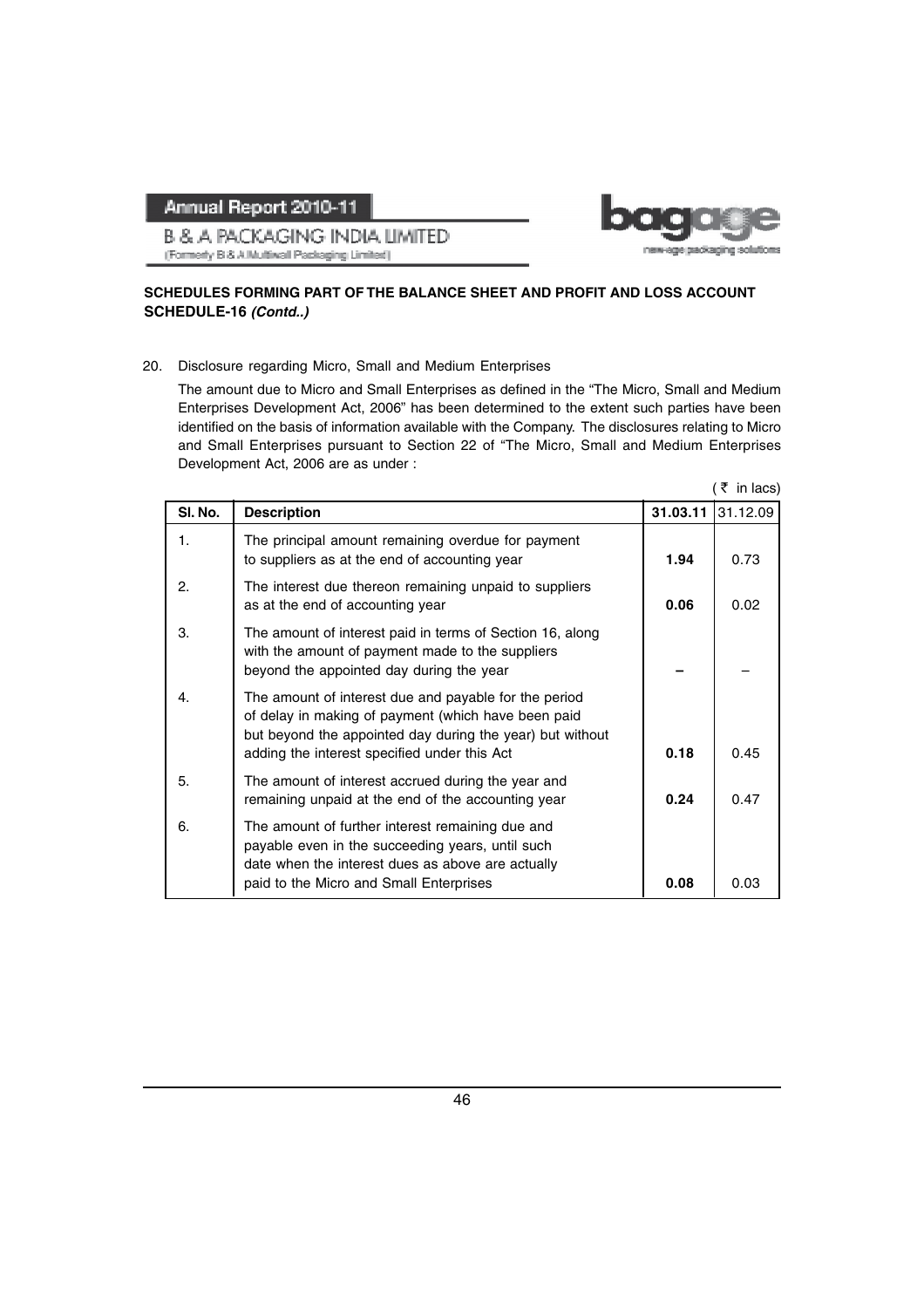

**B & A PACKAGING INDIA LIMITED** (Formerly B & A Muttiwall Packaging Limited)

#### **SCHEDULES FORMING PART OF THE BALANCE SHEET AND PROFIT AND LOSS ACCOUNT SCHEDULE-16** *(Contd..)*

| 21. |    | of Schedule VI to the Companies Act, 1956                     |            | Balance Sheet Extract and Company's General Business Profile. Information pursuant to Part IV |          |
|-----|----|---------------------------------------------------------------|------------|-----------------------------------------------------------------------------------------------|----------|
|     | i) | <b>Registration Details</b>                                   |            |                                                                                               |          |
|     |    | Registration No.                                              | 01624      | State code                                                                                    | 15       |
|     |    | <b>Balance Sheet Date</b>                                     | 31.03.2011 |                                                                                               |          |
|     |    | ii) Capital Raised during the year (Amount in $\bar{z}$ '000) |            |                                                                                               |          |
|     |    | Public Issue                                                  | Nil        | Right Issue                                                                                   | Nil      |
|     |    | Bonus Issue                                                   | Nil        | Private Placement                                                                             | Nil      |
|     |    |                                                               |            | iii) Position of Mobilisation and Deployment of Funds (Amount in ₹ '000)                      |          |
|     |    | <b>Total Liabilities</b>                                      | 1,55,319   | <b>Total Assets</b>                                                                           | 1,55,319 |
|     |    | <b>Sources of Funds</b>                                       |            | <b>Application of Funds</b>                                                                   |          |
|     |    | Paid up Capital                                               | 49,803     | <b>Net Fixed Assets</b>                                                                       | 31,582   |
|     |    | Reserve and Surplus                                           | 30,935     | Investments                                                                                   |          |
|     |    | Secured & Unsecured Loan                                      | 71.874     | Net Current Assets **                                                                         | 1,23,737 |
|     |    | Deferred Tax Liabilities (Net)                                | 2,707      |                                                                                               |          |
|     |    |                                                               |            | ** Net of Current Liabilities and Provisions                                                  |          |
|     |    | iv) Performance of the Company (Amount in ₹ '000)             |            |                                                                                               |          |
|     |    | Turnover                                                      | 2,73,245   | <b>Total Expenditure</b>                                                                      | 2,55,897 |
|     |    | Profit before Tax                                             | 22,313     | Profit after Tax                                                                              | 14,544   |
|     |    | Earning per share in $\bar{\tau}$                             | 2.93       |                                                                                               |          |
|     |    |                                                               |            | v) Generic Names of Three Principal Products / Service of the Company                         |          |
|     |    | (As per monetary term)                                        |            |                                                                                               |          |
|     |    | Item code No. (ITC Code)                                      |            | 4819 30 00                                                                                    |          |
|     |    | <b>Product Description</b>                                    |            | Sacks and Bags of paper                                                                       |          |
|     |    |                                                               |            |                                                                                               |          |
|     |    |                                                               |            |                                                                                               |          |
|     |    | In terms of our report of even date                           |            |                                                                                               |          |

| For APS ASSOCIATES<br><b>Chartered Accountants</b> | For and on behalf of the Board |                                                              |  |
|----------------------------------------------------|--------------------------------|--------------------------------------------------------------|--|
| A. Dutta<br>Partner                                | P. Banerjee<br>Director        | <b>R. Roy Choudhury</b><br><b>Managing Director</b>          |  |
| Membership No. 17693<br>Kolkata, 21st May, 2011    |                                | Nabagataa Choudhury<br>Company Secretary & Manager (Finance) |  |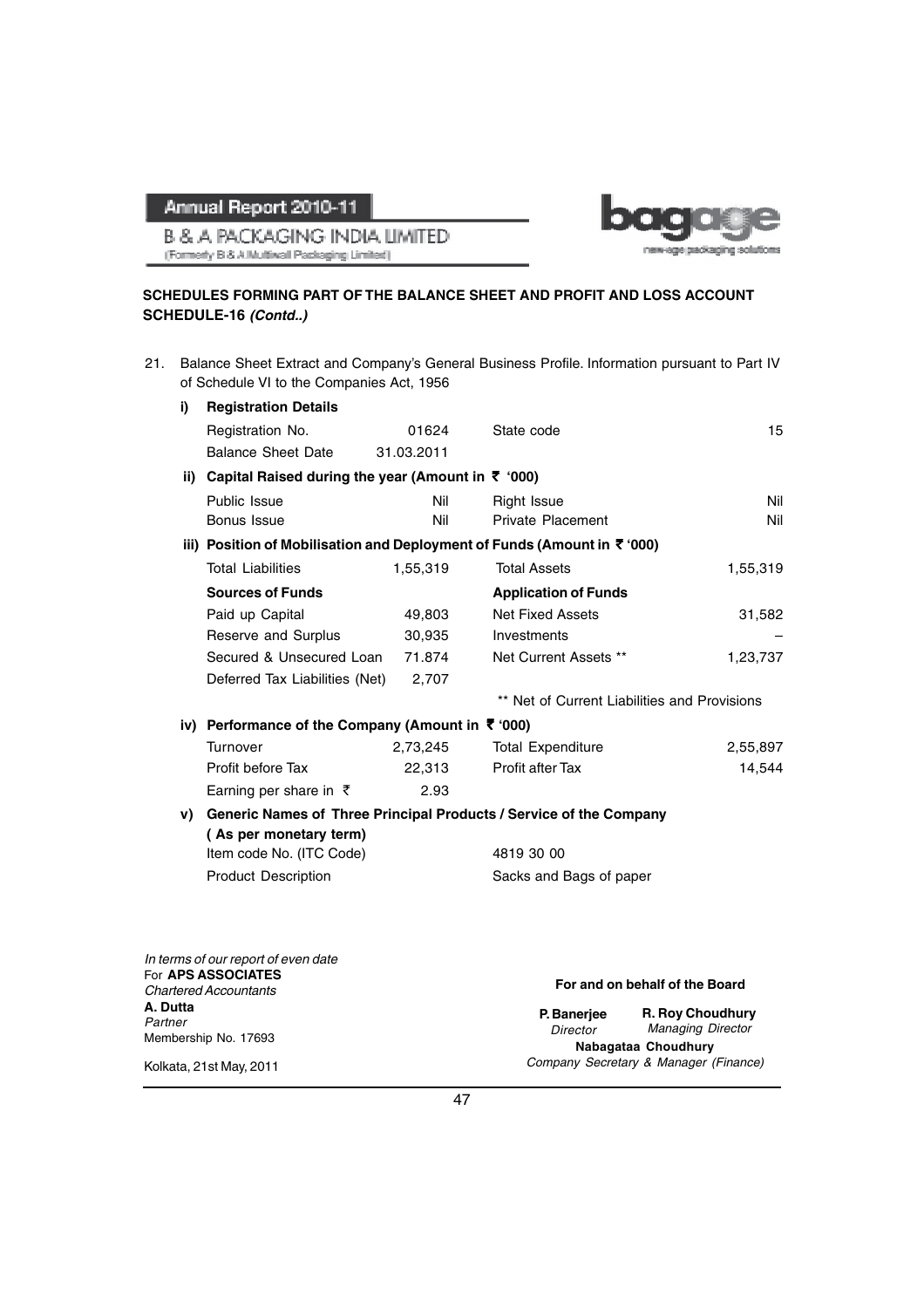bo new-age packaging solutions

(Formerly B & A.Multiwall Packaging Limited)

**B & A PACKAGING INDIA LIMITED** 

#### **CASH FLOW STATEMENT FOR THE FIFTEEN MONTHS PERIOD ENDED 31ST MARCH, 2011**

|          |                                                                                             | For the fifteen<br>months period ended | For the year<br>ended 31st |
|----------|---------------------------------------------------------------------------------------------|----------------------------------------|----------------------------|
|          |                                                                                             | 31st Mar. 2011                         | Dec., 2009                 |
| A)       | <b>CASH FLOW FROM OPERATING ACTIVITIES</b><br>Net Profit before tax and extraordinary items | 2,23,13,251                            | 1,26,09,049                |
|          | <b>Adjustments for:</b><br>Depreciation                                                     | 19,46,696                              | 40,63,194                  |
|          | Interest & Financial Charges                                                                | 1,05,42,490                            | 1,22,43,190                |
|          | Deferred Rev. Exp. / Fixed Assets written off                                               |                                        |                            |
|          | Interest Received                                                                           | (5, 28, 809)                           | (3,02,350)                 |
|          | Operating Profit before Working Capital Change                                              | 3,42,73,628                            | 2,86,13,083                |
|          | <b>Adjustments for:</b>                                                                     |                                        |                            |
|          | Trade and other Receivables                                                                 | (4, 48, 02, 874)                       | 80,73,682                  |
|          | Trade Payable                                                                               | 1,43,02,680                            | (1,67,83,653)              |
|          | Inventories                                                                                 | (1, 27, 75, 680)                       | 1,46,04,578                |
|          | Cash Generated from Operations                                                              | (90, 02, 246)                          | 3,45,07,690                |
|          | <b>Interest Paid</b>                                                                        | (1,05,42,490)                          | (1, 22, 43, 190)           |
|          | Cash Flow before Extraordinary Items                                                        | (1, 95, 44, 736)                       | 2,22,64,500                |
|          | <b>Extraordinary Items</b>                                                                  |                                        | (58, 741)                  |
|          | Net Cash flow from operating activities                                                     | (1, 95, 44, 736)                       | 2,22,05,759                |
| B)       | <b>CASH FLOW FROM INVESTING ACTIVITIES</b>                                                  |                                        |                            |
|          | <b>Purchase of Fixed Assets</b>                                                             | (25, 24, 417)                          | (30, 89, 254)              |
|          | Increase/Decrease in Capital work in progress                                               | 2,33,715                               | 15,08,928                  |
|          | Sale of Fixed Assets / Fixed Assets written off                                             |                                        | 26,950                     |
|          | Interest Received                                                                           | 5,28,809                               | 3,02,350                   |
|          | <b>Net Cash used in Investing Activities</b>                                                | (17, 61, 893)                          | (12,51,026)                |
| C)       | <b>CASH FLOW FROM FINANCING ACTIVITIES</b>                                                  |                                        |                            |
|          | Proceeds from Borrowing                                                                     | 2,64,56,695                            |                            |
|          | Repayment of Borrowing                                                                      | 55,89,728                              | 1,71,15,355                |
|          | Increase in Deferred Rev. Expenses                                                          |                                        |                            |
|          | <b>Net Cash used in Financing Activities</b>                                                | 2,08,66,967                            | (1,71,15,355)              |
|          | Net increase in Cash and Cash equivalents                                                   | (4, 39, 662)                           | 38,39,378                  |
|          | Cash and Cash Equivalents (Opening)                                                         | 93,20,586                              | 54,81,208                  |
|          | Cash and Cash Equivalents (Closing)                                                         | 88,80,924                              | 93,20,586                  |
|          | In terms of our report of even date                                                         |                                        |                            |
|          | For APS ASSOCIATES                                                                          | For and on behalf of the Board         |                            |
|          | <b>Chartered Accountants</b>                                                                |                                        |                            |
| A. Dutta |                                                                                             | P. Banerjee                            | R. Roy Choudhury           |
| Partner  | Membership No. 17693                                                                        | Director                               | <b>Managing Director</b>   |
|          |                                                                                             |                                        |                            |

Kolkata, 21st May, 2011

**Nabagataa Choudhury** Company Secretary & Manager (Finance)